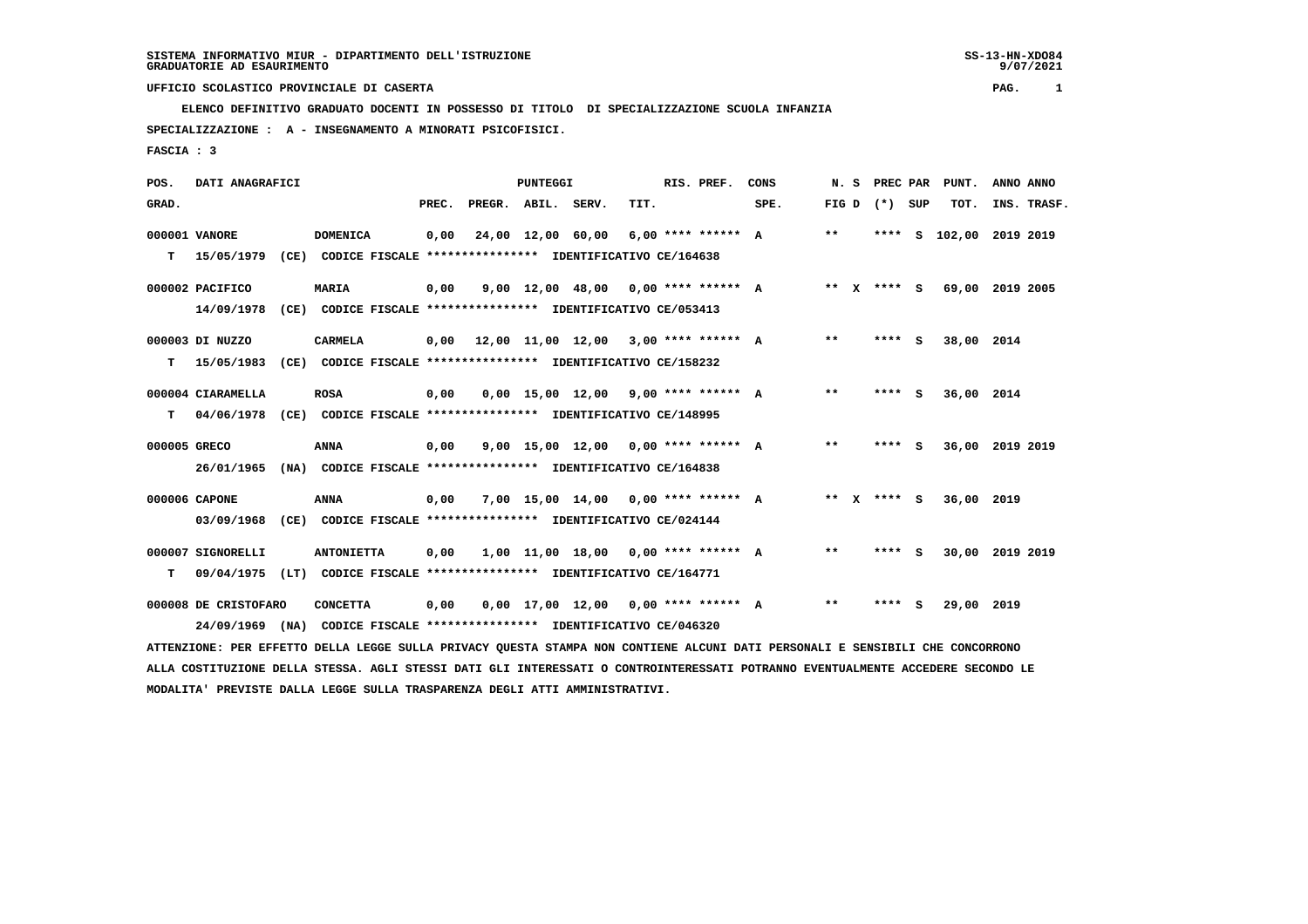| SISTEMA INFORMATIVO MIUR - DIPARTIMENTO DELL'ISTRUZIONE | $SS-13-HN-XDO84$ |
|---------------------------------------------------------|------------------|
| GRADUATORIE AD ESAURIMENTO                              | 9/07/2021        |

 **ELENCO DEFINITIVO GRADUATO DOCENTI IN POSSESSO DI TITOLO DI SPECIALIZZAZIONE SCUOLA INFANZIA**

 **SPECIALIZZAZIONE : A - INSEGNAMENTO A MINORATI PSICOFISICI.**

 **FASCIA : 3**

| POS.  | DATI ANAGRAFICI         |      |                                 |       |            | PUNTEGGI |            | RIS. PREF.               | CONS |             |        |     | N. S PREC PAR PUNT. | ANNO ANNO   |
|-------|-------------------------|------|---------------------------------|-------|------------|----------|------------|--------------------------|------|-------------|--------|-----|---------------------|-------------|
| GRAD. |                         |      |                                 | PREC. | PREGR.     | ABIL.    | SERV.      | TIT.                     | SPE. | $FIG D (*)$ |        | SUP | тот.                | INS. TRASF. |
|       | <b>000009 D'ARIENZO</b> |      | <b>DORA</b>                     |       | 0.00 14.00 |          | 0,00 12,00 | $0.00$ **** ****** A     |      | $* *$       | **** S |     | 26.00 2014          |             |
| т     | 18/08/1980              | (LT) | CODICE FISCALE **************** |       |            |          |            | IDENTIFICATIVO CE/154439 |      |             |        |     |                     |             |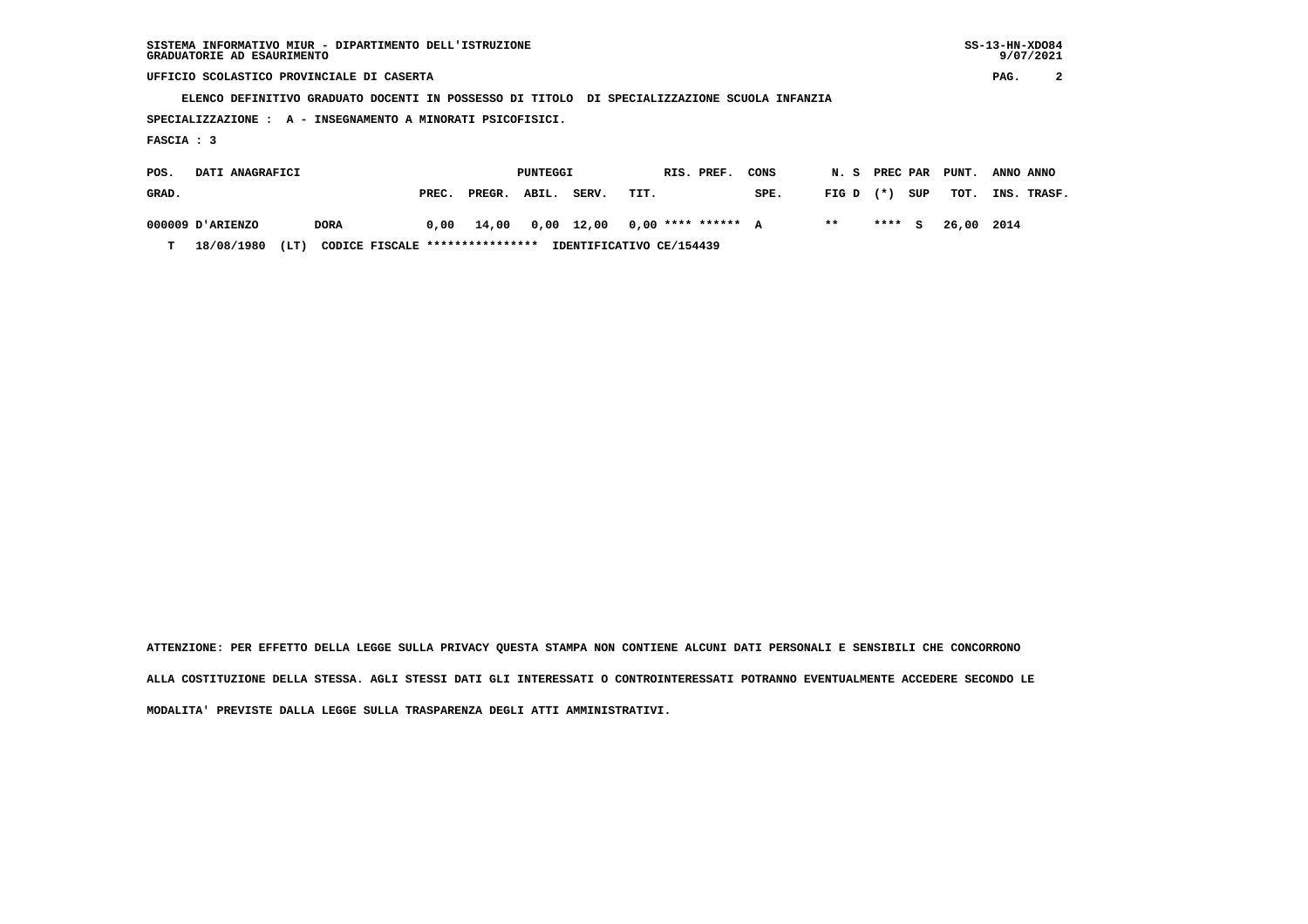**ELENCO DEFINITIVO GRADUATO DOCENTI IN POSSESSO DI TITOLO DI SPECIALIZZAZIONE SCUOLA INFANZIA**

 **SPECIALIZZAZIONE : A - INSEGNAMENTO A MINORATI PSICOFISICI.**

 **FASCIA : 3**

| POS.         | DATI ANAGRAFICI    |      |                                                                                                                               |       |                    | <b>PUNTEGGI</b> |                                              |      | RIS. PREF. | CONS                                      | N.S             |        | PREC PAR PUNT.          | ANNO ANNO |             |
|--------------|--------------------|------|-------------------------------------------------------------------------------------------------------------------------------|-------|--------------------|-----------------|----------------------------------------------|------|------------|-------------------------------------------|-----------------|--------|-------------------------|-----------|-------------|
| GRAD.        |                    |      |                                                                                                                               | PREC. | PREGR. ABIL. SERV. |                 |                                              | TIT. |            | SPE.                                      | FIG D $(*)$ SUP |        | тот.                    |           | INS. TRASF. |
|              | 000010 SACCONE     |      | <b>ALESSANDRA</b>                                                                                                             |       |                    |                 | $0,00$ 131,00 15,00 60,00 0,00 **** ****** B |      |            |                                           | $* *$           |        | **** S 206,00 2019 2019 |           |             |
|              |                    |      | 10/03/1972 (CE) CODICE FISCALE *************** IDENTIFICATIVO CE/164717                                                       |       |                    |                 |                                              |      |            |                                           |                 |        |                         |           |             |
|              | 000011 ESPOSITO    |      | <b>ANGELO</b>                                                                                                                 |       |                    |                 | 0,00 105,00 17,00 60,00 0,00 **** ****** B   |      |            |                                           | $***$           |        | **** S 182,00 2019 2019 |           |             |
|              | 04/01/1972         |      | (CE) CODICE FISCALE **************** IDENTIFICATIVO CE/164742                                                                 |       |                    |                 |                                              |      |            |                                           |                 |        |                         |           |             |
|              | 000012 IANNUCCI    |      | <b>GERARDINA</b>                                                                                                              |       |                    |                 |                                              |      |            | 0,00 95,00 15,00 50,00 0,00 **** ****** B | $\star\star$    |        | **** S 160,00 2002      |           |             |
|              | 14/07/1969         |      | (CE) CODICE FISCALE **************** IDENTIFICATIVO CE/044049                                                                 |       |                    |                 |                                              |      |            |                                           |                 |        |                         |           |             |
|              | 000013 ALBERICO    |      | ALESSANDRA                                                                                                                    |       |                    |                 | $0.00$ 106.00 15.00 12.00 0.00 **** ****** B |      |            |                                           | $***$           |        | **** S 133,00 2011 2011 |           |             |
|              | 01/04/1977         |      | (TO) CODICE FISCALE **************** IDENTIFICATIVO CE/140022                                                                 |       |                    |                 |                                              |      |            |                                           |                 |        |                         |           |             |
|              |                    |      |                                                                                                                               |       |                    |                 |                                              |      |            |                                           |                 |        |                         |           |             |
| 000014 SORBO |                    |      | <b>TERESA</b>                                                                                                                 |       |                    |                 | $0,00$ 36,00 15,00 0,00 0,00 **** ****** B   |      |            |                                           | $***$           | **** S | 51,00 2019 2007         |           |             |
|              | 16/02/1978         |      | (CE) CODICE FISCALE **************** IDENTIFICATIVO CE/057277                                                                 |       |                    |                 |                                              |      |            |                                           |                 |        |                         |           |             |
|              | 000015 CRISPINO    |      | <b>ISABELLA</b>                                                                                                               | 0,00  | 7,00               |                 | $0,00$ 22,00 9,00 **** ****** B              |      |            |                                           | **              | **** S | 38,00 2014              |           |             |
| т            | 29/11/1962         |      | (NA) CODICE FISCALE **************** IDENTIFICATIVO CE/154455                                                                 |       |                    |                 |                                              |      |            |                                           |                 |        |                         |           |             |
|              | 000016 PETRICCIONE |      | <b>CARMEN</b>                                                                                                                 | 0,00  |                    |                 | 9,00 15,00 0,00 3,00 **** ****** B           |      |            |                                           | $**$            | **** S | 27,00 2014              |           |             |
|              |                    |      | 23/02/1977 (CE) CODICE FISCALE *************** IDENTIFICATIVO CE/046041                                                       |       |                    |                 |                                              |      |            |                                           |                 |        |                         |           |             |
|              |                    |      |                                                                                                                               |       |                    |                 |                                              |      |            |                                           |                 |        |                         |           |             |
|              | 000017 SCHIAVONE   |      | <b>IOLANDA</b>                                                                                                                | 0,00  |                    |                 | 12,00 12,00 0,00 0,00 **** ****** B          |      |            |                                           | $* *$           | **** S | 24,00 2014              |           |             |
| т            | 16/11/1980         | (CE) | CODICE FISCALE **************** IDENTIFICATIVO CE/146429                                                                      |       |                    |                 |                                              |      |            |                                           |                 |        |                         |           |             |
|              |                    |      | ATTENZIONE: PER EFFETTO DELLA LEGGE SULLA PRIVACY QUESTA STAMPA NON CONTIENE ALCUNI DATI PERSONALI E SENSIBILI CHE CONCORRONO |       |                    |                 |                                              |      |            |                                           |                 |        |                         |           |             |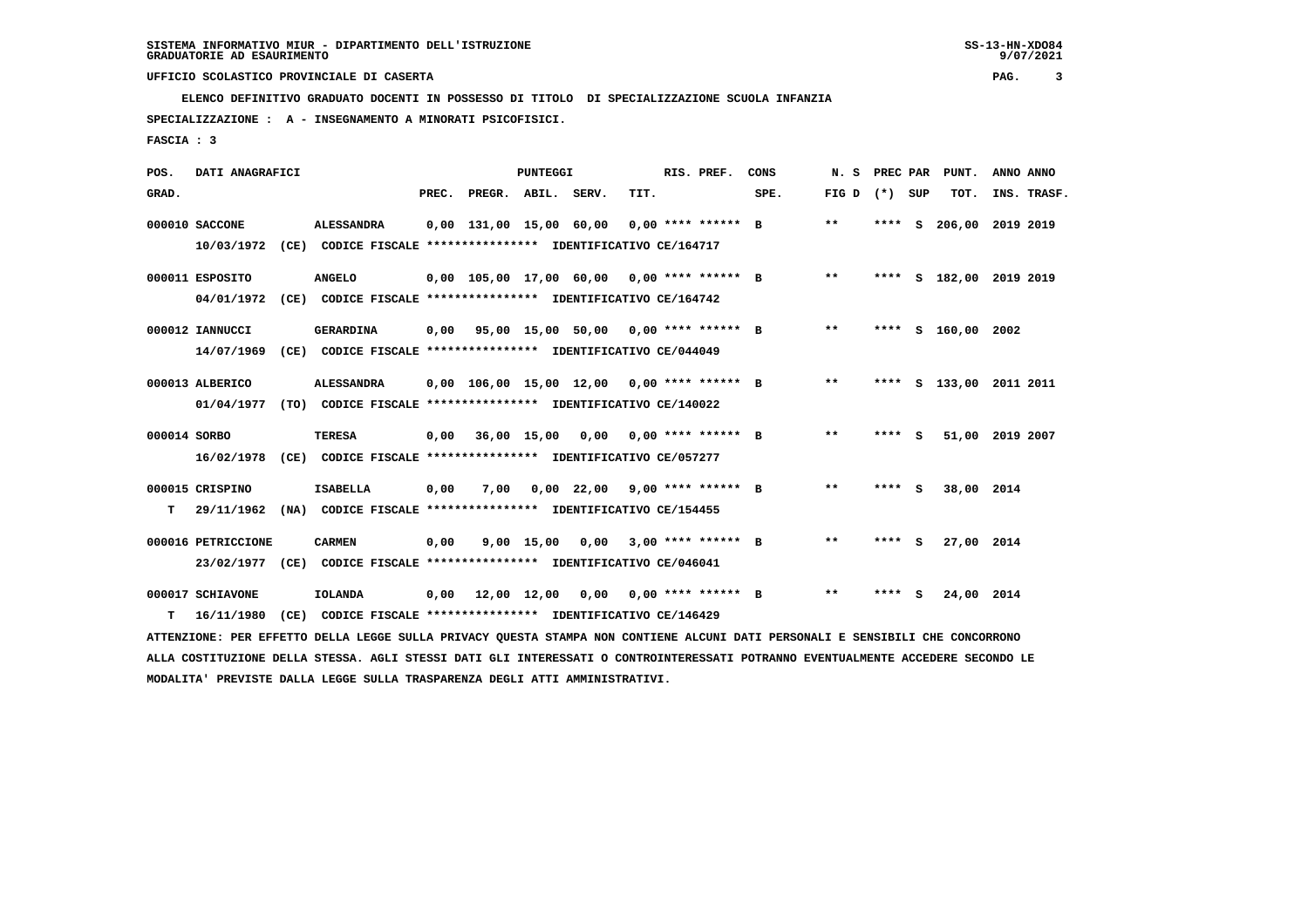**ELENCO DEFINITIVO GRADUATO DOCENTI IN POSSESSO DI TITOLO DI SPECIALIZZAZIONE SCUOLA INFANZIA**

 **SPECIALIZZAZIONE : A - INSEGNAMENTO A MINORATI PSICOFISICI.**

 **FASCIA : 3**

| POS.         | DATI ANAGRAFICI                                                                                                                 |                                                               |       |                    | <b>PUNTEGGI</b>    |                                      |      | RIS. PREF.                  | CONS | N.S             | <b>PREC PAR</b> | PUNT.      | ANNO ANNO       |  |
|--------------|---------------------------------------------------------------------------------------------------------------------------------|---------------------------------------------------------------|-------|--------------------|--------------------|--------------------------------------|------|-----------------------------|------|-----------------|-----------------|------------|-----------------|--|
| GRAD.        |                                                                                                                                 |                                                               | PREC. | PREGR. ABIL. SERV. |                    |                                      | TIT. |                             | SPE. | FIG D $(*)$ SUP |                 | TOT.       | INS. TRASF.     |  |
|              | 000018 AGLIONE                                                                                                                  | <b>ANTONELLA</b>                                              | 0,00  |                    | $3,00$ 15,00       | 6,00                                 |      | $0.00$ **** ****** B        |      | $* *$           | **** S          | 24,00 2014 |                 |  |
|              | 04/05/1973 (CE) CODICE FISCALE *************** IDENTIFICATIVO CE/044465                                                         |                                                               |       |                    |                    |                                      |      |                             |      |                 |                 |            |                 |  |
|              | 000019 TARTAGLIONE                                                                                                              | <b>ROSSANA</b>                                                | 0,00  |                    | $6,00 \quad 16,00$ |                                      |      | $0,00$ $0,00$ **** ****** B |      | $* *$           | **** $S$        | 22,00 2014 |                 |  |
| т            | 02/09/1975 (CE) CODICE FISCALE *************** IDENTIFICATIVO CE/148409                                                         |                                                               |       |                    |                    |                                      |      |                             |      |                 |                 |            |                 |  |
|              | 000020 SANZONE                                                                                                                  | MONIA                                                         | 0,00  |                    | 3,00 16,00         |                                      |      | $0.00$ $3.00$ **** ****** B |      | $***$           | **** S          | 22,00 2019 |                 |  |
|              | 23/08/1974 (NA) CODICE FISCALE **************** IDENTIFICATIVO CE/044218                                                        |                                                               |       |                    |                    |                                      |      |                             |      |                 |                 |            |                 |  |
|              | 000021 ALFIERI                                                                                                                  | <b>PAOLA</b>                                                  | 0,00  |                    |                    | 3,00 18,00 0,00 0,00 **** ****** B   |      |                             |      | $***$           | **** S          | 21,00 2014 |                 |  |
| т            | 28/08/1982                                                                                                                      | (NA) CODICE FISCALE **************** IDENTIFICATIVO CE/164587 |       |                    |                    |                                      |      |                             |      |                 |                 |            |                 |  |
|              | 000022 COLELLA                                                                                                                  | <b>GIUSEPPINA</b>                                             | 0,00  | 5,00               | 0,00               |                                      |      | $0,00$ 16,00 **** ****** B  |      | $* *$           | **** S          |            | 21,00 2019 2019 |  |
| т            | 07/05/1983                                                                                                                      | (CE) CODICE FISCALE **************** IDENTIFICATIVO CE/164845 |       |                    |                    |                                      |      |                             |      |                 |                 |            |                 |  |
| 000023 NIOLA |                                                                                                                                 | <b>CARLA</b>                                                  | 0,00  | 15,00              | 0,00               |                                      |      | $0,00$ $0,00$ **** ****** B |      | $***$           | $***$ S         | 15,00 2014 |                 |  |
| т            | 10/04/1981 (NA) CODICE FISCALE **************** IDENTIFICATIVO CE/150884                                                        |                                                               |       |                    |                    |                                      |      |                             |      |                 |                 |            |                 |  |
|              | 000024 BUONANNO                                                                                                                 | <b>MARIA</b>                                                  | 0,00  |                    | 0,00 11,00         |                                      |      | $0,00$ $3,00$ **** ****** B |      | $***$           | **** $S$        | 14,00 2014 |                 |  |
| т            | 12/11/1977 (CE) CODICE FISCALE *************** IDENTIFICATIVO CE/154608                                                         |                                                               |       |                    |                    |                                      |      |                             |      |                 |                 |            |                 |  |
|              | 000025 PONTORIERO                                                                                                               | DOMENICA                                                      | 0,00  |                    |                    | $0,00$ 11,00 0,00 3,00 **** ****** B |      |                             |      | ** x **** S     |                 |            | 14,00 2019 2019 |  |
| т            | 12/08/1977 (VV) CODICE FISCALE **************** IDENTIFICATIVO CE/164982                                                        |                                                               |       |                    |                    |                                      |      |                             |      |                 |                 |            |                 |  |
|              | ATTENZIONE: PER EFFETTO DELLA LEGGE SULLA PRIVACY QUESTA STAMPA NON CONTIENE ALCUNI DATI PERSONALI E SENSIBILI CHE CONCORRONO   |                                                               |       |                    |                    |                                      |      |                             |      |                 |                 |            |                 |  |
|              | ALLA COSTITUZIONE DELLA STESSA. AGLI STESSI DATI GLI INTERESSATI O CONTROINTERESSATI POTRANNO EVENTUALMENTE ACCEDERE SECONDO LE |                                                               |       |                    |                    |                                      |      |                             |      |                 |                 |            |                 |  |
|              | MODALITA' PREVISTE DALLA LEGGE SULLA TRASPARENZA DEGLI ATTI AMMINISTRATIVI.                                                     |                                                               |       |                    |                    |                                      |      |                             |      |                 |                 |            |                 |  |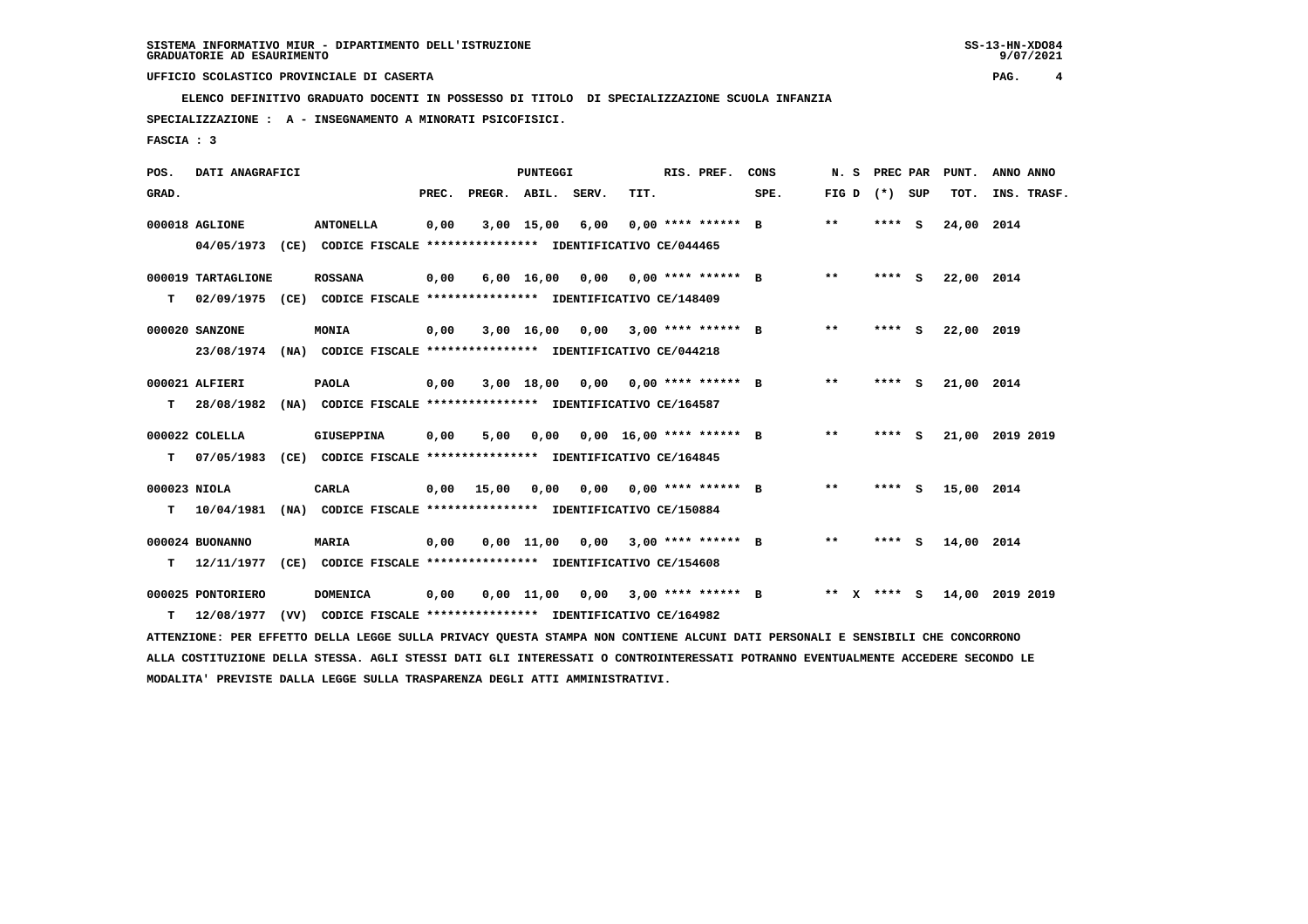| SISTEMA INFORMATIVO MIUR - DIPARTIMENTO DELL'ISTRUZIONE | $SS-13-HN-XDO84$ |
|---------------------------------------------------------|------------------|
| GRADUATORIE AD ESAURIMENTO                              | 9/07/2021        |

 **SISTEMA INFORMATIVO MIUR - DIPARTIMENTO DELL'ISTRUZIONE SS-13-HN-XDO84** $9/07/2021$ 

 **UFFICIO SCOLASTICO PROVINCIALE DI CASERTA PAG. 5**

 **ELENCO DEFINITIVO GRADUATO DOCENTI IN POSSESSO DI TITOLO DI SPECIALIZZAZIONE SCUOLA INFANZIA**

 **SPECIALIZZAZIONE : A - INSEGNAMENTO A MINORATI PSICOFISICI.**

 **FASCIA : 3**

| POS.  | DATI ANAGRAFICI    |                                 |       |              | PUNTEGGI |       | RIS. PREF.               | CONS |             |     | N. S PREC PAR PUNT. | ANNO ANNO   |
|-------|--------------------|---------------------------------|-------|--------------|----------|-------|--------------------------|------|-------------|-----|---------------------|-------------|
| GRAD. |                    |                                 | PREC. | PREGR. ABIL. |          | SERV. | TIT.                     | SPE. | $FIG D (*)$ | SUP | тот.                | INS. TRASF. |
|       | 000026 DE GIRONIMO | <b>MARISA</b>                   | 0,00  | 0,00 13,00   |          |       | 0,00 0,00 **** ****** B  |      | $* *$       |     | **** S 13,00 2014   |             |
|       | (CE)<br>17/11/1978 | CODICE FISCALE **************** |       |              |          |       | IDENTIFICATIVO CE/154653 |      |             |     |                     |             |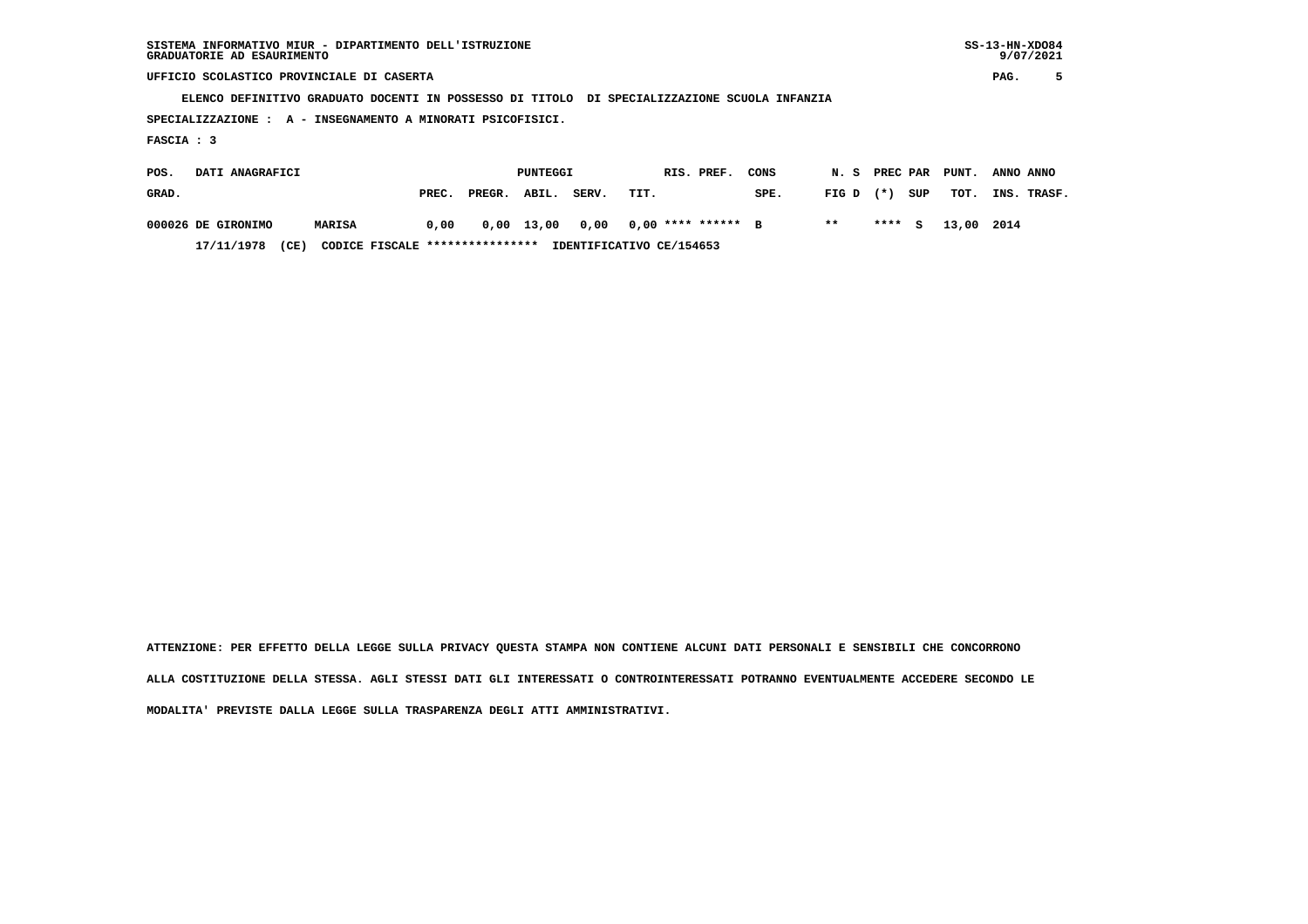**ELENCO DEFINITIVO GRADUATO DOCENTI IN POSSESSO DI TITOLO DI SPECIALIZZAZIONE SCUOLA INFANZIA**

 **SPECIALIZZAZIONE : A - INSEGNAMENTO A MINORATI PSICOFISICI.**

 **FASCIA : 3**

| POS.         | DATI ANAGRAFICI    |      |                                                                                                                               |       |                                              | <b>PUNTEGGI</b> |                                                           |      | RIS. PREF.           | CONS |                   |        | N. S PREC PAR PUNT.     | ANNO ANNO |             |
|--------------|--------------------|------|-------------------------------------------------------------------------------------------------------------------------------|-------|----------------------------------------------|-----------------|-----------------------------------------------------------|------|----------------------|------|-------------------|--------|-------------------------|-----------|-------------|
| GRAD.        |                    |      |                                                                                                                               | PREC. | PREGR. ABIL. SERV.                           |                 |                                                           | TIT. |                      | SPE. | FIG $D$ $(*)$ SUP |        | TOT.                    |           | INS. TRASF. |
|              | 000027 CENNAMO     |      | <b>MICHELA</b>                                                                                                                |       | 0,00 136,00 16,00 56,00                      |                 |                                                           |      | $0.00$ **** ****** R |      | $* *$             | **** S | 208,00 2019 2019        |           |             |
|              | 20/05/1980         |      | (NA) CODICE FISCALE **************** IDENTIFICATIVO CE/164941                                                                 |       |                                              |                 |                                                           |      |                      |      |                   |        |                         |           |             |
|              | 000028 FABOZZO     |      | <b>ANNA</b>                                                                                                                   |       | $0,00$ 106,00 15,00 60,00 0,00 **** ****** R |                 |                                                           |      |                      |      | $***$             |        | **** S 181,00 2019 2019 |           |             |
|              |                    |      | 06/09/1979 (CE) CODICE FISCALE *************** IDENTIFICATIVO CE/164815                                                       |       |                                              |                 |                                                           |      |                      |      |                   |        |                         |           |             |
| 000029 NASTO |                    |      | <b>GIUSEPPA</b>                                                                                                               |       | 0,00 93,00                                   |                 | $0.00 \quad 48.00 \quad 3.00 \quad *** \quad *** \quad R$ |      |                      |      | $***$             |        | **** S 144,00 2014      |           |             |
| T.           |                    |      | 31/08/1982 (CE) CODICE FISCALE **************** IDENTIFICATIVO CE/149486                                                      |       |                                              |                 |                                                           |      |                      |      |                   |        |                         |           |             |
|              | 000030 DE GENNARO  |      | ANNA LISA                                                                                                                     | 0.00  | 82,00                                        |                 | $0.00$ 60.00 1.00 **** ****** C                           |      |                      |      |                   |        | ** X **** S 143,00 2014 |           |             |
| T.           |                    |      | 27/10/1974 (CE) CODICE FISCALE **************** IDENTIFICATIVO CE/148238                                                      |       |                                              |                 |                                                           |      |                      |      |                   |        |                         |           |             |
|              | 000031 PALUMBO     |      | <b>MARIA GRAZIA</b>                                                                                                           | 0.00  | 76,00                                        |                 | $0.00$ 30.00 0.00 **** ****** C                           |      |                      |      | $***$             |        | **** S 106,00 2019 2019 |           |             |
| т            |                    |      | 21/01/1973 (CE) CODICE FISCALE *************** IDENTIFICATIVO CE/164793                                                       |       |                                              |                 |                                                           |      |                      |      |                   |        |                         |           |             |
|              | 000032 VINCIGUERRA |      | <b>GIUSEPPINA</b>                                                                                                             |       | $0,00$ 56,00 15,00 16,00 3,00 **** ****** R  |                 |                                                           |      |                      |      | $* *$             | **** S | 90,00 2014 2014         |           |             |
|              |                    |      | 09/12/1969 (CE) CODICE FISCALE *************** IDENTIFICATIVO CE/145323                                                       |       |                                              |                 |                                                           |      |                      |      |                   |        |                         |           |             |
|              |                    |      |                                                                                                                               |       |                                              |                 |                                                           |      |                      |      |                   |        |                         |           |             |
|              | 000033 NOVELLI     |      | <b>GIUSEPPINA</b>                                                                                                             |       | $0,00$ 11,00 15,00 47,00 3,00 **** ****** R  |                 |                                                           |      |                      |      | $***$             | **** S | 76,00 2003              |           |             |
|              |                    |      | 07/03/1965 (CE) CODICE FISCALE *************** IDENTIFICATIVO CE/048199                                                       |       |                                              |                 |                                                           |      |                      |      |                   |        |                         |           |             |
|              | 000034 BATTISEGOLA |      | ORNELLA                                                                                                                       | 0,00  |                                              |                 | 2,00 15,00 26,00 9,00 **** ****** R                       |      |                      |      | $* *$             | **** S | 52,00 2019              |           |             |
|              | 15/07/1966         | (CE) | CODICE FISCALE **************** IDENTIFICATIVO CE/045133                                                                      |       |                                              |                 |                                                           |      |                      |      |                   |        |                         |           |             |
|              |                    |      | ATTENZIONE: PER EFFETTO DELLA LEGGE SULLA PRIVACY QUESTA STAMPA NON CONTIENE ALCUNI DATI PERSONALI E SENSIBILI CHE CONCORRONO |       |                                              |                 |                                                           |      |                      |      |                   |        |                         |           |             |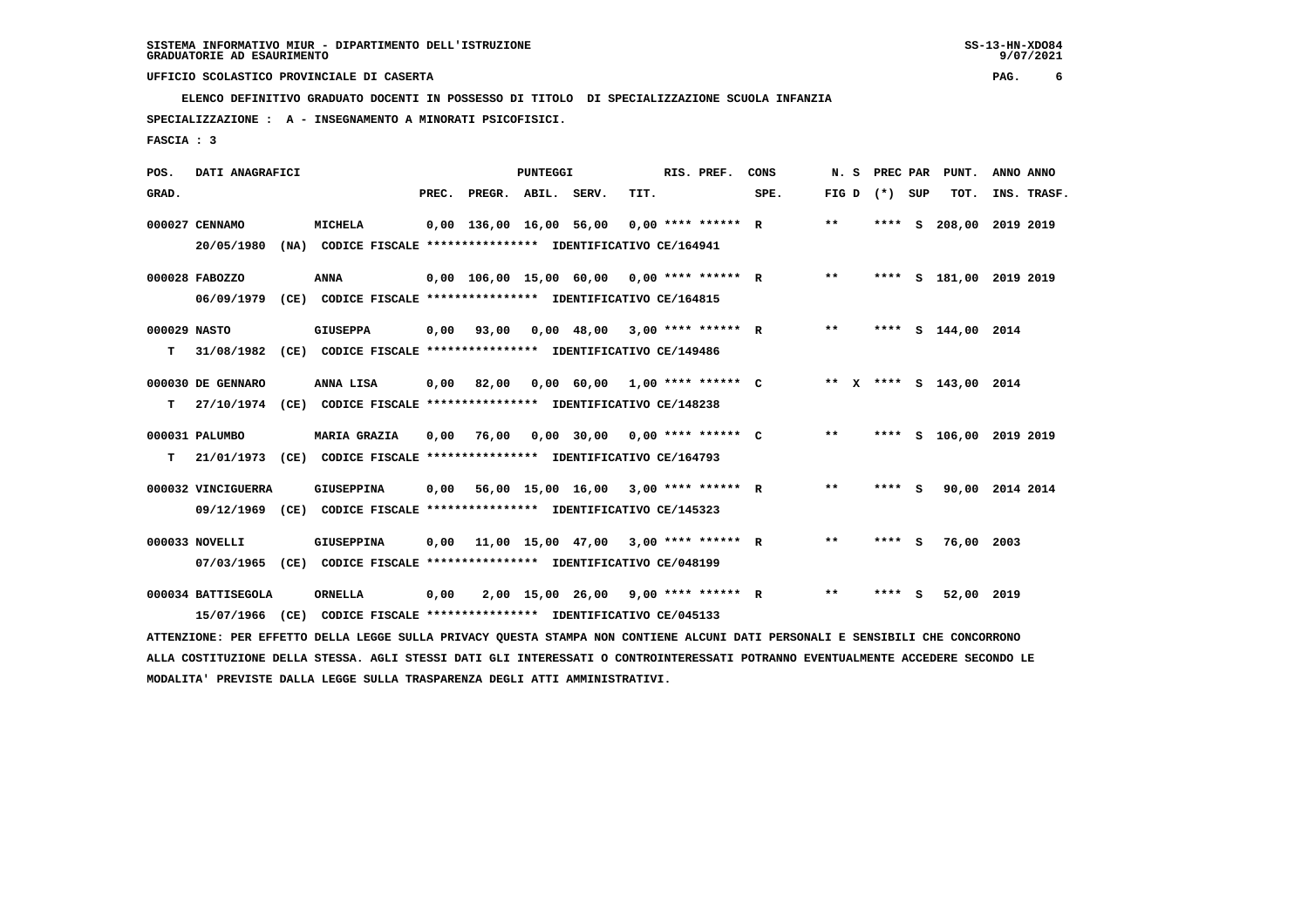**ELENCO DEFINITIVO GRADUATO DOCENTI IN POSSESSO DI TITOLO DI SPECIALIZZAZIONE SCUOLA INFANZIA**

 **SPECIALIZZAZIONE : A - INSEGNAMENTO A MINORATI PSICOFISICI.**

 **FASCIA : 3**

| POS.  | DATI ANAGRAFICI     |                                                                                                                               |       |                    | PUNTEGGI           |                                      |      | RIS. PREF.                | CONS | N. S              | PREC PAR | PUNT.           | ANNO ANNO |             |
|-------|---------------------|-------------------------------------------------------------------------------------------------------------------------------|-------|--------------------|--------------------|--------------------------------------|------|---------------------------|------|-------------------|----------|-----------------|-----------|-------------|
| GRAD. |                     |                                                                                                                               | PREC. | PREGR. ABIL. SERV. |                    |                                      | TIT. |                           | SPE. | FIG $D$ $(*)$ SUP |          | TOT.            |           | INS. TRASF. |
|       | 000035 VERRENGIA    | <b>ANNARITA</b>                                                                                                               | 0,00  | 15,00              |                    | 0,00 36,00                           |      | $0.00$ **** ****** R      |      | $***$             | **** S   | 51,00 2019 2019 |           |             |
| т     | 08/11/1982          | (LT) CODICE FISCALE **************** IDENTIFICATIVO CE/164683                                                                 |       |                    |                    |                                      |      |                           |      |                   |          |                 |           |             |
|       | 000036 FERRARO      | MARIA FLORA                                                                                                                   | 0,00  | 27,00              | 0,00               |                                      |      | $0,00$ 3,00 **** ****** R |      | $* *$             | **** S   | 30,00 2019 2019 |           |             |
| т     | 31/10/1980          | (NA) CODICE FISCALE **************** IDENTIFICATIVO CE/164705                                                                 |       |                    |                    |                                      |      |                           |      |                   |          |                 |           |             |
|       | 000037 DECRISTOFARO | NICOLINA                                                                                                                      | 0,00  | 14,00              |                    | $0,00$ 12,00 3,00 **** ****** C      |      |                           |      | $***$             | **** S   | 29,00 2014      |           |             |
| т     |                     | 24/07/1972 (NA) CODICE FISCALE **************** IDENTIFICATIVO CE/154611                                                      |       |                    |                    |                                      |      |                           |      |                   |          |                 |           |             |
|       | 000038 COGNETTA     | <b>FRANCESCA</b>                                                                                                              | 0,00  |                    |                    | $6,00$ 16,00 0,00 3,00 **** ****** R |      |                           |      | $***$             | **** S   | 25,00 2000      |           |             |
|       | 09/08/1966          | (CE) CODICE FISCALE **************** IDENTIFICATIVO CE/025558                                                                 |       |                    |                    |                                      |      |                           |      |                   |          |                 |           |             |
|       | 000039 GUIDOTTI     | <b>ROBERTA</b>                                                                                                                | 0,00  |                    |                    | 6,00 15,00 0,00 0,00 **** ****** C   |      |                           |      | $***$             | **** S   | 21,00 2019      |           |             |
|       | 07/05/1970          | (NA) CODICE FISCALE **************** IDENTIFICATIVO CE/043578                                                                 |       |                    |                    |                                      |      |                           |      |                   |          |                 |           |             |
|       | 000040 DIGLIO       | <b>ANTONELLA</b>                                                                                                              | 0,00  |                    |                    | 3,00 17,00 0,00 0,00 **** ****** C   |      |                           |      | $***$             | **** S   | 20,00 2014      |           |             |
| т     | 25/06/1979          | (CE) CODICE FISCALE **************** IDENTIFICATIVO CE/148023                                                                 |       |                    |                    |                                      |      |                           |      |                   |          |                 |           |             |
|       | 000041 GRAVANO      | <b>LOREDANA</b>                                                                                                               | 0,00  |                    | $0,00 \quad 12,00$ | 0,00 6,00 **** ****** C              |      |                           |      | $***$             | **** S   | 18,00 2014      |           |             |
| т     | 19/01/1984          | (LT) CODICE FISCALE **************** IDENTIFICATIVO CE/163042                                                                 |       |                    |                    |                                      |      |                           |      |                   |          |                 |           |             |
|       | 000042 COPPOLA      | <b>ALESSANDRA</b>                                                                                                             | 0,00  |                    | $0.00$ 15,00       | 0,00                                 |      | $0.00$ **** ****** R      |      | $***$             | **** S   | 15,00 2002      |           |             |
|       | 29/10/1977          | (CE) CODICE FISCALE **************** IDENTIFICATIVO CE/044337                                                                 |       |                    |                    |                                      |      |                           |      |                   |          |                 |           |             |
|       |                     | ATTENZIONE: PER EFFETTO DELLA LEGGE SULLA PRIVACY QUESTA STAMPA NON CONTIENE ALCUNI DATI PERSONALI E SENSIBILI CHE CONCORRONO |       |                    |                    |                                      |      |                           |      |                   |          |                 |           |             |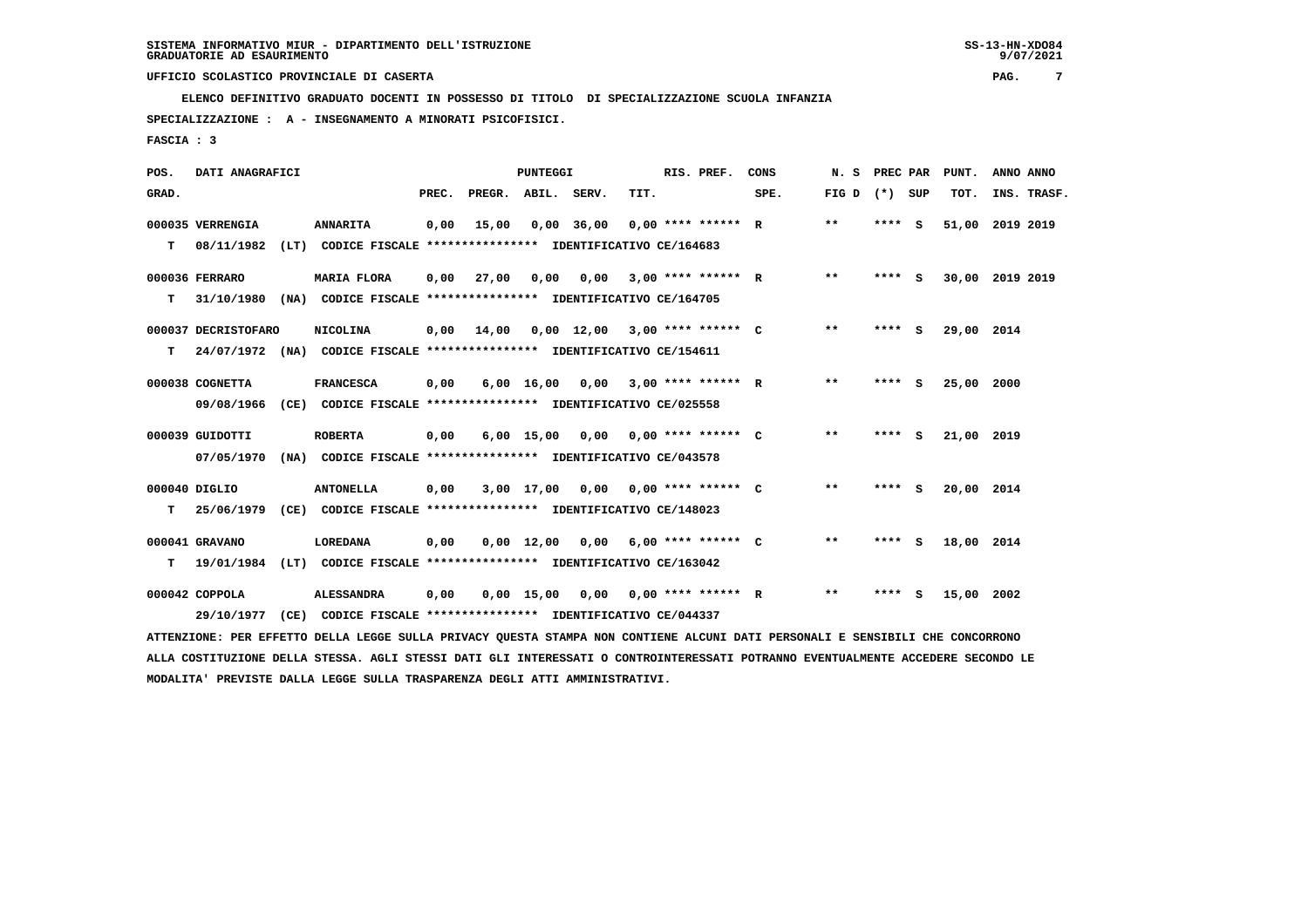**ELENCO DEFINITIVO GRADUATO DOCENTI IN POSSESSO DI TITOLO DI SPECIALIZZAZIONE SCUOLA INFANZIA**

 **SPECIALIZZAZIONE : A - INSEGNAMENTO A MINORATI PSICOFISICI.**

 **FASCIA : 3**

| POS.  | DATI ANAGRAFICI   |      |                                 |       |        | PUNTEGGI   |       |      | RIS. PREF.               | CONS | N. S  | PREC PAR |     | PUNT.      | ANNO ANNO   |
|-------|-------------------|------|---------------------------------|-------|--------|------------|-------|------|--------------------------|------|-------|----------|-----|------------|-------------|
| GRAD. |                   |      |                                 | PREC. | PREGR. | ABIL.      | SERV. | TIT. |                          | SPE. | FIG D | $(* )$   | SUP | тот.       | INS. TRASF. |
|       | 000043 SORRENTINO |      | MICHELINA                       | 0.00  |        | 0,00 13,00 | 0,00  |      | $0,00$ **** ****** R     |      | $* *$ | ****     | S.  | 13,00 2014 |             |
|       | 10/03/1974        | (CE) | CODICE FISCALE **************** |       |        |            |       |      | IDENTIFICATIVO CE/154652 |      |       |          |     |            |             |
|       | 000044 SCIROCCO   |      | <b>ANTONIAROSA</b>              | 0.00  | 13,00  | 0,00       | 0,00  |      | $0,00$ **** ****** C     |      | $* *$ | ****     | s   | 13,00      | 2019 2019   |
| т     | 10/09/1982        | (CE) | CODICE FISCALE **************** |       |        |            |       |      | IDENTIFICATIVO CE/164760 |      |       |          |     |            |             |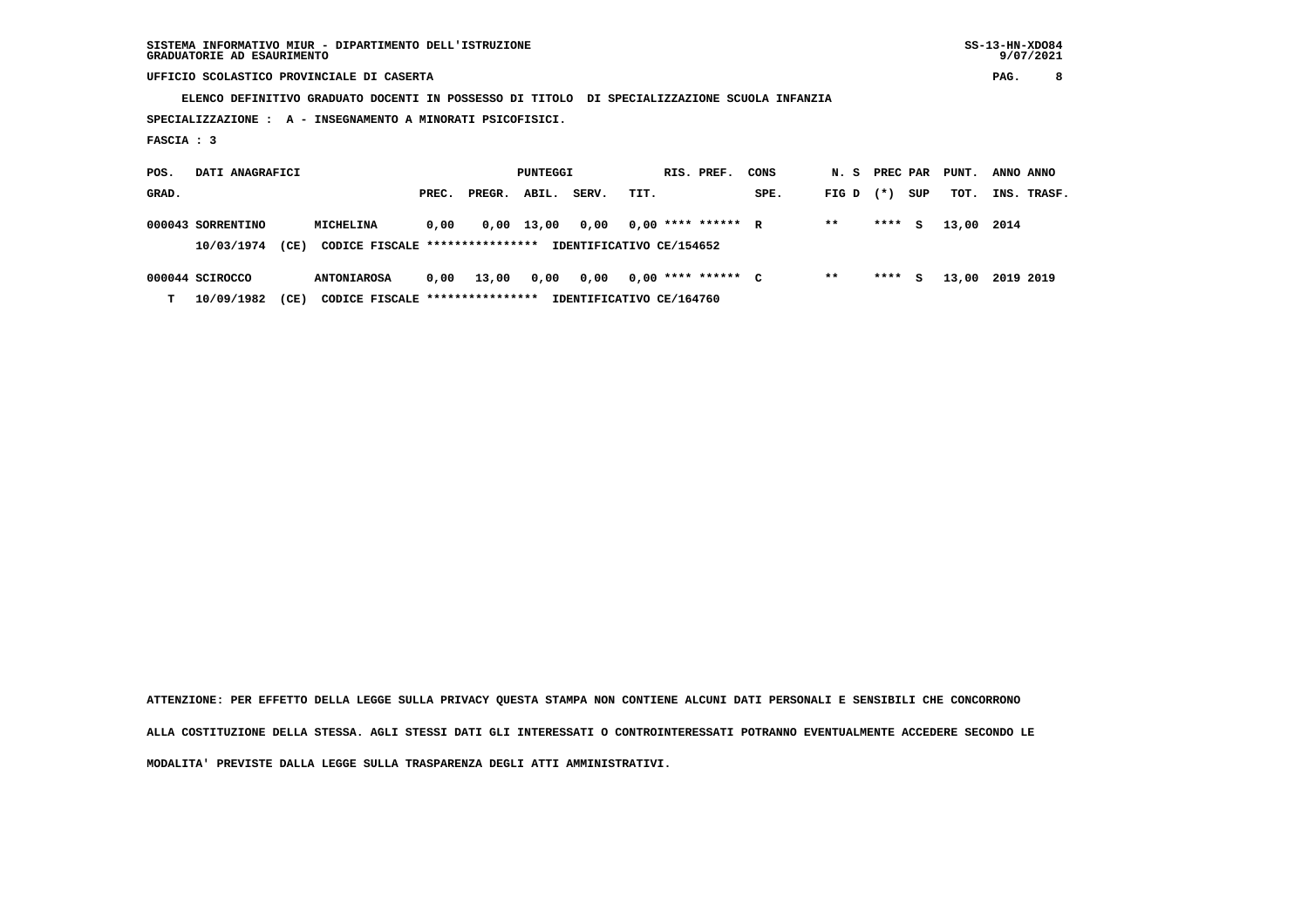**ELENCO DEFINITIVO GRADUATO DOCENTI IN POSSESSO DI TITOLO DI SPECIALIZZAZIONE SCUOLA INFANZIA**

 **SPECIALIZZAZIONE : B - INSEGNAMENTO A MINORATI DELLA VISTA.**

 **FASCIA : 3**

| POS.         | DATI ANAGRAFICI      |      |                                                                                                                               |       |                    | PUNTEGGI          |                                                   |      | RIS. PREF.           | CONS | N. S  | PREC PAR          | PUNT.                   | ANNO ANNO |             |
|--------------|----------------------|------|-------------------------------------------------------------------------------------------------------------------------------|-------|--------------------|-------------------|---------------------------------------------------|------|----------------------|------|-------|-------------------|-------------------------|-----------|-------------|
| GRAD.        |                      |      |                                                                                                                               | PREC. | PREGR. ABIL. SERV. |                   |                                                   | TIT. |                      | SPE. |       | FIG $D$ $(*)$ SUP | TOT.                    |           | INS. TRASF. |
|              | 000001 VANORE        |      | <b>DOMENICA</b>                                                                                                               | 0,00  |                    | 24,00 12,00 60,00 |                                                   |      | $6.00$ **** ****** A |      | $***$ |                   | **** S 102,00 2019 2019 |           |             |
| т            | 15/05/1979           |      | (CE) CODICE FISCALE **************** IDENTIFICATIVO CE/164638                                                                 |       |                    |                   |                                                   |      |                      |      |       |                   |                         |           |             |
|              | 000002 PACIFICO      |      | MARIA                                                                                                                         | 0,00  |                    |                   | 9,00 12,00 48,00 0,00 **** ****** A               |      |                      |      |       | ** X **** S       | 69,00 2019 2005         |           |             |
|              | 14/09/1978           |      | (CE) CODICE FISCALE **************** IDENTIFICATIVO CE/053413                                                                 |       |                    |                   |                                                   |      |                      |      |       |                   |                         |           |             |
|              | 000003 DI NUZZO      |      | <b>CARMELA</b>                                                                                                                |       |                    |                   | $0,00$ 12,00 11,00 12,00 3,00 **** ****** A       |      |                      |      | $***$ | **** S            | 38,00 2014              |           |             |
| т            | 15/05/1983           |      | (CE) CODICE FISCALE **************** IDENTIFICATIVO CE/158232                                                                 |       |                    |                   |                                                   |      |                      |      |       |                   |                         |           |             |
|              | 000004 CIARAMELLA    |      | <b>ROSA</b>                                                                                                                   | 0,00  |                    |                   | $0.00$ 15.00 12.00 9.00 **** ****** A             |      |                      |      | **    | **** S            | 36,00 2014              |           |             |
| т            | 04/06/1978           |      | (CE) CODICE FISCALE **************** IDENTIFICATIVO CE/148995                                                                 |       |                    |                   |                                                   |      |                      |      |       |                   |                         |           |             |
| 000005 GRECO |                      |      | ANNA                                                                                                                          | 0,00  |                    |                   | 9,00 15,00 12,00 0,00 **** ****** A               |      |                      |      | $***$ | **** S            | 36,00 2019 2019         |           |             |
|              | 26/01/1965           |      | (NA) CODICE FISCALE **************** IDENTIFICATIVO CE/164838                                                                 |       |                    |                   |                                                   |      |                      |      |       |                   |                         |           |             |
|              | 000006 CAPONE        |      | <b>ANNA</b>                                                                                                                   | 0,00  |                    |                   | 7,00 15,00 14,00 0,00 **** ****** A               |      |                      |      |       | ** x **** s       | 36,00 2019              |           |             |
|              | 03/09/1968           |      | (CE) CODICE FISCALE **************** IDENTIFICATIVO CE/024144                                                                 |       |                    |                   |                                                   |      |                      |      |       |                   |                         |           |             |
|              | 000007 SIGNORELLI    |      | <b>ANTONIETTA</b>                                                                                                             | 0,00  |                    |                   | $1.00$ $11.00$ $18.00$ $0.00$ $***$ **** ****** A |      |                      |      | $***$ | **** S            | 30,00 2019 2019         |           |             |
| т            | 09/04/1975           | (LT) | CODICE FISCALE **************** IDENTIFICATIVO CE/164771                                                                      |       |                    |                   |                                                   |      |                      |      |       |                   |                         |           |             |
|              | 000008 DE CRISTOFARO |      | <b>CONCETTA</b>                                                                                                               | 0,00  |                    |                   | $0.00$ 17.00 12.00 0.00 **** ****** A             |      |                      |      | $* *$ | **** S            | 29,00 2019              |           |             |
|              | 24/09/1969           |      | (NA) CODICE FISCALE **************** IDENTIFICATIVO CE/046320                                                                 |       |                    |                   |                                                   |      |                      |      |       |                   |                         |           |             |
|              |                      |      | ATTENZIONE: PER EFFETTO DELLA LEGGE SULLA PRIVACY OUESTA STAMPA NON CONTIENE ALCUNI DATI PERSONALI E SENSIBILI CHE CONCORRONO |       |                    |                   |                                                   |      |                      |      |       |                   |                         |           |             |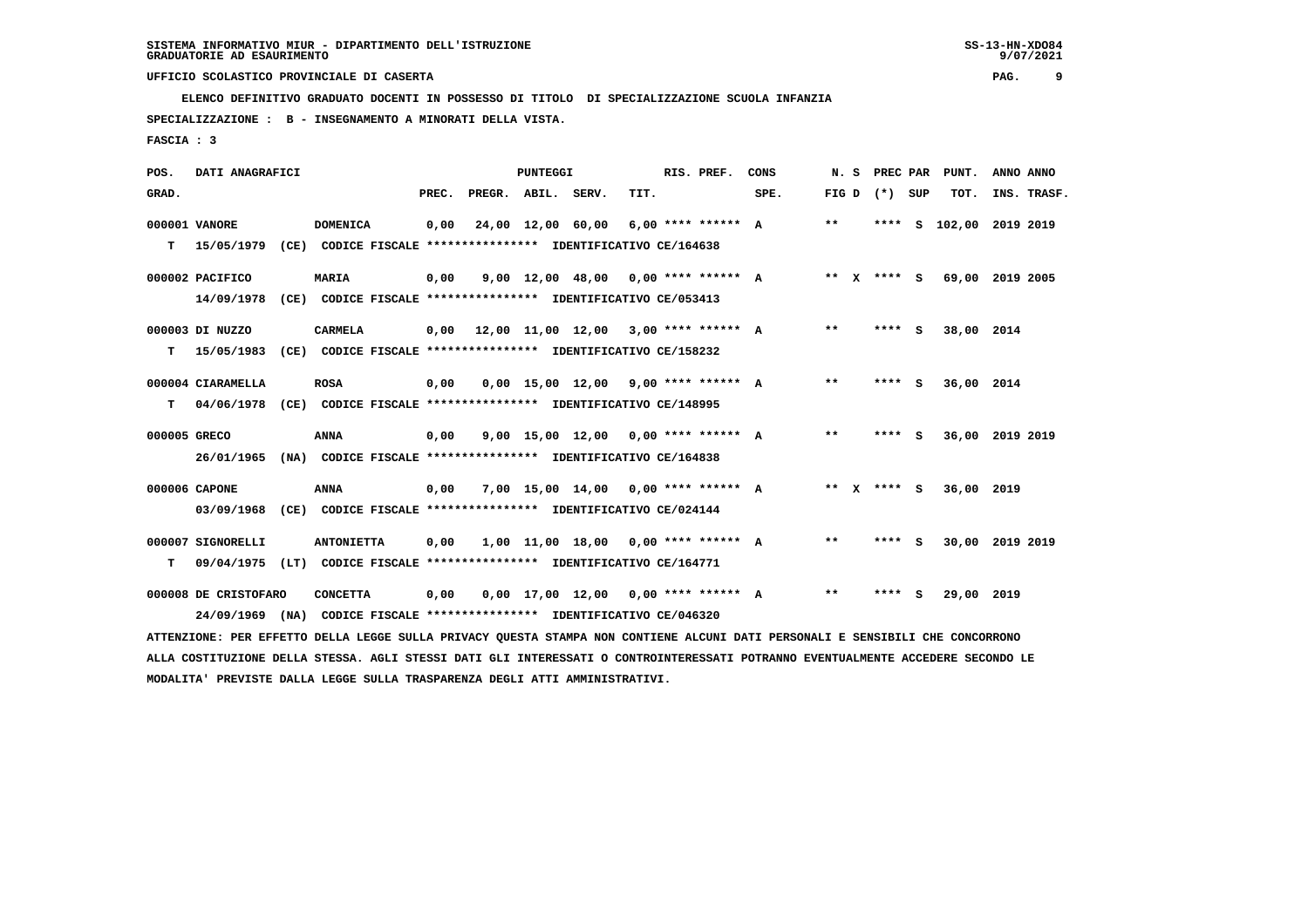| SISTEMA INFORMATIVO MIUR - DIPARTIMENTO DELL'ISTRUZIONE<br>GRADUATORIE AD ESAURIMENTO        |       |        |          |       |      |            |      |       |          |     |       | $SS-13-HN-XDO84$ | 9/07/2021   |
|----------------------------------------------------------------------------------------------|-------|--------|----------|-------|------|------------|------|-------|----------|-----|-------|------------------|-------------|
| UFFICIO SCOLASTICO PROVINCIALE DI CASERTA                                                    |       |        |          |       |      |            |      |       |          |     |       | PAG.             | 10          |
| ELENCO DEFINITIVO GRADUATO DOCENTI IN POSSESSO DI TITOLO DI SPECIALIZZAZIONE SCUOLA INFANZIA |       |        |          |       |      |            |      |       |          |     |       |                  |             |
| SPECIALIZZAZIONE : B - INSEGNAMENTO A MINORATI DELLA VISTA.                                  |       |        |          |       |      |            |      |       |          |     |       |                  |             |
| FASCIA : 3                                                                                   |       |        |          |       |      |            |      |       |          |     |       |                  |             |
| POS.<br>DATI ANAGRAFICI                                                                      |       |        | PUNTEGGI |       |      | RIS. PREF. | CONS | N.S   | PREC PAR |     | PUNT. | ANNO ANNO        |             |
| GRAD.                                                                                        | PREC. | PREGR. | ABIL.    | SERV. | TIT. |            | SPE. | FIG D | $( * )$  | SUP | TOT.  |                  | INS. TRASF. |

 **000009 D'ARIENZO DORA 0,00 14,00 0,00 12,00 0,00 \*\*\*\* \*\*\*\*\*\* A \*\* \*\*\*\* S 26,00 2014**

 **T 18/08/1980 (LT) CODICE FISCALE \*\*\*\*\*\*\*\*\*\*\*\*\*\*\*\* IDENTIFICATIVO CE/154439**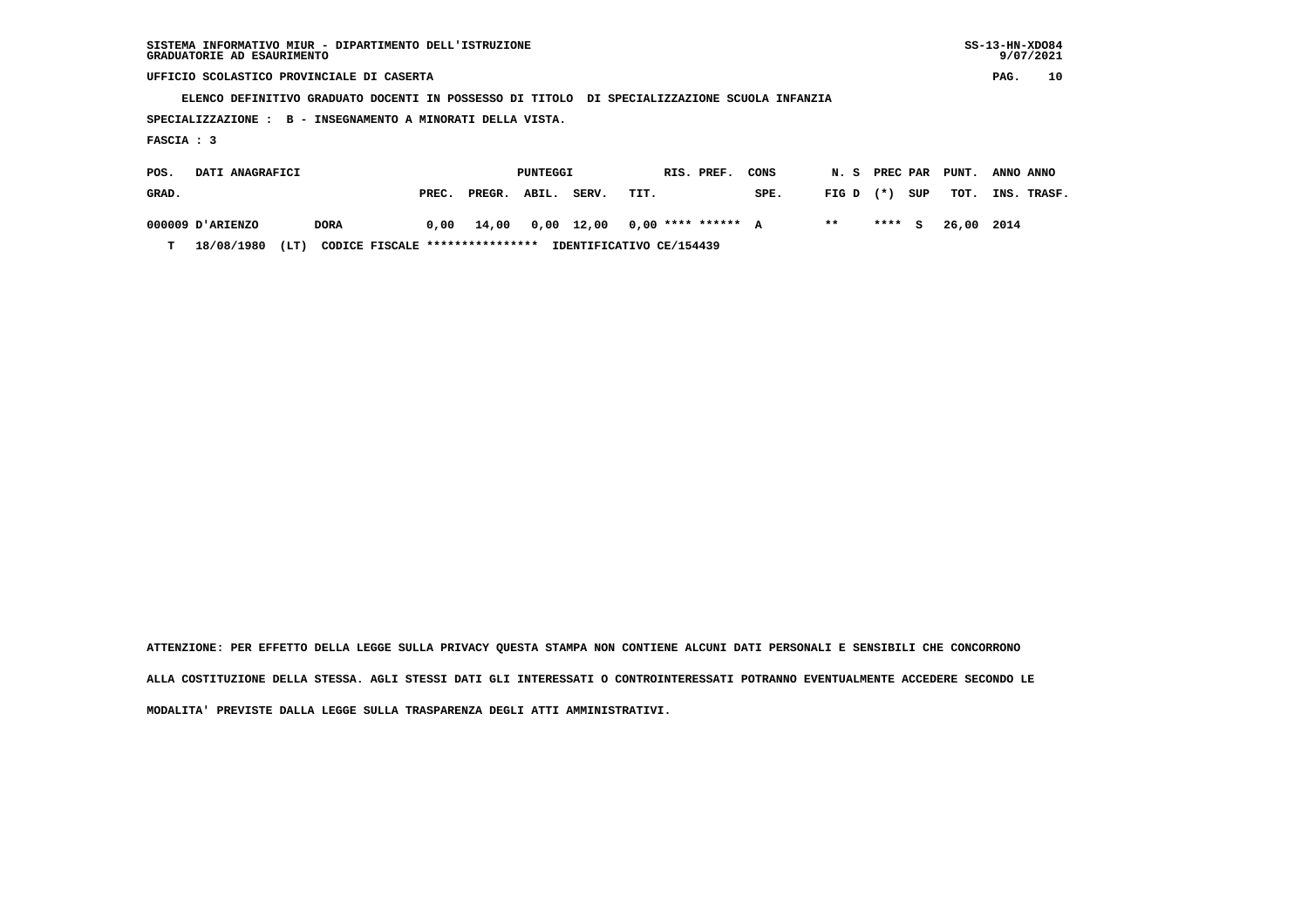**ELENCO DEFINITIVO GRADUATO DOCENTI IN POSSESSO DI TITOLO DI SPECIALIZZAZIONE SCUOLA INFANZIA**

 **SPECIALIZZAZIONE : B - INSEGNAMENTO A MINORATI DELLA VISTA.**

 **FASCIA : 3**

| POS.         | DATI ANAGRAFICI                |      |                                                                                                                               |       |                                              | <b>PUNTEGGI</b> |                                    |      | RIS. PREF.         | CONS | N. S              | PREC PAR | PUNT.                   | ANNO ANNO   |  |
|--------------|--------------------------------|------|-------------------------------------------------------------------------------------------------------------------------------|-------|----------------------------------------------|-----------------|------------------------------------|------|--------------------|------|-------------------|----------|-------------------------|-------------|--|
| GRAD.        |                                |      |                                                                                                                               | PREC. | PREGR. ABIL. SERV.                           |                 |                                    | TIT. |                    | SPE. | FIG $D$ $(*)$ SUP |          | TOT.                    | INS. TRASF. |  |
|              | 000010 SACCONE<br>10/03/1972   |      | <b>ALESSANDRA</b><br>(CE) CODICE FISCALE **************** IDENTIFICATIVO CE/164717                                            |       | $0.00$ 131.00 15.00 60.00 0.00 **** ****** B |                 |                                    |      |                    |      | $***$             |          | **** S 206,00 2019 2019 |             |  |
|              | 000011 ESPOSITO<br>04/01/1972  |      | <b>ANGELO</b><br>(CE) CODICE FISCALE **************** IDENTIFICATIVO CE/164742                                                |       | $0,00$ 105,00 17,00 60,00 0,00 **** ****** B |                 |                                    |      |                    |      | $***$             |          | **** S 182,00 2019 2019 |             |  |
|              | 000012 IANNUCCI<br>14/07/1969  |      | <b>GERARDINA</b><br>(CE) CODICE FISCALE **************** IDENTIFICATIVO CE/044049                                             |       | $0,00$ 95,00 15,00 50,00 0,00 **** ****** B  |                 |                                    |      |                    |      | $***$             |          | **** S 160,00 2002      |             |  |
|              | 000013 ALBERICO<br>01/04/1977  |      | ALESSANDRA<br>(TO) CODICE FISCALE **************** IDENTIFICATIVO CE/140022                                                   |       | $0.00$ 106.00 15.00 12.00 0.00 **** ****** B |                 |                                    |      |                    |      | $***$             |          | **** S 133,00 2011 2011 |             |  |
| 000014 SORBO | 16/02/1978                     |      | <b>TERESA</b><br>(CE) CODICE FISCALE **************** IDENTIFICATIVO CE/057277                                                |       | $0,00$ 36,00 15,00 0,00 0,00 **** ****** B   |                 |                                    |      |                    |      | $***$             | **** S   | 51,00                   | 2019 2007   |  |
| т            | 000015 CRISPINO<br>29/11/1962  |      | <b>ISABELLA</b><br>(NA) CODICE FISCALE **************** IDENTIFICATIVO CE/154455                                              | 0,00  | 7,00                                         |                 | $0.00$ 22.00 9.00 **** ****** B    |      |                    |      | $**$              | **** S   | 38,00 2014              |             |  |
|              | 000016 PETRICCIONE             |      | <b>CARMEN</b><br>23/02/1977 (CE) CODICE FISCALE *************** IDENTIFICATIVO CE/046041                                      | 0,00  |                                              |                 | 9,00 15,00 0,00 3,00 **** ****** B |      |                    |      | $***$             | **** S   | 27,00 2014              |             |  |
| т            | 000017 SCHIAVONE<br>16/11/1980 | (CE) | <b>IOLANDA</b><br>CODICE FISCALE **************** IDENTIFICATIVO CE/146429                                                    | 0,00  | 12,00 12,00                                  |                 | 0,00                               |      | 0,00 **** ****** B |      | $* *$             | **** S   | 24,00 2014              |             |  |
|              |                                |      | ATTENZIONE: PER EFFETTO DELLA LEGGE SULLA PRIVACY QUESTA STAMPA NON CONTIENE ALCUNI DATI PERSONALI E SENSIBILI CHE CONCORRONO |       |                                              |                 |                                    |      |                    |      |                   |          |                         |             |  |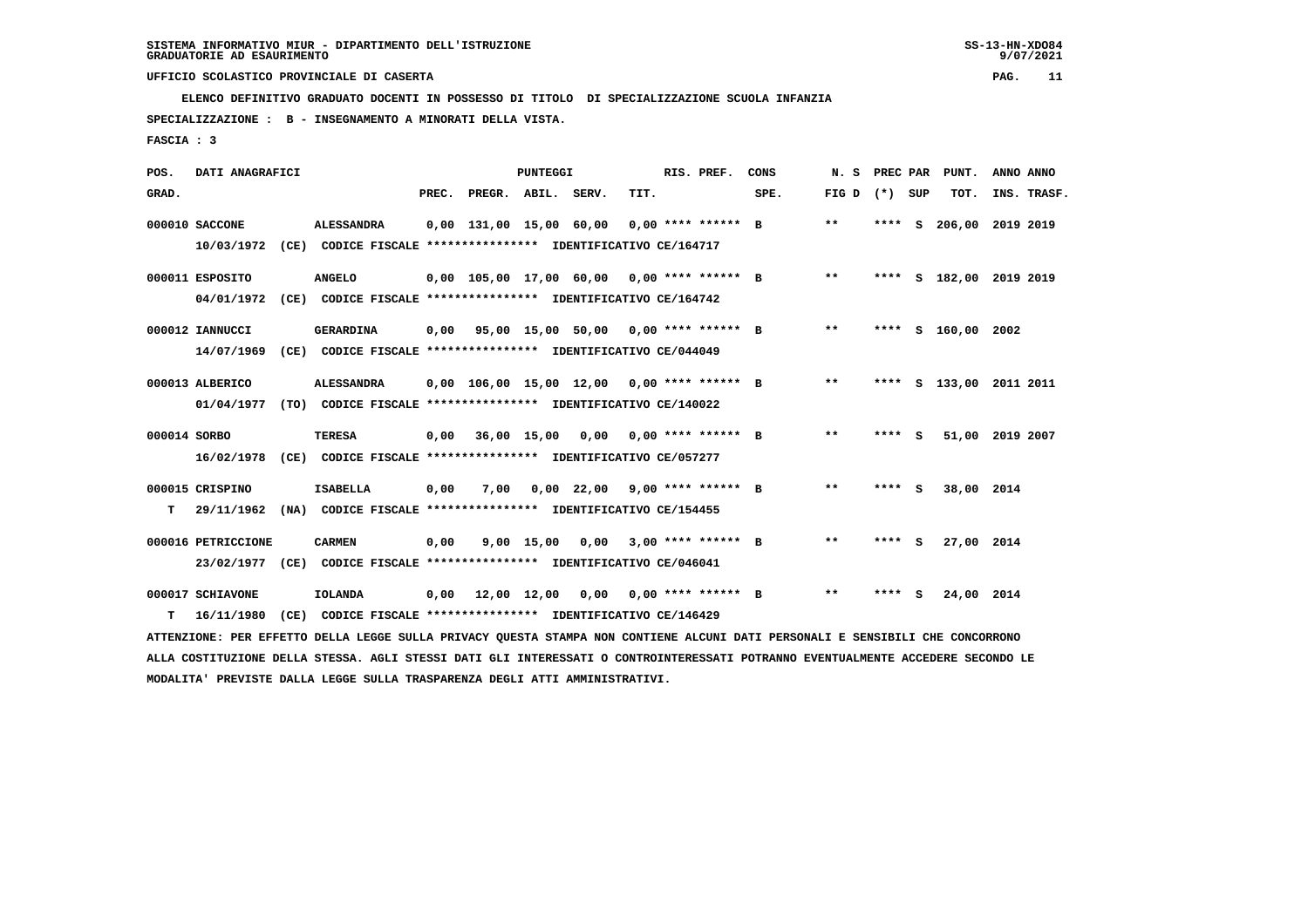**ELENCO DEFINITIVO GRADUATO DOCENTI IN POSSESSO DI TITOLO DI SPECIALIZZAZIONE SCUOLA INFANZIA**

 **SPECIALIZZAZIONE : B - INSEGNAMENTO A MINORATI DELLA VISTA.**

 **FASCIA : 3**

| POS.         | DATI ANAGRAFICI    |                                                                                                                                 |       |                    | <b>PUNTEGGI</b> |                                    |      | RIS. PREF.                  | CONS                                 | N.S         | <b>PREC PAR</b> | PUNT.      | ANNO ANNO       |
|--------------|--------------------|---------------------------------------------------------------------------------------------------------------------------------|-------|--------------------|-----------------|------------------------------------|------|-----------------------------|--------------------------------------|-------------|-----------------|------------|-----------------|
| GRAD.        |                    |                                                                                                                                 | PREC. | PREGR. ABIL. SERV. |                 |                                    | TIT. |                             | SPE.                                 | FIG D       | $(*)$ SUP       | TOT.       | INS. TRASF.     |
|              | 000018 AGLIONE     | <b>ANTONELLA</b>                                                                                                                | 0,00  |                    | $3,00$ 15,00    | 6,00                               |      | $0.00$ **** ****** B        |                                      | **          | **** S          | 24,00 2014 |                 |
|              |                    | 04/05/1973 (CE) CODICE FISCALE *************** IDENTIFICATIVO CE/044465                                                         |       |                    |                 |                                    |      |                             |                                      |             |                 |            |                 |
|              | 000019 TARTAGLIONE | <b>ROSSANA</b>                                                                                                                  | 0,00  |                    | 6,00 16,00      |                                    |      | $0,00$ $0,00$ **** ****** B |                                      | **          | **** S          | 22,00 2014 |                 |
| т            |                    | 02/09/1975 (CE) CODICE FISCALE *************** IDENTIFICATIVO CE/148409                                                         |       |                    |                 |                                    |      |                             |                                      |             |                 |            |                 |
|              | 000020 SANZONE     | MONIA                                                                                                                           | 0,00  |                    | 3,00 16,00      |                                    |      | $0.00$ $3.00$ **** ****** B |                                      | **          | **** S          | 22,00 2019 |                 |
|              |                    | 23/08/1974 (NA) CODICE FISCALE *************** IDENTIFICATIVO CE/044218                                                         |       |                    |                 |                                    |      |                             |                                      |             |                 |            |                 |
|              | 000021 ALFIERI     | <b>PAOLA</b>                                                                                                                    | 0,00  |                    |                 | 3,00 18,00 0,00 0,00 **** ****** B |      |                             |                                      | **          | **** S          | 21,00 2014 |                 |
| т            | 28/08/1982         | (NA) CODICE FISCALE **************** IDENTIFICATIVO CE/164587                                                                   |       |                    |                 |                                    |      |                             |                                      |             |                 |            |                 |
|              | 000022 COLELLA     | <b>GIUSEPPINA</b>                                                                                                               | 0,00  | 5,00               | 0,00            |                                    |      | $0,00$ 16,00 **** ****** B  |                                      | $* *$       | $***$ S         |            | 21,00 2019 2019 |
| т            | 07/05/1983         | (CE) CODICE FISCALE **************** IDENTIFICATIVO CE/164845                                                                   |       |                    |                 |                                    |      |                             |                                      |             |                 |            |                 |
| 000023 NIOLA |                    | <b>CARLA</b>                                                                                                                    | 0,00  | 15,00              | 0,00            |                                    |      | $0,00$ $0,00$ **** ****** B |                                      | $***$       | **** S          | 15,00 2014 |                 |
| т            |                    | 10/04/1981 (NA) CODICE FISCALE **************** IDENTIFICATIVO CE/150884                                                        |       |                    |                 |                                    |      |                             |                                      |             |                 |            |                 |
|              | 000024 BUONANNO    | <b>MARIA</b>                                                                                                                    | 0,00  |                    | 0,00 11,00      |                                    |      | $0.00$ 3.00 **** ****** B   |                                      | $* *$       | **** S          | 14,00 2014 |                 |
| т            |                    | 12/11/1977 (CE) CODICE FISCALE *************** IDENTIFICATIVO CE/154608                                                         |       |                    |                 |                                    |      |                             |                                      |             |                 |            |                 |
|              | 000025 PONTORIERO  | <b>DOMENICA</b>                                                                                                                 | 0,00  |                    |                 |                                    |      |                             | $0,00$ 11,00 0,00 3,00 **** ****** B | ** x **** S |                 |            | 14,00 2019 2019 |
| т            |                    | 12/08/1977 (VV) CODICE FISCALE **************** IDENTIFICATIVO CE/164982                                                        |       |                    |                 |                                    |      |                             |                                      |             |                 |            |                 |
|              |                    | ATTENZIONE: PER EFFETTO DELLA LEGGE SULLA PRIVACY QUESTA STAMPA NON CONTIENE ALCUNI DATI PERSONALI E SENSIBILI CHE CONCORRONO   |       |                    |                 |                                    |      |                             |                                      |             |                 |            |                 |
|              |                    | ALLA COSTITUZIONE DELLA STESSA. AGLI STESSI DATI GLI INTERESSATI O CONTROINTERESSATI POTRANNO EVENTUALMENTE ACCEDERE SECONDO LE |       |                    |                 |                                    |      |                             |                                      |             |                 |            |                 |
|              |                    | MODALITA' PREVISTE DALLA LEGGE SULLA TRASPARENZA DEGLI ATTI AMMINISTRATIVI.                                                     |       |                    |                 |                                    |      |                             |                                      |             |                 |            |                 |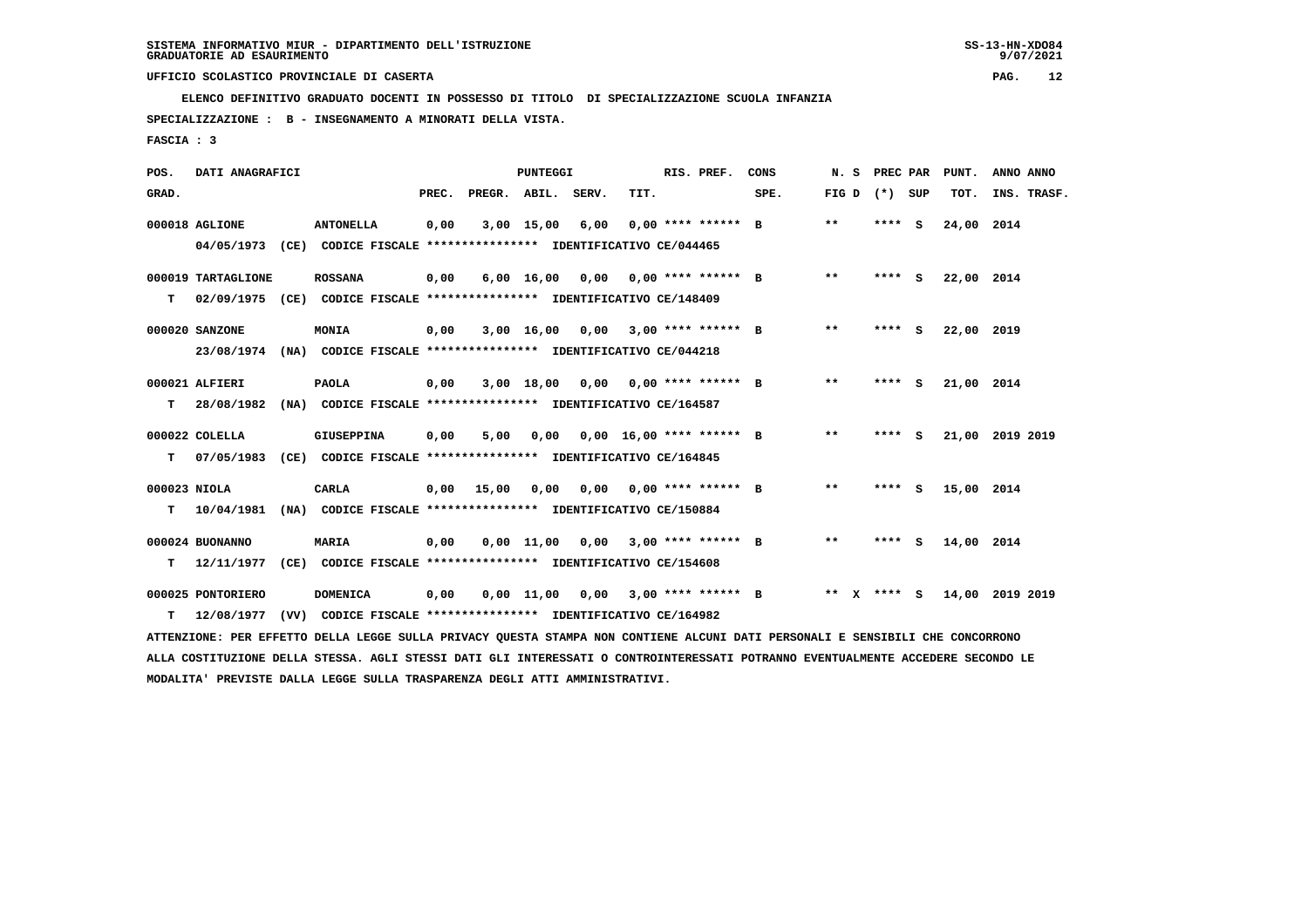| SISTEMA INFORMATIVO MIUR - DIPARTIMENTO DELL'ISTRUZIONE<br>GRADUATORIE AD ESAURIMENTO        |        |       |        |            |       |      |                      |      |       |          |     |       |           | $SS-13-HN-XDO84$<br>9/07/2021 |
|----------------------------------------------------------------------------------------------|--------|-------|--------|------------|-------|------|----------------------|------|-------|----------|-----|-------|-----------|-------------------------------|
| UFFICIO SCOLASTICO PROVINCIALE DI CASERTA                                                    |        |       |        |            |       |      |                      |      |       |          |     |       | PAG.      | 13                            |
| ELENCO DEFINITIVO GRADUATO DOCENTI IN POSSESSO DI TITOLO DI SPECIALIZZAZIONE SCUOLA INFANZIA |        |       |        |            |       |      |                      |      |       |          |     |       |           |                               |
| SPECIALIZZAZIONE : B - INSEGNAMENTO A MINORATI DELLA VISTA.                                  |        |       |        |            |       |      |                      |      |       |          |     |       |           |                               |
| FASCIA : 3                                                                                   |        |       |        |            |       |      |                      |      |       |          |     |       |           |                               |
| DATI ANAGRAFICI<br>POS.                                                                      |        |       |        | PUNTEGGI   |       |      | RIS. PREF.           | CONS | N.S   | PREC PAR |     | PUNT. | ANNO ANNO |                               |
| GRAD.                                                                                        |        | PREC. | PREGR. | ABIL.      | SERV. | TIT. |                      | SPE. | FIG D | $(* )$   | SUP | тот.  |           | INS. TRASF.                   |
| 000026 DE GIRONIMO                                                                           | MARISA | 0.00  |        | 0,00 13,00 | 0.00  |      | $0,00$ **** ****** B |      | $* *$ | $***$ S  |     | 13,00 | 2014      |                               |

 **17/11/1978 (CE) CODICE FISCALE \*\*\*\*\*\*\*\*\*\*\*\*\*\*\*\* IDENTIFICATIVO CE/154653**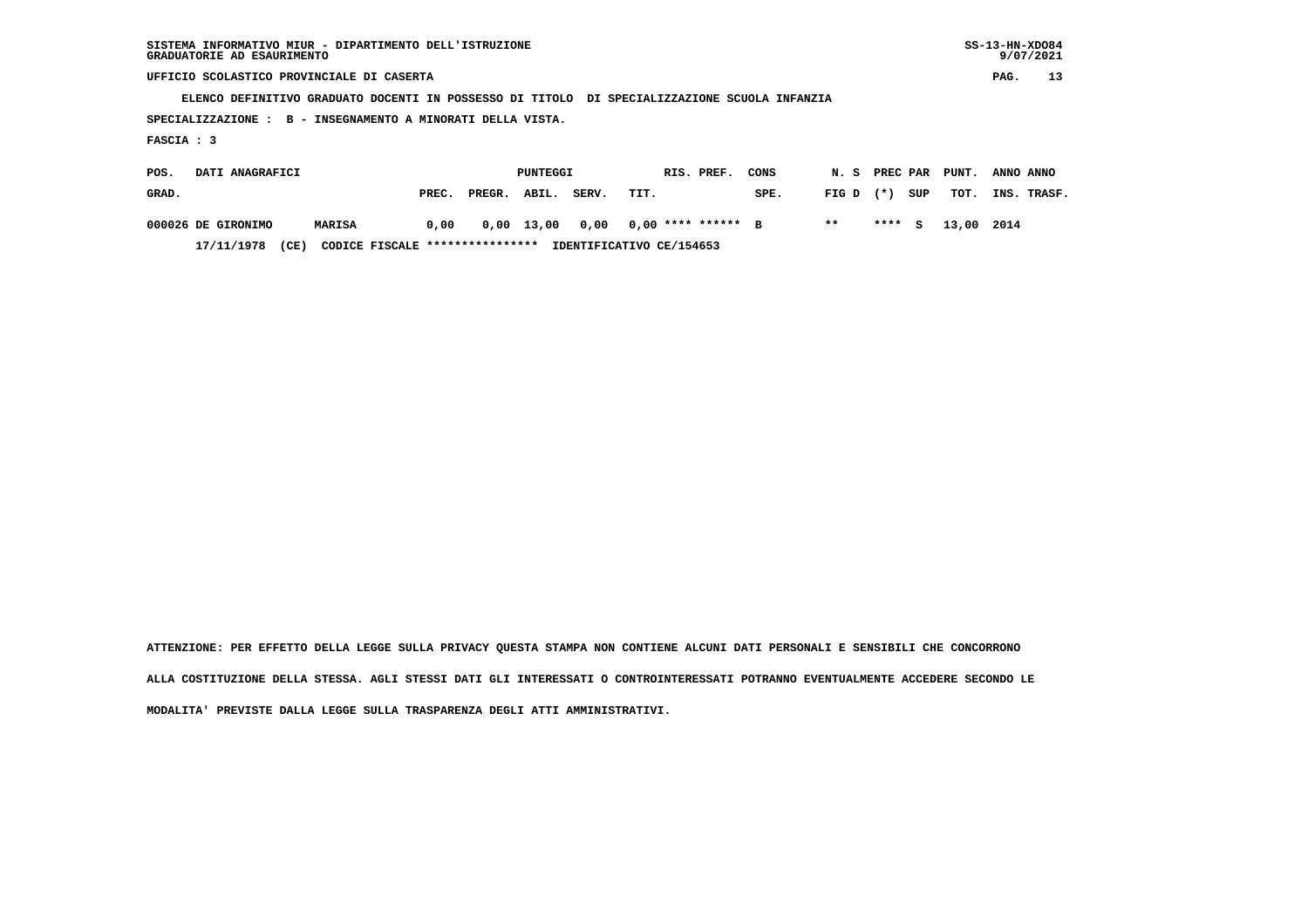**ELENCO DEFINITIVO GRADUATO DOCENTI IN POSSESSO DI TITOLO DI SPECIALIZZAZIONE SCUOLA INFANZIA**

 **SPECIALIZZAZIONE : B - INSEGNAMENTO A MINORATI DELLA VISTA.**

 **FASCIA : 3**

| POS.         | DATI ANAGRAFICI    |      |                                                                                                                               |      |                          | <b>PUNTEGGI</b> |                                              |      | RIS. PREF.           | CONS                                      | N. S            |         | PREC PAR PUNT.          | ANNO ANNO |             |
|--------------|--------------------|------|-------------------------------------------------------------------------------------------------------------------------------|------|--------------------------|-----------------|----------------------------------------------|------|----------------------|-------------------------------------------|-----------------|---------|-------------------------|-----------|-------------|
| GRAD.        |                    |      |                                                                                                                               |      | PREC. PREGR. ABIL. SERV. |                 |                                              | TIT. |                      | SPE.                                      | FIG D $(*)$ SUP |         | TOT.                    |           | INS. TRASF. |
|              | 000027 CENNAMO     |      | MICHELA                                                                                                                       |      |                          |                 | 0,00 136,00 16,00 56,00                      |      | $0.00$ **** ****** R |                                           | $\star\star$    |         | **** S 208,00 2019 2019 |           |             |
|              | 20/05/1980         |      | (NA) CODICE FISCALE **************** IDENTIFICATIVO CE/164941                                                                 |      |                          |                 |                                              |      |                      |                                           |                 |         |                         |           |             |
|              | 000028 FABOZZO     |      | <b>ANNA</b>                                                                                                                   |      |                          |                 | $0,00$ 106,00 15,00 60,00 0,00 **** ****** R |      |                      |                                           | $***$           |         | **** S 181,00 2019 2019 |           |             |
|              |                    |      | 06/09/1979 (CE) CODICE FISCALE *************** IDENTIFICATIVO CE/164815                                                       |      |                          |                 |                                              |      |                      |                                           |                 |         |                         |           |             |
| 000029 NASTO |                    |      | <b>GIUSEPPA</b>                                                                                                               | 0,00 | 93,00                    |                 |                                              |      |                      | $0,00$ 48,00 3,00 **** ****** R           | $***$           |         | **** S 144,00 2014      |           |             |
| т            |                    |      | 31/08/1982 (CE) CODICE FISCALE **************** IDENTIFICATIVO CE/149486                                                      |      |                          |                 |                                              |      |                      |                                           |                 |         |                         |           |             |
|              |                    |      |                                                                                                                               |      |                          |                 |                                              |      |                      |                                           |                 |         |                         |           |             |
|              | 000030 DE GENNARO  |      | ANNA LISA                                                                                                                     | 0,00 | 82,00                    |                 |                                              |      |                      | $0.00$ 60.00 1.00 **** ****** C           |                 |         | ** X **** S 143,00 2014 |           |             |
| т            |                    |      | 27/10/1974 (CE) CODICE FISCALE *************** IDENTIFICATIVO CE/148238                                                       |      |                          |                 |                                              |      |                      |                                           |                 |         |                         |           |             |
|              | 000031 PALUMBO     |      | <b>MARIA GRAZIA</b>                                                                                                           | 0,00 | 76,00                    |                 |                                              |      |                      | $0,00$ 30,00 0,00 **** ****** C           | $***$           |         | **** S 106,00 2019 2019 |           |             |
| т            |                    |      | 21/01/1973 (CE) CODICE FISCALE *************** IDENTIFICATIVO CE/164793                                                       |      |                          |                 |                                              |      |                      |                                           |                 |         |                         |           |             |
|              | 000032 VINCIGUERRA |      | <b>GIUSEPPINA</b>                                                                                                             |      |                          |                 |                                              |      |                      | 0,00 56,00 15,00 16,00 3,00 **** ****** R | $* *$           | **** S  | 90,00 2014 2014         |           |             |
|              |                    |      | 09/12/1969 (CE) CODICE FISCALE *************** IDENTIFICATIVO CE/145323                                                       |      |                          |                 |                                              |      |                      |                                           |                 |         |                         |           |             |
|              |                    |      |                                                                                                                               |      |                          |                 |                                              |      |                      |                                           | $* *$           |         |                         |           |             |
|              | 000033 NOVELLI     |      | <b>GIUSEPPINA</b>                                                                                                             |      |                          |                 | $0.00$ 11.00 15.00 47.00 3.00 **** ****** R  |      |                      |                                           |                 | **** S  | 76,00 2003              |           |             |
|              |                    |      | 07/03/1965 (CE) CODICE FISCALE *************** IDENTIFICATIVO CE/048199                                                       |      |                          |                 |                                              |      |                      |                                           |                 |         |                         |           |             |
|              | 000034 BATTISEGOLA |      | <b>ORNELLA</b>                                                                                                                | 0,00 |                          |                 | 2,00 15,00 26,00 9,00 **** ****** R          |      |                      |                                           | $***$           | $***$ S | 52,00 2019              |           |             |
|              | 15/07/1966         | (CE) | CODICE FISCALE **************** IDENTIFICATIVO CE/045133                                                                      |      |                          |                 |                                              |      |                      |                                           |                 |         |                         |           |             |
|              |                    |      | ATTENZIONE: PER EFFETTO DELLA LEGGE SULLA PRIVACY QUESTA STAMPA NON CONTIENE ALCUNI DATI PERSONALI E SENSIBILI CHE CONCORRONO |      |                          |                 |                                              |      |                      |                                           |                 |         |                         |           |             |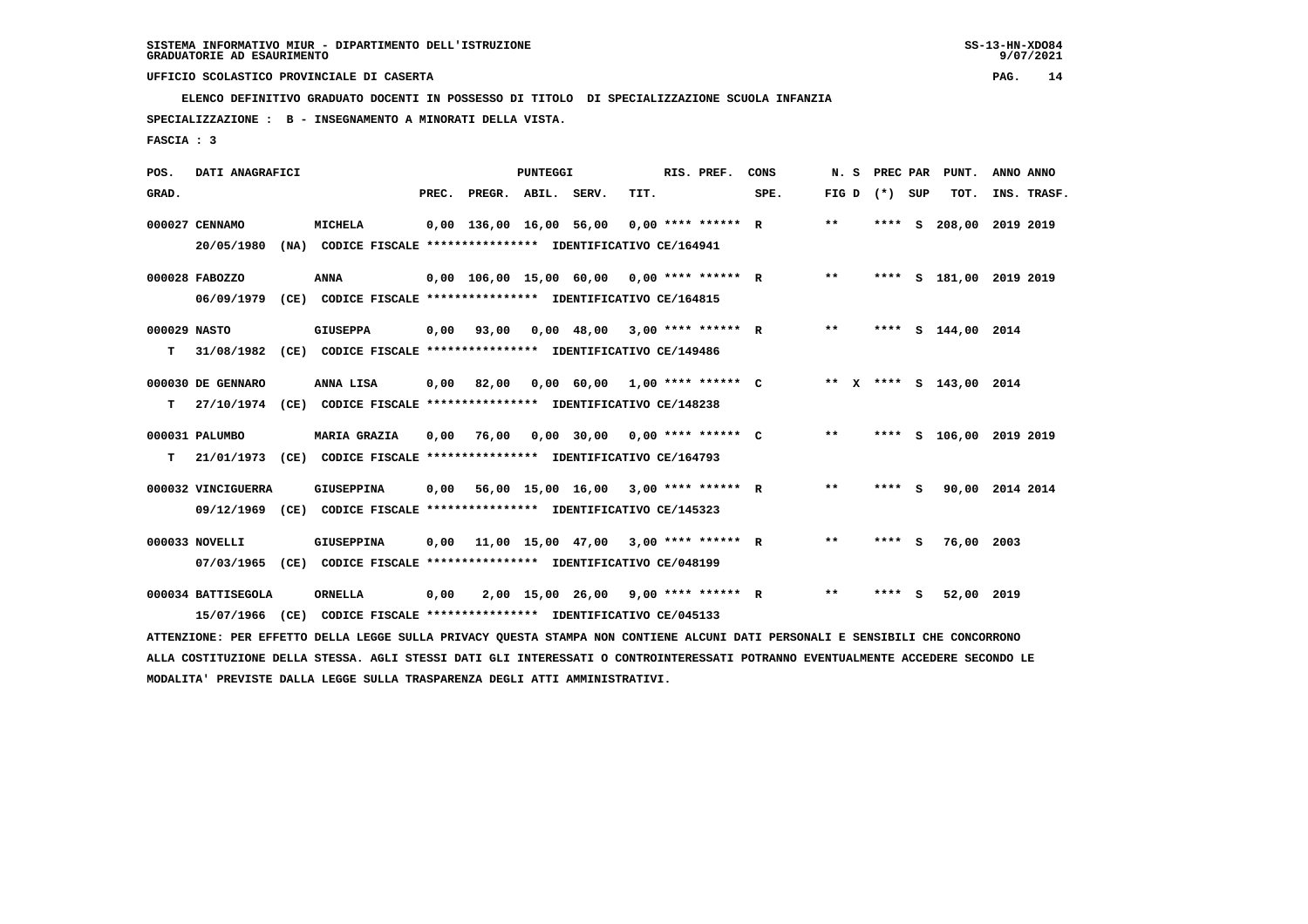**ELENCO DEFINITIVO GRADUATO DOCENTI IN POSSESSO DI TITOLO DI SPECIALIZZAZIONE SCUOLA INFANZIA**

 **SPECIALIZZAZIONE : B - INSEGNAMENTO A MINORATI DELLA VISTA.**

 **FASCIA : 3**

| POS.  | DATI ANAGRAFICI     |                                                                                                                               |       |                    | <b>PUNTEGGI</b> |                                    |      | RIS. PREF.                  | CONS | N. S  | PREC PAR | PUNT.           | ANNO ANNO |             |
|-------|---------------------|-------------------------------------------------------------------------------------------------------------------------------|-------|--------------------|-----------------|------------------------------------|------|-----------------------------|------|-------|----------|-----------------|-----------|-------------|
| GRAD. |                     |                                                                                                                               | PREC. | PREGR. ABIL. SERV. |                 |                                    | TIT. |                             | SPE. | FIG D | (*) SUP  | TOT.            |           | INS. TRASF. |
|       | 000035 VERRENGIA    | <b>ANNARITA</b>                                                                                                               | 0,00  | 15,00              |                 | $0,00$ 36,00                       |      | $0.00$ **** ****** R        |      | $* *$ | **** S   | 51,00           | 2019 2019 |             |
| т     | 08/11/1982          | (LT) CODICE FISCALE **************** IDENTIFICATIVO CE/164683                                                                 |       |                    |                 |                                    |      |                             |      |       |          |                 |           |             |
|       | 000036 FERRARO      | MARIA FLORA                                                                                                                   | 0,00  | 27,00              | 0,00            | 0,00                               |      | $3,00$ **** ****** R        |      | $***$ | $***$ S  | 30,00 2019 2019 |           |             |
| т     | 31/10/1980          | (NA) CODICE FISCALE **************** IDENTIFICATIVO CE/164705                                                                 |       |                    |                 |                                    |      |                             |      |       |          |                 |           |             |
|       | 000037 DECRISTOFARO | <b>NICOLINA</b>                                                                                                               | 0,00  | 14,00              |                 | $0,00$ 12,00 3,00 **** ****** C    |      |                             |      | $***$ | **** S   | 29,00 2014      |           |             |
| т     |                     | 24/07/1972 (NA) CODICE FISCALE **************** IDENTIFICATIVO CE/154611                                                      |       |                    |                 |                                    |      |                             |      |       |          |                 |           |             |
|       | 000038 COGNETTA     | <b>FRANCESCA</b>                                                                                                              | 0,00  |                    | 6,00 16,00      | 0,00                               |      | $3,00$ **** ****** R        |      | **    | **** S   | 25,00 2000      |           |             |
|       | 09/08/1966          | (CE) CODICE FISCALE **************** IDENTIFICATIVO CE/025558                                                                 |       |                    |                 |                                    |      |                             |      |       |          |                 |           |             |
|       | 000039 GUIDOTTI     | <b>ROBERTA</b>                                                                                                                | 0,00  |                    | $6,00$ 15,00    |                                    |      | $0,00$ $0,00$ **** ****** C |      | $* *$ | **** S   | 21,00 2019      |           |             |
|       | 07/05/1970          | (NA) CODICE FISCALE **************** IDENTIFICATIVO CE/043578                                                                 |       |                    |                 |                                    |      |                             |      |       |          |                 |           |             |
|       | 000040 DIGLIO       | <b>ANTONELLA</b>                                                                                                              | 0,00  |                    |                 | 3,00 17,00 0,00 0,00 **** ****** C |      |                             |      | $***$ | **** S   | 20,00 2014      |           |             |
| т     | 25/06/1979          | (CE) CODICE FISCALE **************** IDENTIFICATIVO CE/148023                                                                 |       |                    |                 |                                    |      |                             |      |       |          |                 |           |             |
|       | 000041 GRAVANO      | LOREDANA                                                                                                                      | 0,00  |                    | $0,00$ 12,00    | 0,00                               |      | $6.00$ **** ****** C        |      | $**$  | **** S   | 18,00 2014      |           |             |
| т     | 19/01/1984          | (LT) CODICE FISCALE **************** IDENTIFICATIVO CE/163042                                                                 |       |                    |                 |                                    |      |                             |      |       |          |                 |           |             |
|       | 000042 COPPOLA      | <b>ALESSANDRA</b>                                                                                                             | 0,00  |                    | 0.00 15.00      | 0,00                               |      | $0.00$ **** ****** R        |      | $* *$ | **** S   | 15,00 2002      |           |             |
|       | 29/10/1977          | (CE) CODICE FISCALE **************** IDENTIFICATIVO CE/044337                                                                 |       |                    |                 |                                    |      |                             |      |       |          |                 |           |             |
|       |                     | ATTENZIONE: PER EFFETTO DELLA LEGGE SULLA PRIVACY QUESTA STAMPA NON CONTIENE ALCUNI DATI PERSONALI E SENSIBILI CHE CONCORRONO |       |                    |                 |                                    |      |                             |      |       |          |                 |           |             |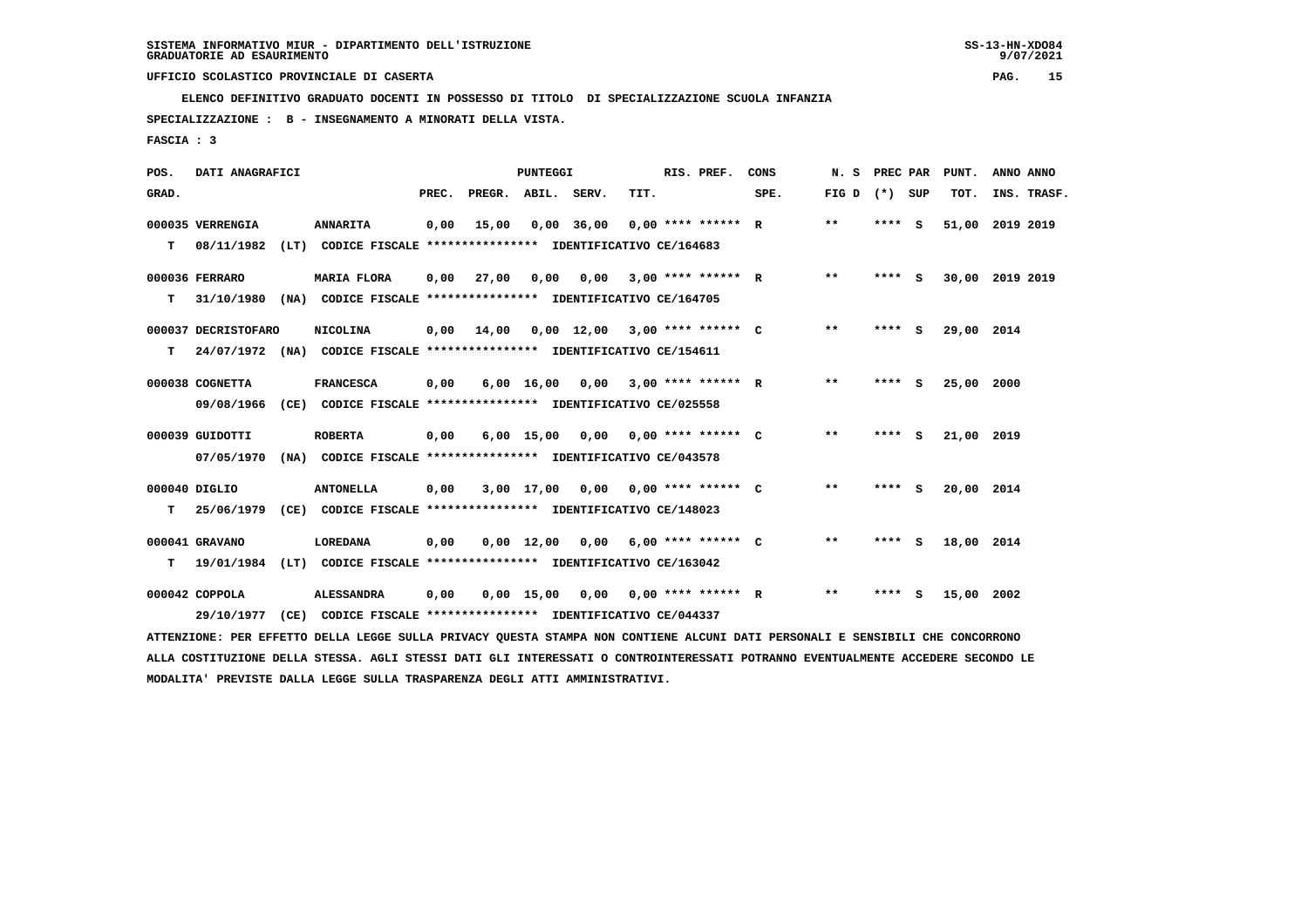| SISTEMA INFORMATIVO MIUR - DIPARTIMENTO DELL'ISTRUZIONE | $SS-13-HN-XDO84$ |
|---------------------------------------------------------|------------------|
| GRADUATORIE AD ESAURIMENTO                              | 9/07/2021        |

 **ELENCO DEFINITIVO GRADUATO DOCENTI IN POSSESSO DI TITOLO DI SPECIALIZZAZIONE SCUOLA INFANZIA**

 **SPECIALIZZAZIONE : B - INSEGNAMENTO A MINORATI DELLA VISTA.**

 **FASCIA : 3**

| POS.  | DATI ANAGRAFICI   |      |                                 |       |        | PUNTEGGI   |       |      | RIS. PREF.               | CONS | N. S  | PREC PAR |     | PUNT.      | ANNO ANNO   |
|-------|-------------------|------|---------------------------------|-------|--------|------------|-------|------|--------------------------|------|-------|----------|-----|------------|-------------|
| GRAD. |                   |      |                                 | PREC. | PREGR. | ABIL.      | SERV. | TIT. |                          | SPE. | FIG D | $(* )$   | SUP | тот.       | INS. TRASF. |
|       | 000043 SORRENTINO |      | MICHELINA                       | 0.00  |        | 0,00 13,00 | 0,00  |      | $0,00$ **** ****** R     |      | $* *$ | ****     | S.  | 13,00 2014 |             |
|       | 10/03/1974        | (CE) | CODICE FISCALE **************** |       |        |            |       |      | IDENTIFICATIVO CE/154652 |      |       |          |     |            |             |
|       | 000044 SCIROCCO   |      | <b>ANTONIAROSA</b>              | 0.00  | 13,00  | 0,00       | 0,00  |      | $0,00$ **** ****** C     |      | $* *$ | ****     | s   | 13,00      | 2019 2019   |
| т     | 10/09/1982        | (CE) | CODICE FISCALE **************** |       |        |            |       |      | IDENTIFICATIVO CE/164760 |      |       |          |     |            |             |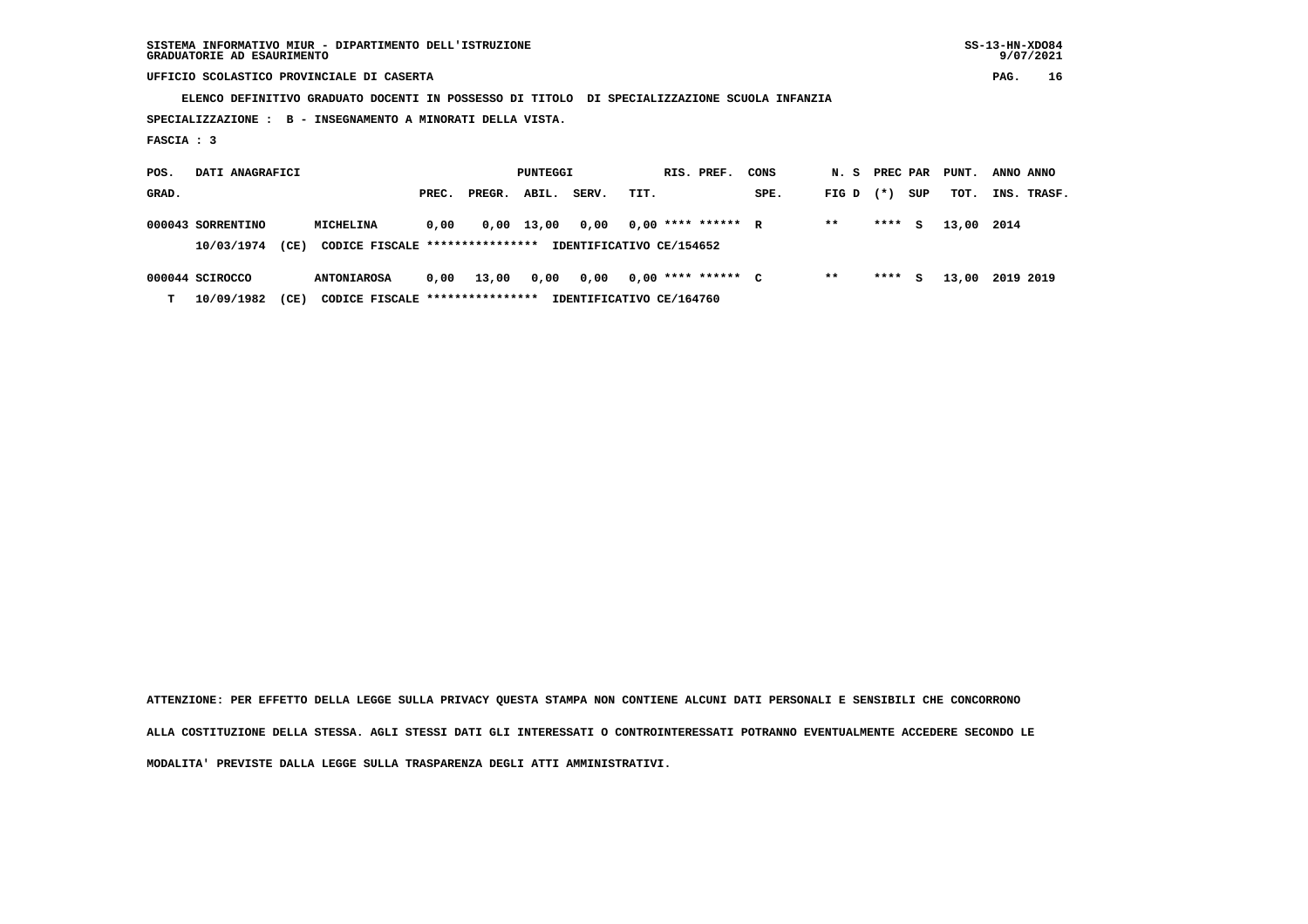**ELENCO DEFINITIVO GRADUATO DOCENTI IN POSSESSO DI TITOLO DI SPECIALIZZAZIONE SCUOLA INFANZIA**

 **SPECIALIZZAZIONE : C - INSEGNAMENTO A MINORATI DELL'UDITO.**

 **FASCIA : 3**

| POS.         | DATI ANAGRAFICI      |                                                                                                                               |       |                    | PUNTEGGI          |                                                   |      | RIS. PREF.           | CONS | N. S  | PREC PAR          | PUNT.                       | ANNO ANNO |             |
|--------------|----------------------|-------------------------------------------------------------------------------------------------------------------------------|-------|--------------------|-------------------|---------------------------------------------------|------|----------------------|------|-------|-------------------|-----------------------------|-----------|-------------|
| GRAD.        |                      |                                                                                                                               | PREC. | PREGR. ABIL. SERV. |                   |                                                   | TIT. |                      | SPE. |       | FIG $D$ $(*)$ SUP | TOT.                        |           | INS. TRASF. |
|              | 000001 VANORE        | <b>DOMENICA</b>                                                                                                               | 0,00  |                    | 24,00 12,00 60,00 |                                                   |      | $6,00$ **** ****** A |      | $***$ | ****              | s 102,00 2019 2019          |           |             |
| T.           | 15/05/1979           | (CE) CODICE FISCALE **************** IDENTIFICATIVO CE/164638                                                                 |       |                    |                   |                                                   |      |                      |      |       |                   |                             |           |             |
|              | 000002 PACIFICO      | <b>MARIA</b>                                                                                                                  | 0,00  |                    |                   | 9,00 12,00 48,00 0,00 **** ****** A               |      |                      |      |       |                   | ** X **** S 69,00 2019 2005 |           |             |
|              | 14/09/1978           | (CE) CODICE FISCALE **************** IDENTIFICATIVO CE/053413                                                                 |       |                    |                   |                                                   |      |                      |      |       |                   |                             |           |             |
|              | 000003 DI NUZZO      | <b>CARMELA</b>                                                                                                                | 0,00  |                    |                   | 12,00 11,00 12,00 3,00 **** ****** A              |      |                      |      | $***$ | **** S            | 38,00 2014                  |           |             |
| т            | 15/05/1983           | (CE) CODICE FISCALE **************** IDENTIFICATIVO CE/158232                                                                 |       |                    |                   |                                                   |      |                      |      |       |                   |                             |           |             |
|              | 000004 CIARAMELLA    | ROSA                                                                                                                          | 0,00  |                    |                   | $0,00$ 15,00 12,00 9,00 **** ****** A             |      |                      |      | $* *$ | **** S            | 36,00 2014                  |           |             |
| т            | 04/06/1978           | (CE) CODICE FISCALE **************** IDENTIFICATIVO CE/148995                                                                 |       |                    |                   |                                                   |      |                      |      |       |                   |                             |           |             |
| 000005 GRECO |                      | <b>ANNA</b>                                                                                                                   | 0,00  |                    |                   | $9.00$ 15.00 12.00 0.00 **** ****** A             |      |                      |      | $***$ | **** S            | 36,00 2019 2019             |           |             |
|              | 26/01/1965           | (NA) CODICE FISCALE **************** IDENTIFICATIVO CE/164838                                                                 |       |                    |                   |                                                   |      |                      |      |       |                   |                             |           |             |
|              | 000006 CAPONE        | <b>ANNA</b>                                                                                                                   | 0,00  |                    |                   | 7,00 15,00 14,00 0,00 **** ****** A               |      |                      |      |       | ** x **** s       | 36,00 2019                  |           |             |
|              | 03/09/1968           | (CE) CODICE FISCALE **************** IDENTIFICATIVO CE/024144                                                                 |       |                    |                   |                                                   |      |                      |      |       |                   |                             |           |             |
|              | 000007 SIGNORELLI    | <b>ANTONIETTA</b>                                                                                                             | 0,00  |                    |                   | $1,00$ $11,00$ $18,00$ $0,00$ $***$ **** ****** A |      |                      |      | $* *$ | **** S            | 30,00 2019 2019             |           |             |
| т            | 09/04/1975           | (LT) CODICE FISCALE **************** IDENTIFICATIVO CE/164771                                                                 |       |                    |                   |                                                   |      |                      |      |       |                   |                             |           |             |
|              | 000008 DE CRISTOFARO | <b>CONCETTA</b>                                                                                                               | 0,00  |                    |                   | $0,00$ 17,00 12,00 0,00 **** ****** A             |      |                      |      | $* *$ | **** S            | 29,00 2019                  |           |             |
|              |                      | 24/09/1969 (NA) CODICE FISCALE **************** IDENTIFICATIVO CE/046320                                                      |       |                    |                   |                                                   |      |                      |      |       |                   |                             |           |             |
|              |                      | ATTENZIONE: PER EFFETTO DELLA LEGGE SULLA PRIVACY QUESTA STAMPA NON CONTIENE ALCUNI DATI PERSONALI E SENSIBILI CHE CONCORRONO |       |                    |                   |                                                   |      |                      |      |       |                   |                             |           |             |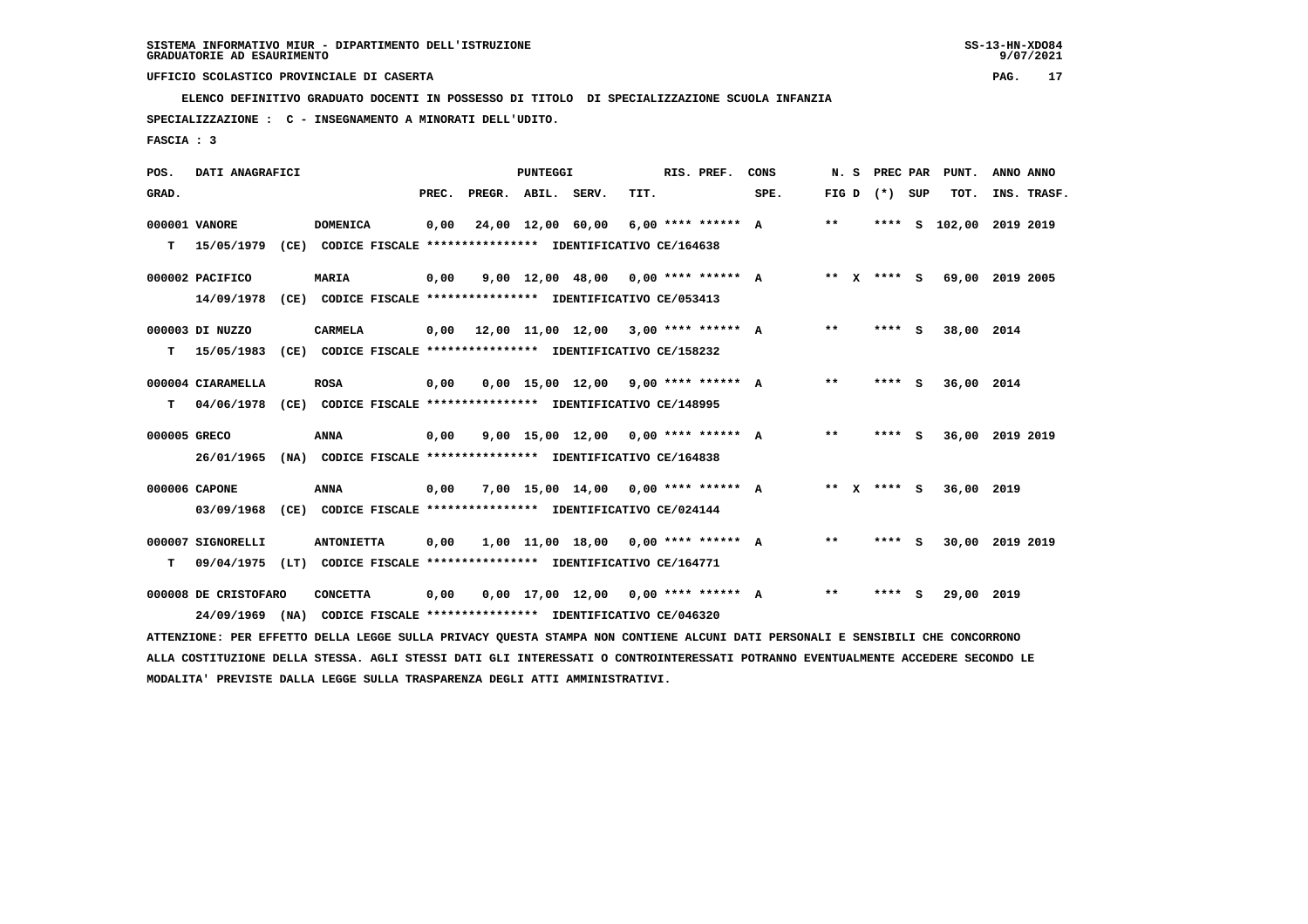| SISTEMA INFORMATIVO MIUR - DIPARTIMENTO DELL'ISTRUZIONE | $SS-13-HN-XDO84$ |
|---------------------------------------------------------|------------------|
| GRADUATORIE AD ESAURIMENTO                              | 9/07/2021        |

 $SS-13-HN-XDO84$  $9/07/2021$ 

 **UFFICIO SCOLASTICO PROVINCIALE DI CASERTA PAG. 18**

 **ELENCO DEFINITIVO GRADUATO DOCENTI IN POSSESSO DI TITOLO DI SPECIALIZZAZIONE SCUOLA INFANZIA**

 **SPECIALIZZAZIONE : C - INSEGNAMENTO A MINORATI DELL'UDITO.**

 **FASCIA : 3**

| POS.  | DATI ANAGRAFICI         |      |                                 |       |            | PUNTEGGI |            | RIS. PREF.               | CONS |             |        |     | N. S PREC PAR PUNT. | ANNO ANNO   |
|-------|-------------------------|------|---------------------------------|-------|------------|----------|------------|--------------------------|------|-------------|--------|-----|---------------------|-------------|
| GRAD. |                         |      |                                 | PREC. | PREGR.     | ABIL.    | SERV.      | TIT.                     | SPE. | $FIG D (*)$ |        | SUP | тот.                | INS. TRASF. |
|       | <b>000009 D'ARIENZO</b> |      | <b>DORA</b>                     |       | 0.00 14.00 |          | 0,00 12,00 | $0.00$ **** ****** A     |      | $* *$       | **** S |     | 26.00 2014          |             |
| т     | 18/08/1980              | (LT) | CODICE FISCALE **************** |       |            |          |            | IDENTIFICATIVO CE/154439 |      |             |        |     |                     |             |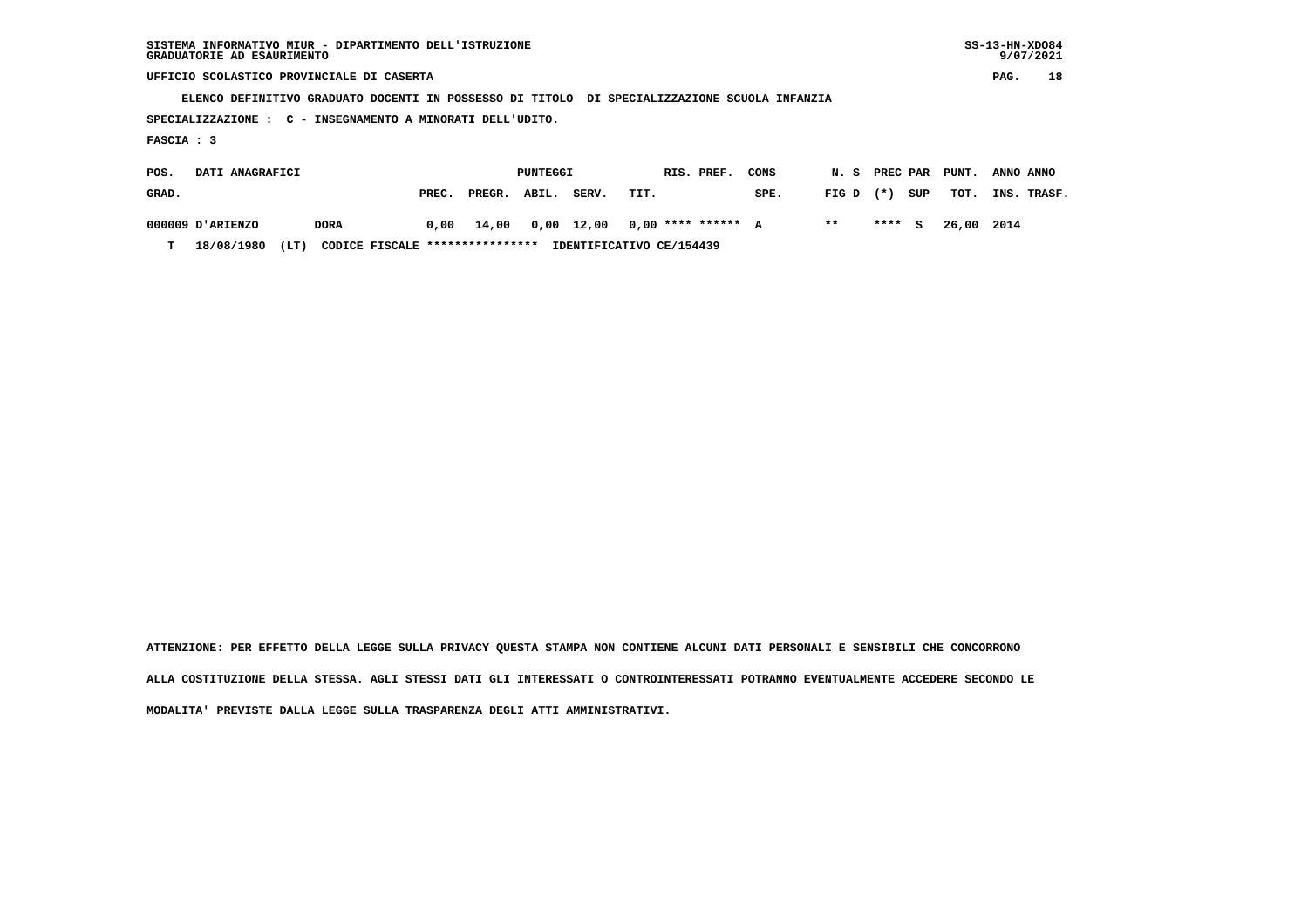**ELENCO DEFINITIVO GRADUATO DOCENTI IN POSSESSO DI TITOLO DI SPECIALIZZAZIONE SCUOLA INFANZIA**

 **SPECIALIZZAZIONE : C - INSEGNAMENTO A MINORATI DELL'UDITO.**

 **FASCIA : 3**

| POS.         | DATI ANAGRAFICI                |      |                                                                                                                               |       |                                              | <b>PUNTEGGI</b> |                                    |      | RIS. PREF.         | CONS | N. S              | PREC PAR | PUNT.                   | ANNO ANNO   |  |
|--------------|--------------------------------|------|-------------------------------------------------------------------------------------------------------------------------------|-------|----------------------------------------------|-----------------|------------------------------------|------|--------------------|------|-------------------|----------|-------------------------|-------------|--|
| GRAD.        |                                |      |                                                                                                                               | PREC. | PREGR. ABIL. SERV.                           |                 |                                    | TIT. |                    | SPE. | FIG $D$ $(*)$ SUP |          | TOT.                    | INS. TRASF. |  |
|              | 000010 SACCONE<br>10/03/1972   |      | <b>ALESSANDRA</b><br>(CE) CODICE FISCALE **************** IDENTIFICATIVO CE/164717                                            |       | $0.00$ 131.00 15.00 60.00 0.00 **** ****** B |                 |                                    |      |                    |      | $***$             |          | **** S 206,00 2019 2019 |             |  |
|              | 000011 ESPOSITO<br>04/01/1972  |      | <b>ANGELO</b><br>(CE) CODICE FISCALE **************** IDENTIFICATIVO CE/164742                                                |       | $0,00$ 105,00 17,00 60,00 0,00 **** ****** B |                 |                                    |      |                    |      | $***$             |          | **** S 182,00 2019 2019 |             |  |
|              | 000012 IANNUCCI<br>14/07/1969  |      | <b>GERARDINA</b><br>(CE) CODICE FISCALE **************** IDENTIFICATIVO CE/044049                                             |       | $0,00$ 95,00 15,00 50,00 0,00 **** ****** B  |                 |                                    |      |                    |      | $***$             |          | **** S 160,00 2002      |             |  |
|              | 000013 ALBERICO<br>01/04/1977  |      | ALESSANDRA<br>(TO) CODICE FISCALE **************** IDENTIFICATIVO CE/140022                                                   |       | $0.00$ 106.00 15.00 12.00 0.00 **** ****** B |                 |                                    |      |                    |      | $***$             |          | **** S 133,00 2011 2011 |             |  |
| 000014 SORBO | 16/02/1978                     |      | <b>TERESA</b><br>(CE) CODICE FISCALE **************** IDENTIFICATIVO CE/057277                                                |       | $0,00$ 36,00 15,00 0,00 0,00 **** ****** B   |                 |                                    |      |                    |      | $* *$             | **** S   | 51,00                   | 2019 2007   |  |
| т            | 000015 CRISPINO<br>29/11/1962  |      | <b>ISABELLA</b><br>(NA) CODICE FISCALE **************** IDENTIFICATIVO CE/154455                                              | 0,00  | 7,00                                         |                 | $0.00$ 22.00 9.00 **** ****** B    |      |                    |      | $**$              | **** S   | 38,00 2014              |             |  |
|              | 000016 PETRICCIONE             |      | <b>CARMEN</b><br>23/02/1977 (CE) CODICE FISCALE *************** IDENTIFICATIVO CE/046041                                      | 0,00  |                                              |                 | 9,00 15,00 0,00 3,00 **** ****** B |      |                    |      | $***$             | **** S   | 27,00 2014              |             |  |
| т            | 000017 SCHIAVONE<br>16/11/1980 | (CE) | <b>IOLANDA</b><br>CODICE FISCALE **************** IDENTIFICATIVO CE/146429                                                    | 0,00  | 12,00 12,00                                  |                 | 0,00                               |      | 0,00 **** ****** B |      | $* *$             | **** S   | 24,00 2014              |             |  |
|              |                                |      | ATTENZIONE: PER EFFETTO DELLA LEGGE SULLA PRIVACY QUESTA STAMPA NON CONTIENE ALCUNI DATI PERSONALI E SENSIBILI CHE CONCORRONO |       |                                              |                 |                                    |      |                    |      |                   |          |                         |             |  |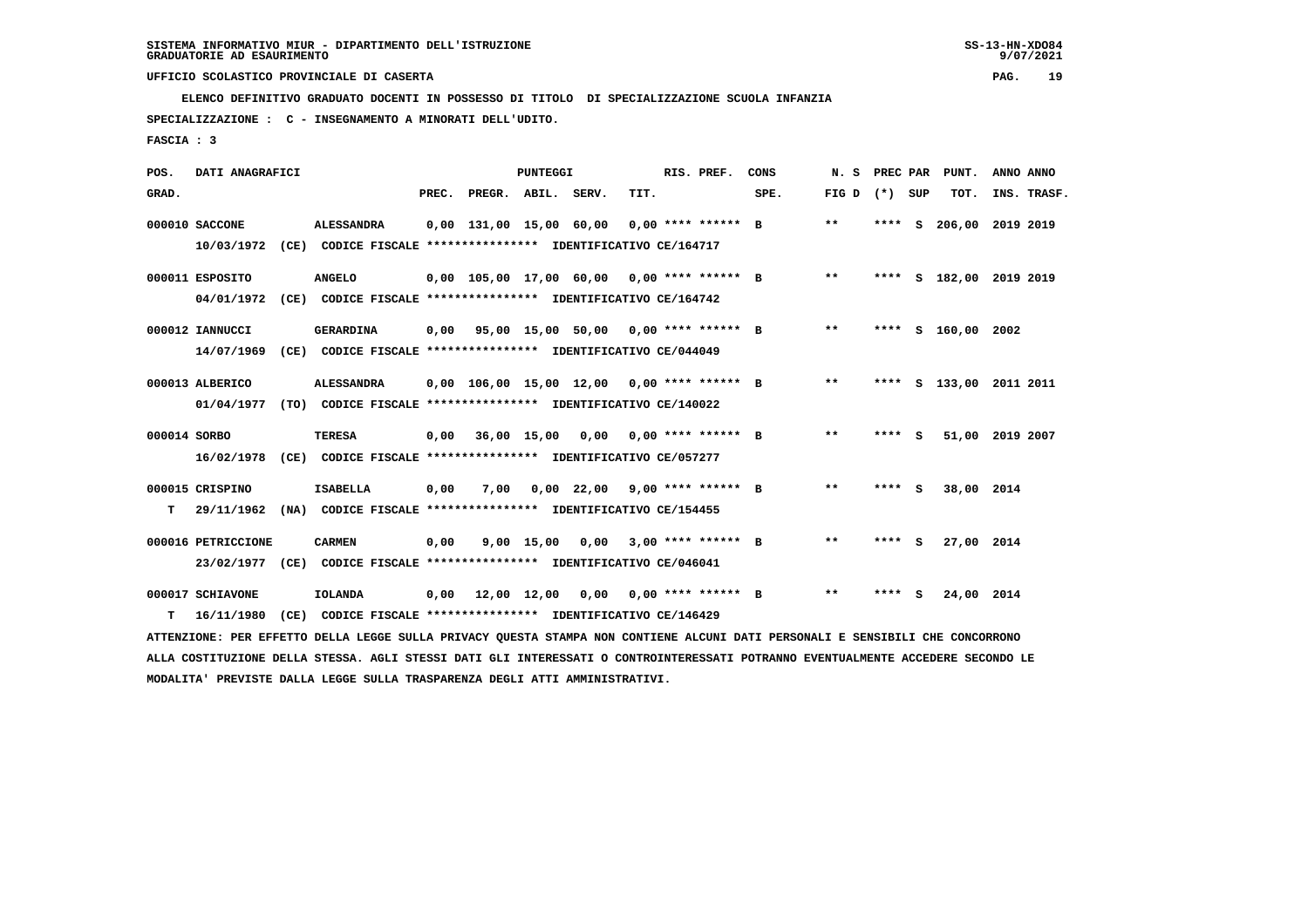**ELENCO DEFINITIVO GRADUATO DOCENTI IN POSSESSO DI TITOLO DI SPECIALIZZAZIONE SCUOLA INFANZIA**

 **SPECIALIZZAZIONE : C - INSEGNAMENTO A MINORATI DELL'UDITO.**

 **FASCIA : 3**

| POS.         | DATI ANAGRAFICI                                                                                                                 |                                                               |       |                    | PUNTEGGI     |                                      |      | RIS. PREF.              | CONS                               |                 | N. S PREC PAR | PUNT.      | ANNO ANNO                   |
|--------------|---------------------------------------------------------------------------------------------------------------------------------|---------------------------------------------------------------|-------|--------------------|--------------|--------------------------------------|------|-------------------------|------------------------------------|-----------------|---------------|------------|-----------------------------|
| GRAD.        |                                                                                                                                 |                                                               | PREC. | PREGR. ABIL. SERV. |              |                                      | TIT. |                         | SPE.                               | FIG D $(*)$ SUP |               | TOT.       | INS. TRASF.                 |
|              | 000018 AGLIONE                                                                                                                  | <b>ANTONELLA</b>                                              | 0,00  |                    | $3,00$ 15,00 | 6,00                                 |      | $0.00$ **** ****** B    |                                    | $* *$           | **** S        | 24,00 2014 |                             |
|              | 04/05/1973 (CE) CODICE FISCALE *************** IDENTIFICATIVO CE/044465                                                         |                                                               |       |                    |              |                                      |      |                         |                                    |                 |               |            |                             |
|              | 000019 TARTAGLIONE                                                                                                              | <b>ROSSANA</b>                                                | 0,00  |                    | 6,00 16,00   |                                      |      | 0,00 0,00 **** ****** B |                                    | $* *$           | $***5$        | 22,00 2014 |                             |
| т            | 02/09/1975 (CE) CODICE FISCALE *************** IDENTIFICATIVO CE/148409                                                         |                                                               |       |                    |              |                                      |      |                         |                                    |                 |               |            |                             |
|              | 000020 SANZONE                                                                                                                  | <b>MONIA</b>                                                  | 0,00  |                    |              | 3,00 16,00 0,00 3,00 **** ****** B   |      |                         |                                    | $* *$           | $***$ S       | 22,00 2019 |                             |
|              | 23/08/1974 (NA) CODICE FISCALE *************** IDENTIFICATIVO CE/044218                                                         |                                                               |       |                    |              |                                      |      |                         |                                    |                 |               |            |                             |
|              | 000021 ALFIERI                                                                                                                  | <b>PAOLA</b>                                                  | 0,00  |                    |              | 3,00 18,00 0,00 0,00 **** ****** B   |      |                         |                                    | $***$           | **** S        | 21,00 2014 |                             |
| т            | 28/08/1982                                                                                                                      | (NA) CODICE FISCALE **************** IDENTIFICATIVO CE/164587 |       |                    |              |                                      |      |                         |                                    |                 |               |            |                             |
|              | 000022 COLELLA                                                                                                                  | <b>GIUSEPPINA</b>                                             | 0,00  | 5,00               |              | $0,00$ $0,00$ $16,00$ **** ****** B  |      |                         |                                    | $* *$           | $***$ S       |            | 21,00 2019 2019             |
| т            | 07/05/1983                                                                                                                      | (CE) CODICE FISCALE **************** IDENTIFICATIVO CE/164845 |       |                    |              |                                      |      |                         |                                    |                 |               |            |                             |
| 000023 NIOLA |                                                                                                                                 | <b>CARLA</b>                                                  | 0,00  | 15,00              | 0,00         | 0,00 0,00 **** ****** B              |      |                         |                                    | $***$           | $***$ S       | 15,00 2014 |                             |
| т            | 10/04/1981                                                                                                                      | (NA) CODICE FISCALE **************** IDENTIFICATIVO CE/150884 |       |                    |              |                                      |      |                         |                                    |                 |               |            |                             |
|              | 000024 BUONANNO                                                                                                                 | MARIA                                                         | 0,00  |                    |              | $0,00$ 11,00 0,00 3,00 **** ****** B |      |                         |                                    | $***$           | **** S        | 14,00 2014 |                             |
| т            | 12/11/1977 (CE) CODICE FISCALE *************** IDENTIFICATIVO CE/154608                                                         |                                                               |       |                    |              |                                      |      |                         |                                    |                 |               |            |                             |
|              | 000025 PONTORIERO                                                                                                               | DOMENICA                                                      | 0,00  |                    |              |                                      |      |                         | 0,00 11,00 0,00 3,00 **** ****** B |                 |               |            | ** X **** S 14,00 2019 2019 |
| т            | 12/08/1977 (VV) CODICE FISCALE *************** IDENTIFICATIVO CE/164982                                                         |                                                               |       |                    |              |                                      |      |                         |                                    |                 |               |            |                             |
|              | ATTENZIONE: PER EFFETTO DELLA LEGGE SULLA PRIVACY QUESTA STAMPA NON CONTIENE ALCUNI DATI PERSONALI E SENSIBILI CHE CONCORRONO   |                                                               |       |                    |              |                                      |      |                         |                                    |                 |               |            |                             |
|              | ALLA COSTITUZIONE DELLA STESSA. AGLI STESSI DATI GLI INTERESSATI O CONTROINTERESSATI POTRANNO EVENTUALMENTE ACCEDERE SECONDO LE |                                                               |       |                    |              |                                      |      |                         |                                    |                 |               |            |                             |
|              | MODALITA' PREVISTE DALLA LEGGE SULLA TRASPARENZA DEGLI ATTI AMMINISTRATIVI.                                                     |                                                               |       |                    |              |                                      |      |                         |                                    |                 |               |            |                             |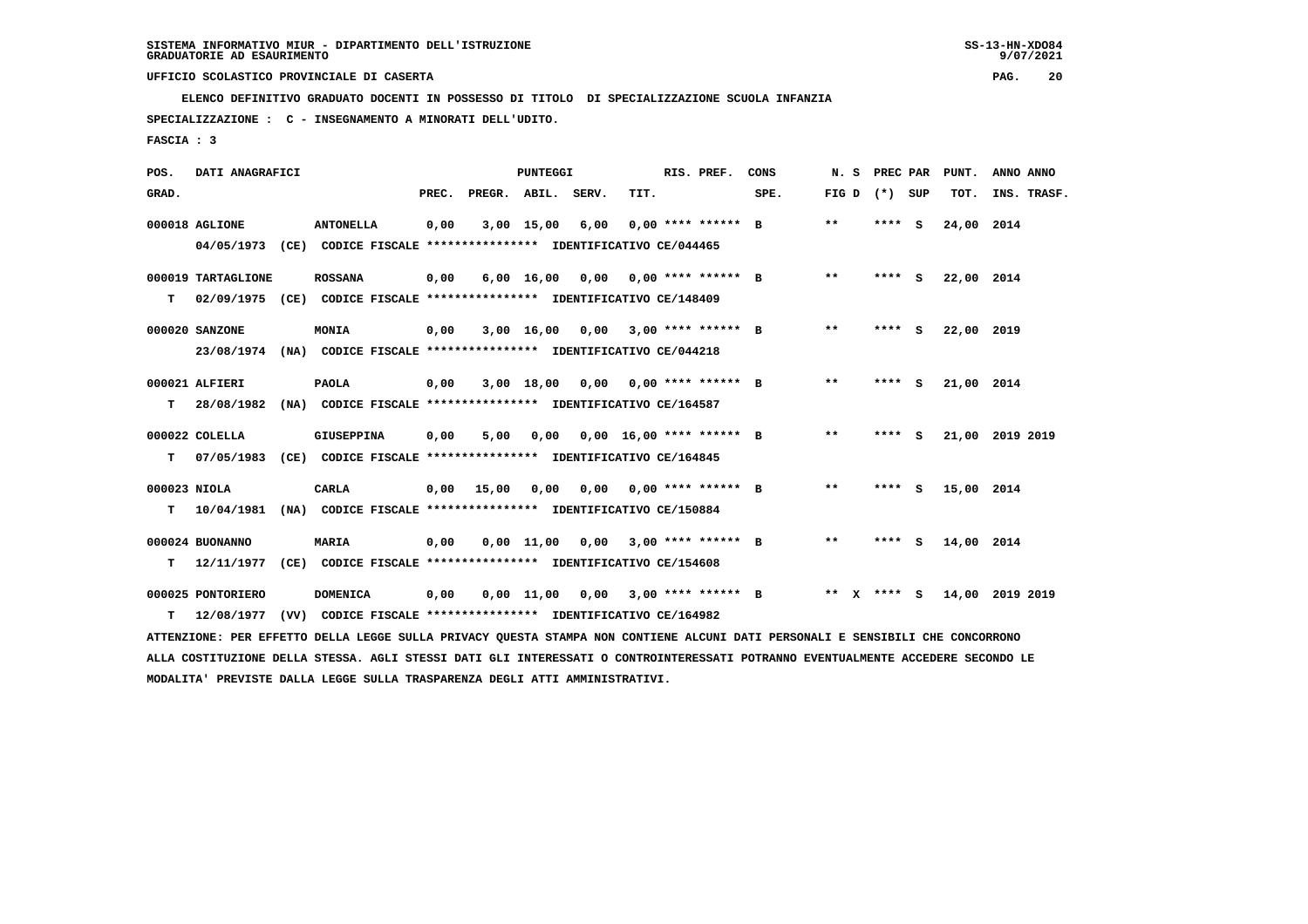| SISTEMA INFORMATIVO MIUR - DIPARTIMENTO DELL'ISTRUZIONE<br>GRADUATORIE AD ESAURIMENTO        |       |        |            |       |      |            |                      |      |       |               |     |       | $SS-13-HN-XDO84$ | 9/07/2021   |
|----------------------------------------------------------------------------------------------|-------|--------|------------|-------|------|------------|----------------------|------|-------|---------------|-----|-------|------------------|-------------|
| UFFICIO SCOLASTICO PROVINCIALE DI CASERTA                                                    |       |        |            |       |      |            |                      |      |       |               |     |       | PAG.             | 21          |
| ELENCO DEFINITIVO GRADUATO DOCENTI IN POSSESSO DI TITOLO DI SPECIALIZZAZIONE SCUOLA INFANZIA |       |        |            |       |      |            |                      |      |       |               |     |       |                  |             |
| SPECIALIZZAZIONE : C - INSEGNAMENTO A MINORATI DELL'UDITO.                                   |       |        |            |       |      |            |                      |      |       |               |     |       |                  |             |
| FASCIA : 3                                                                                   |       |        |            |       |      |            |                      |      |       |               |     |       |                  |             |
| DATI ANAGRAFICI<br>POS.                                                                      |       |        | PUNTEGGI   |       |      | RIS. PREF. |                      | CONS |       | N. S PREC PAR |     | PUNT. | ANNO ANNO        |             |
| GRAD.                                                                                        | PREC. | PREGR. | ABIL.      | SERV. | TIT. |            |                      | SPE. | FIG D | ( * )         | SUP | тот.  |                  | INS. TRASF. |
| 000026 DE GIRONIMO<br>MARISA                                                                 | 0.00  |        | 0,00 13,00 | 0,00  |      |            | $0.00$ **** ****** B |      | $* *$ | ****          | S.  | 13,00 | 2014             |             |

 **17/11/1978 (CE) CODICE FISCALE \*\*\*\*\*\*\*\*\*\*\*\*\*\*\*\* IDENTIFICATIVO CE/154653**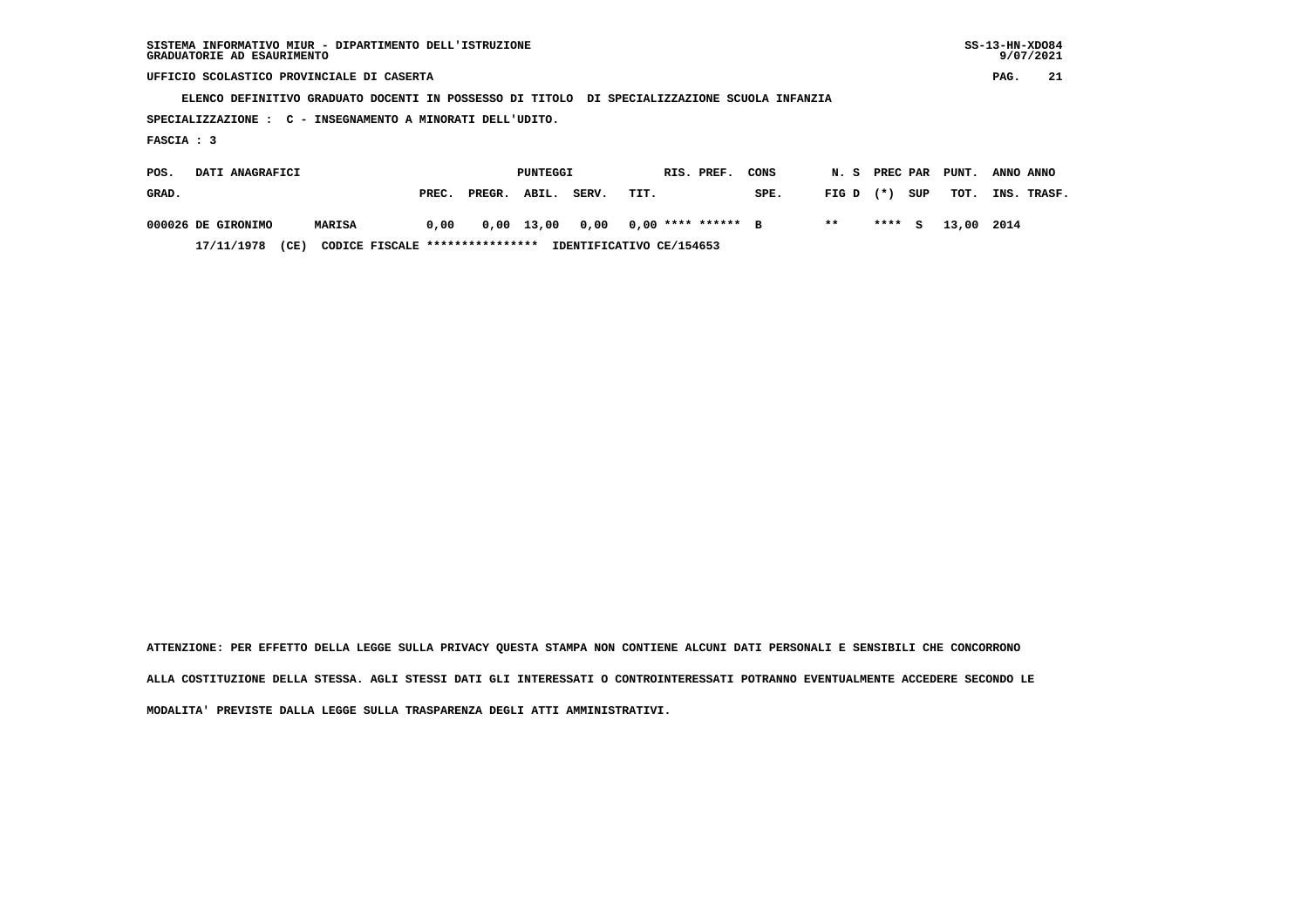**ELENCO DEFINITIVO GRADUATO DOCENTI IN POSSESSO DI TITOLO DI SPECIALIZZAZIONE SCUOLA INFANZIA**

 **SPECIALIZZAZIONE : C - INSEGNAMENTO A MINORATI DELL'UDITO.**

 **FASCIA : 3**

| POS.         | DATI ANAGRAFICI    |      |                                                                                                                               |      |                          | <b>PUNTEGGI</b> |                                             |      | RIS. PREF.           | CONS                                       |                   |        | N. S PREC PAR PUNT.     | ANNO ANNO |             |
|--------------|--------------------|------|-------------------------------------------------------------------------------------------------------------------------------|------|--------------------------|-----------------|---------------------------------------------|------|----------------------|--------------------------------------------|-------------------|--------|-------------------------|-----------|-------------|
| GRAD.        |                    |      |                                                                                                                               |      | PREC. PREGR. ABIL. SERV. |                 |                                             | TIT. |                      | SPE.                                       | FIG $D$ $(*)$ SUP |        | TOT.                    |           | INS. TRASF. |
|              | 000027 CENNAMO     |      | <b>MICHELA</b>                                                                                                                |      | 0,00 136,00 16,00 56,00  |                 |                                             |      | $0.00$ **** ****** R |                                            | $***$             | **** S | 208,00 2019 2019        |           |             |
|              | 20/05/1980         |      | (NA) CODICE FISCALE **************** IDENTIFICATIVO CE/164941                                                                 |      |                          |                 |                                             |      |                      |                                            |                   |        |                         |           |             |
|              | 000028 FABOZZO     |      | <b>ANNA</b>                                                                                                                   |      |                          |                 |                                             |      |                      | 0,00 106,00 15,00 60,00 0,00 **** ****** R | $* *$             |        | **** S 181,00 2019 2019 |           |             |
|              | 06/09/1979         |      | (CE) CODICE FISCALE *************** IDENTIFICATIVO CE/164815                                                                  |      |                          |                 |                                             |      |                      |                                            |                   |        |                         |           |             |
| 000029 NASTO |                    |      | <b>GIUSEPPA</b>                                                                                                               |      | 0,00 93,00               |                 | $0,00$ 48,00 3,00 **** ****** R             |      |                      |                                            | $* *$             |        | **** S 144,00 2014      |           |             |
| T.           |                    |      | 31/08/1982 (CE) CODICE FISCALE **************** IDENTIFICATIVO CE/149486                                                      |      |                          |                 |                                             |      |                      |                                            |                   |        |                         |           |             |
|              | 000030 DE GENNARO  |      | ANNA LISA                                                                                                                     | 0,00 | 82,00                    |                 | $0,00$ 60,00 1,00 **** ****** C             |      |                      |                                            |                   |        | ** X **** S 143,00 2014 |           |             |
| т            |                    |      | 27/10/1974 (CE) CODICE FISCALE **************** IDENTIFICATIVO CE/148238                                                      |      |                          |                 |                                             |      |                      |                                            |                   |        |                         |           |             |
|              | 000031 PALUMBO     |      | <b>MARIA GRAZIA</b>                                                                                                           | 0.00 | 76,00                    |                 |                                             |      |                      | 0,00 30,00 0,00 **** ****** C              | $***$             |        | **** S 106,00 2019 2019 |           |             |
| т            |                    |      | 21/01/1973 (CE) CODICE FISCALE *************** IDENTIFICATIVO CE/164793                                                       |      |                          |                 |                                             |      |                      |                                            |                   |        |                         |           |             |
|              | 000032 VINCIGUERRA |      | <b>GIUSEPPINA</b>                                                                                                             |      |                          |                 | $0,00$ 56,00 15,00 16,00 3,00 **** ****** R |      |                      |                                            | $* *$             | **** S | 90,00 2014 2014         |           |             |
|              |                    |      | 09/12/1969 (CE) CODICE FISCALE *************** IDENTIFICATIVO CE/145323                                                       |      |                          |                 |                                             |      |                      |                                            |                   |        |                         |           |             |
|              | 000033 NOVELLI     |      | GIUSEPPINA                                                                                                                    |      |                          |                 | $0,00$ 11,00 15,00 47,00 3,00 **** ****** R |      |                      |                                            | $***$             | **** S | 76,00 2003              |           |             |
|              |                    |      | 07/03/1965 (CE) CODICE FISCALE *************** IDENTIFICATIVO CE/048199                                                       |      |                          |                 |                                             |      |                      |                                            |                   |        |                         |           |             |
|              | 000034 BATTISEGOLA |      | <b>ORNELLA</b>                                                                                                                | 0,00 |                          |                 | $2,00$ 15,00 26,00 9,00 **** ****** R       |      |                      |                                            | $***$             | **** S | 52,00 2019              |           |             |
|              | 15/07/1966         | (CE) | CODICE FISCALE **************** IDENTIFICATIVO CE/045133                                                                      |      |                          |                 |                                             |      |                      |                                            |                   |        |                         |           |             |
|              |                    |      | ATTENZIONE: PER EFFETTO DELLA LEGGE SULLA PRIVACY QUESTA STAMPA NON CONTIENE ALCUNI DATI PERSONALI E SENSIBILI CHE CONCORRONO |      |                          |                 |                                             |      |                      |                                            |                   |        |                         |           |             |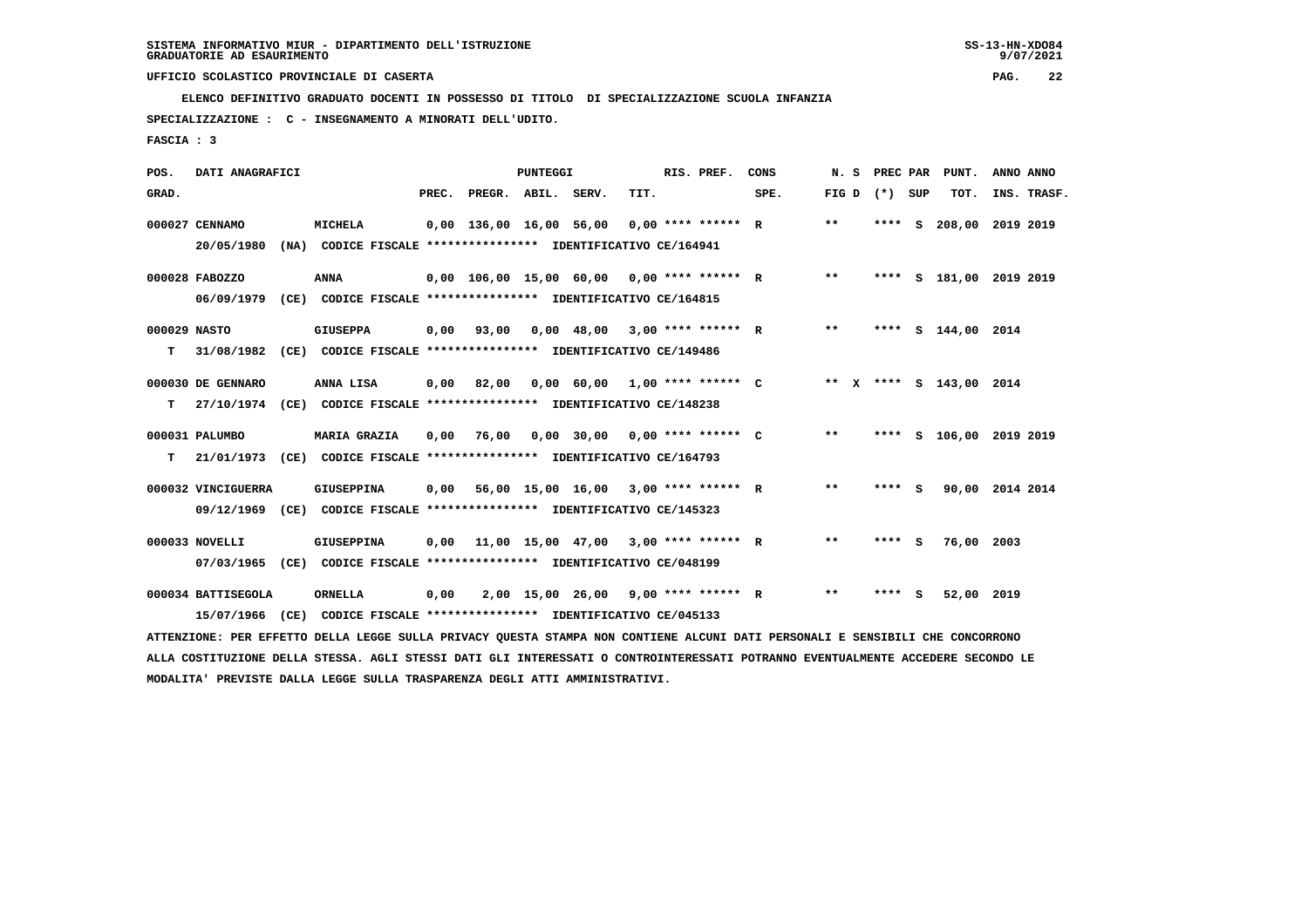**ELENCO DEFINITIVO GRADUATO DOCENTI IN POSSESSO DI TITOLO DI SPECIALIZZAZIONE SCUOLA INFANZIA**

 **SPECIALIZZAZIONE : C - INSEGNAMENTO A MINORATI DELL'UDITO.**

 **FASCIA : 3**

| POS.  | DATI ANAGRAFICI     |                                                                                                                               |       |                    | <b>PUNTEGGI</b> |                                    |      | RIS. PREF.                  | CONS | N. S  | PREC PAR | PUNT.           | ANNO ANNO |             |
|-------|---------------------|-------------------------------------------------------------------------------------------------------------------------------|-------|--------------------|-----------------|------------------------------------|------|-----------------------------|------|-------|----------|-----------------|-----------|-------------|
| GRAD. |                     |                                                                                                                               | PREC. | PREGR. ABIL. SERV. |                 |                                    | TIT. |                             | SPE. | FIG D | (*) SUP  | TOT.            |           | INS. TRASF. |
|       | 000035 VERRENGIA    | <b>ANNARITA</b>                                                                                                               | 0,00  | 15,00              |                 | $0,00$ 36,00                       |      | $0.00$ **** ****** R        |      | $* *$ | **** S   | 51,00           | 2019 2019 |             |
| т     | 08/11/1982          | (LT) CODICE FISCALE **************** IDENTIFICATIVO CE/164683                                                                 |       |                    |                 |                                    |      |                             |      |       |          |                 |           |             |
|       | 000036 FERRARO      | MARIA FLORA                                                                                                                   | 0,00  | 27,00              | 0,00            | 0,00                               |      | $3,00$ **** ****** R        |      | $***$ | $***$ S  | 30,00 2019 2019 |           |             |
| т     | 31/10/1980          | (NA) CODICE FISCALE **************** IDENTIFICATIVO CE/164705                                                                 |       |                    |                 |                                    |      |                             |      |       |          |                 |           |             |
|       | 000037 DECRISTOFARO | <b>NICOLINA</b>                                                                                                               | 0,00  | 14,00              |                 | $0,00$ 12,00 3,00 **** ****** C    |      |                             |      | $***$ | **** S   | 29,00 2014      |           |             |
| т     |                     | 24/07/1972 (NA) CODICE FISCALE **************** IDENTIFICATIVO CE/154611                                                      |       |                    |                 |                                    |      |                             |      |       |          |                 |           |             |
|       | 000038 COGNETTA     | <b>FRANCESCA</b>                                                                                                              | 0,00  |                    | 6,00 16,00      | 0,00                               |      | $3,00$ **** ****** R        |      | **    | **** S   | 25,00 2000      |           |             |
|       | 09/08/1966          | (CE) CODICE FISCALE **************** IDENTIFICATIVO CE/025558                                                                 |       |                    |                 |                                    |      |                             |      |       |          |                 |           |             |
|       | 000039 GUIDOTTI     | <b>ROBERTA</b>                                                                                                                | 0,00  |                    | $6,00$ 15,00    |                                    |      | $0,00$ $0,00$ **** ****** C |      | $* *$ | **** S   | 21,00 2019      |           |             |
|       | 07/05/1970          | (NA) CODICE FISCALE **************** IDENTIFICATIVO CE/043578                                                                 |       |                    |                 |                                    |      |                             |      |       |          |                 |           |             |
|       | 000040 DIGLIO       | <b>ANTONELLA</b>                                                                                                              | 0,00  |                    |                 | 3,00 17,00 0,00 0,00 **** ****** C |      |                             |      | $***$ | **** S   | 20,00 2014      |           |             |
| т     | 25/06/1979          | (CE) CODICE FISCALE **************** IDENTIFICATIVO CE/148023                                                                 |       |                    |                 |                                    |      |                             |      |       |          |                 |           |             |
|       | 000041 GRAVANO      | LOREDANA                                                                                                                      | 0,00  |                    | $0,00$ 12,00    | 0,00                               |      | $6.00$ **** ****** C        |      | $**$  | **** S   | 18,00 2014      |           |             |
| т     | 19/01/1984          | (LT) CODICE FISCALE **************** IDENTIFICATIVO CE/163042                                                                 |       |                    |                 |                                    |      |                             |      |       |          |                 |           |             |
|       | 000042 COPPOLA      | <b>ALESSANDRA</b>                                                                                                             | 0,00  |                    | 0.00 15.00      | 0,00                               |      | $0.00$ **** ****** R        |      | $* *$ | **** S   | 15,00 2002      |           |             |
|       | 29/10/1977          | (CE) CODICE FISCALE **************** IDENTIFICATIVO CE/044337                                                                 |       |                    |                 |                                    |      |                             |      |       |          |                 |           |             |
|       |                     | ATTENZIONE: PER EFFETTO DELLA LEGGE SULLA PRIVACY QUESTA STAMPA NON CONTIENE ALCUNI DATI PERSONALI E SENSIBILI CHE CONCORRONO |       |                    |                 |                                    |      |                             |      |       |          |                 |           |             |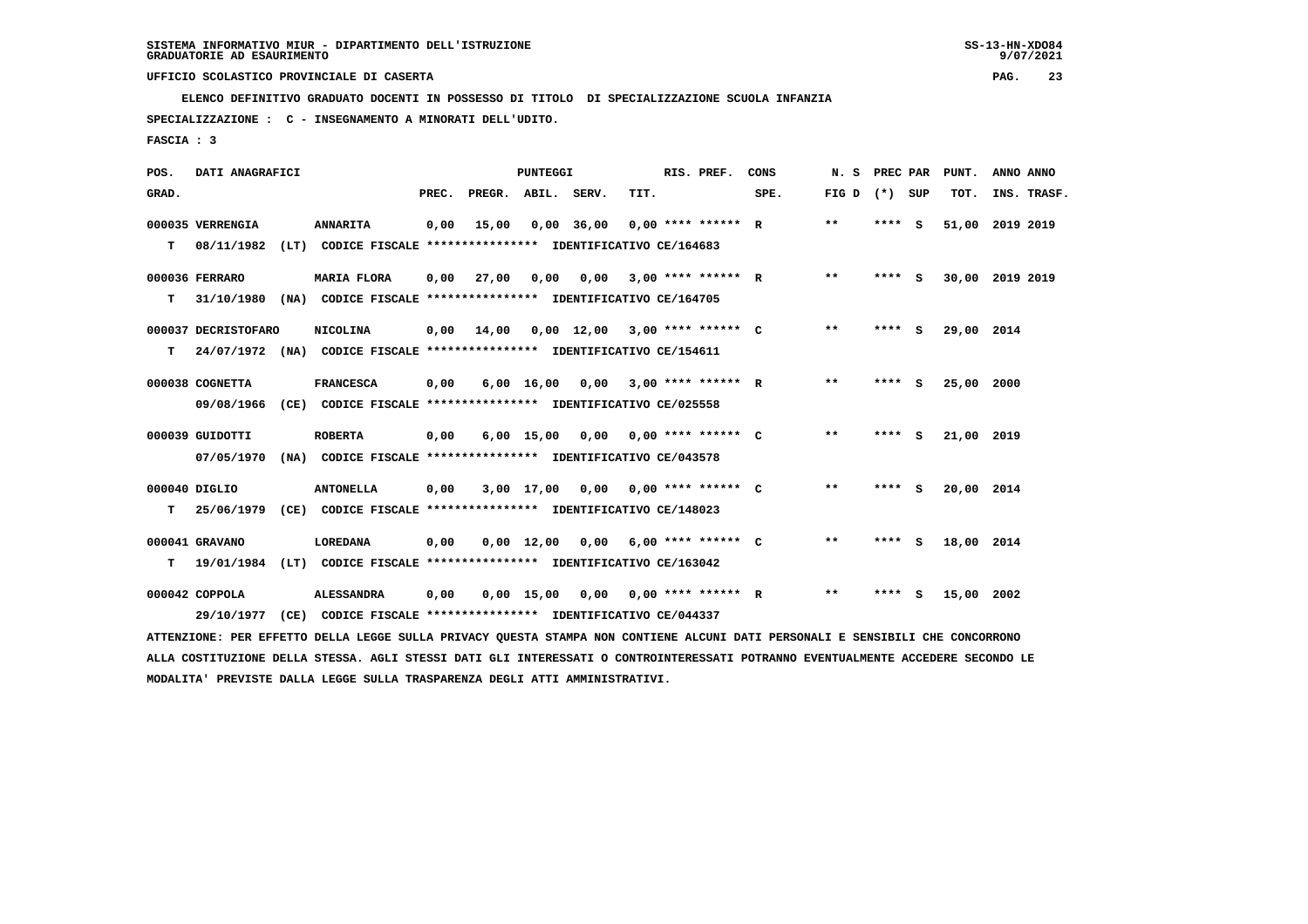| SISTEMA INFORMATIVO MIUR - DIPARTIMENTO DELL'ISTRUZIONE | $SS-13-HN-XDO84$ |
|---------------------------------------------------------|------------------|
| GRADUATORIE AD ESAURIMENTO                              | 9/07/2021        |

 **ELENCO DEFINITIVO GRADUATO DOCENTI IN POSSESSO DI TITOLO DI SPECIALIZZAZIONE SCUOLA INFANZIA**

 **SPECIALIZZAZIONE : C - INSEGNAMENTO A MINORATI DELL'UDITO.**

 **FASCIA : 3**

| POS.  | DATI ANAGRAFICI   |      |                                 |       |        | PUNTEGGI   |       |      | RIS. PREF.               | CONS | N. S  | PREC PAR |     | PUNT.      | ANNO ANNO   |
|-------|-------------------|------|---------------------------------|-------|--------|------------|-------|------|--------------------------|------|-------|----------|-----|------------|-------------|
| GRAD. |                   |      |                                 | PREC. | PREGR. | ABIL.      | SERV. | TIT. |                          | SPE. | FIG D | $(* )$   | SUP | тот.       | INS. TRASF. |
|       | 000043 SORRENTINO |      | MICHELINA                       | 0.00  |        | 0,00 13,00 | 0,00  |      | $0,00$ **** ****** R     |      | $* *$ | ****     | S.  | 13,00 2014 |             |
|       | 10/03/1974        | (CE) | CODICE FISCALE **************** |       |        |            |       |      | IDENTIFICATIVO CE/154652 |      |       |          |     |            |             |
|       | 000044 SCIROCCO   |      | <b>ANTONIAROSA</b>              | 0.00  | 13,00  | 0,00       | 0,00  |      | $0,00$ **** ****** C     |      | $* *$ | ****     | s   | 13,00      | 2019 2019   |
| т     | 10/09/1982        | (CE) | CODICE FISCALE **************** |       |        |            |       |      | IDENTIFICATIVO CE/164760 |      |       |          |     |            |             |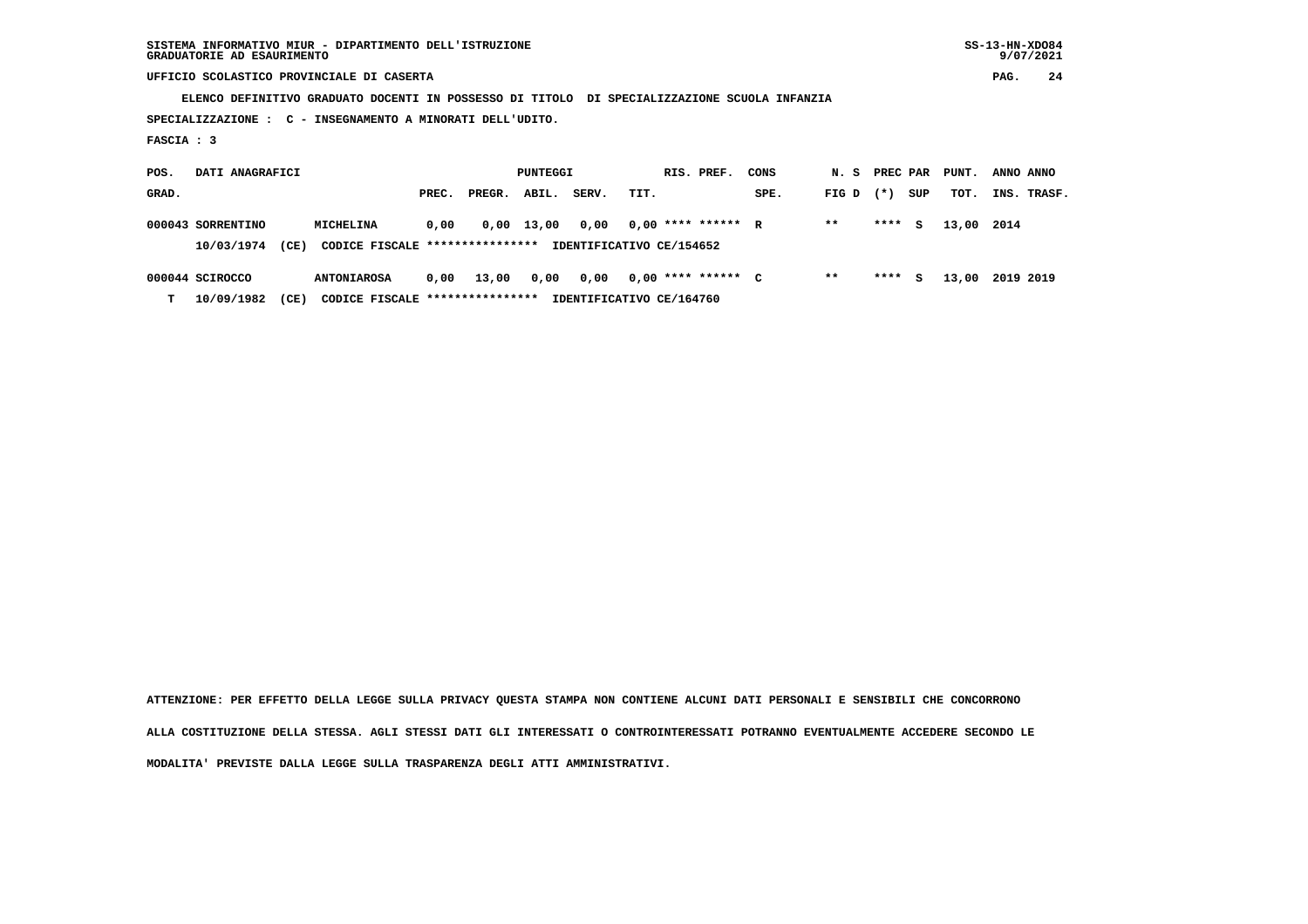**ELENCO DEFINITIVO GRADUATO DOCENTI IN POSSESSO DI TITOLO DI SPECIALIZZAZIONE SCUOLA INFANZIA**

 **SPECIALIZZAZIONE : E - INSEGNAMENTO A INDIRIZZO DIFFERENZIATO MONTESSORI.**

 **FASCIA : 3**

| POS.         | DATI ANAGRAFICI |                                                                                                                               |       |                         | PUNTEGGI |                                              |      | RIS. PREF.           | CONS                                       | N.S   |      | PREC PAR | PUNT.              | ANNO ANNO                    |
|--------------|-----------------|-------------------------------------------------------------------------------------------------------------------------------|-------|-------------------------|----------|----------------------------------------------|------|----------------------|--------------------------------------------|-------|------|----------|--------------------|------------------------------|
| GRAD.        |                 |                                                                                                                               | PREC. | PREGR. ABIL. SERV.      |          |                                              | TIT. |                      | SPE.                                       | FIG D |      | (*) SUP  | TOT.               | INS. TRASF.                  |
|              | 000001 CIRILLO  | <b>CARMELA</b>                                                                                                                |       | 0,00 150,00 15,00 60,00 |          |                                              |      | $0.00$ **** ****** A |                                            | $* *$ |      |          | **** S 225,00 2002 |                              |
|              | 24/01/1975      | (CE) CODICE FISCALE **************** IDENTIFICATIVO CE/043953                                                                 |       |                         |          |                                              |      |                      |                                            |       |      |          |                    |                              |
|              | 000002 MELILLO  | <b>ROSA</b>                                                                                                                   |       |                         |          | $0.00$ 146.00 15.00 58.00 0.00 **** ****** A |      |                      |                                            | $* *$ |      |          | **** S 219,00 2000 |                              |
|              | 19/05/1969      | (CE) CODICE FISCALE **************** IDENTIFICATIVO CE/022001                                                                 |       |                         |          |                                              |      |                      |                                            |       |      |          |                    |                              |
|              | 000003 AILANO   | <b>ANNA MARIA</b>                                                                                                             |       |                         |          | $0.00$ 142.00 16.00 60.00 0.00 **** ****** A |      |                      |                                            | $* *$ |      |          | **** S 218,00 2000 |                              |
|              | 28/01/1958      | (CE) CODICE FISCALE **************** IDENTIFICATIVO CE/020002                                                                 |       |                         |          |                                              |      |                      |                                            |       |      |          |                    |                              |
| 000004 MONE  |                 | ELISA ROSA                                                                                                                    |       |                         |          | $0.00$ 138.00 15.00 60.00 0.00 **** ****** A |      |                      |                                            | $* *$ |      |          | **** $S$ 213,00    | 2000                         |
|              | 10/02/1970      | (CE) CODICE FISCALE **************** IDENTIFICATIVO CE/023407                                                                 |       |                         |          |                                              |      |                      |                                            |       |      |          |                    |                              |
|              | 000005 GIONTI   | ANNA                                                                                                                          |       |                         |          | $0,00$ 120,00 14,00 60,00 9,00 **** ****** A |      |                      |                                            | $***$ | **** |          |                    | S 203,00 2019 2019           |
|              |                 | 31/08/1974 (NA) CODICE FISCALE *************** IDENTIFICATIVO CE/164817                                                       |       |                         |          |                                              |      |                      |                                            |       |      |          |                    |                              |
|              | 000006 LATINO   | LUCIA                                                                                                                         |       |                         |          | $0,00$ 125,00 15,00 60,00 1,00 **** ****** A |      |                      |                                            | $***$ | **** | - S -    |                    | 201,00 2019 2019             |
|              | 23/01/1971      | (CE) CODICE FISCALE **************** IDENTIFICATIVO CE/164648                                                                 |       |                         |          |                                              |      |                      |                                            |       |      |          |                    |                              |
| 000007 MUNNO |                 | <b>ANTONIETTA</b>                                                                                                             |       |                         |          | $0,00$ 133,00 12,00 52,00 3,00 **** ****** A |      |                      |                                            | $* *$ | **** | - SI     | 200,00 2002        |                              |
|              | 08/07/1966      | (CE) CODICE FISCALE **************** IDENTIFICATIVO CE/020370                                                                 |       |                         |          |                                              |      |                      |                                            |       |      |          |                    |                              |
|              | 000008 DE ROSA  | VITTORIA                                                                                                                      |       |                         |          |                                              |      |                      | 0,00 125,00 16,00 52,00 0,00 **** ****** A |       |      |          |                    | ** X **** S 193,00 2007 2007 |
|              | 29/02/1964      | (CE) CODICE FISCALE **************** IDENTIFICATIVO CE/056315                                                                 |       |                         |          |                                              |      |                      |                                            |       |      |          |                    |                              |
|              |                 | ATTENZIONE: PER EFFETTO DELLA LEGGE SULLA PRIVACY OUESTA STAMPA NON CONTIENE ALCUNI DATI PERSONALI E SENSIBILI CHE CONCORRONO |       |                         |          |                                              |      |                      |                                            |       |      |          |                    |                              |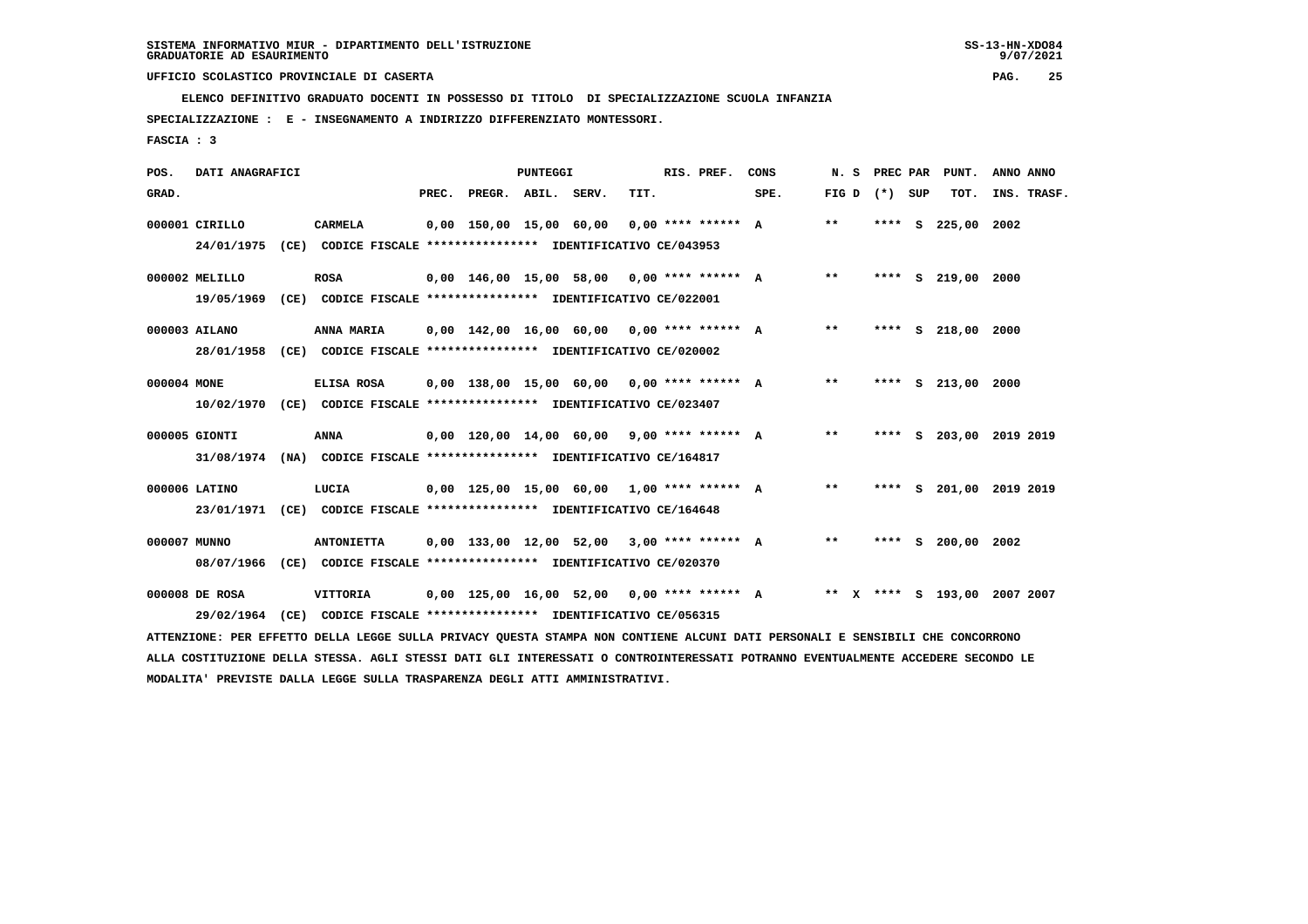**ELENCO DEFINITIVO GRADUATO DOCENTI IN POSSESSO DI TITOLO DI SPECIALIZZAZIONE SCUOLA INFANZIA**

 **SPECIALIZZAZIONE : E - INSEGNAMENTO A INDIRIZZO DIFFERENZIATO MONTESSORI.**

 **FASCIA : 3**

| POS.  | DATI ANAGRAFICI   |                                                                                                                                 |       |                                              | <b>PUNTEGGI</b> |                                      |      | RIS. PREF.           | CONS | N.S               | PREC PAR |          | PUNT.                   | ANNO ANNO |             |
|-------|-------------------|---------------------------------------------------------------------------------------------------------------------------------|-------|----------------------------------------------|-----------------|--------------------------------------|------|----------------------|------|-------------------|----------|----------|-------------------------|-----------|-------------|
| GRAD. |                   |                                                                                                                                 | PREC. | PREGR.                                       | ABIL.           | SERV.                                | TIT. |                      | SPE. | FIG $D$ $(*)$ SUP |          |          | TOT.                    |           | INS. TRASF. |
|       | 000009 PAOLELLA   | TOMMASINA                                                                                                                       |       | 0,00 121,00 17,00 44,00                      |                 |                                      |      | $9,00$ **** ****** A |      | **                | ****     | <b>S</b> | 191,00 2019 2019        |           |             |
|       | 30/08/1960        | (CE) CODICE FISCALE **************** IDENTIFICATIVO CE/164903                                                                   |       |                                              |                 |                                      |      |                      |      |                   |          |          |                         |           |             |
|       | 000010 TORONE     | ANNA MARIA                                                                                                                      |       | $0,00$ 131,00 12,00 38,00 0,00 **** ****** A |                 |                                      |      |                      |      | $***$             |          |          | **** S 181,00 2000      |           |             |
|       | 23/09/1969        | (BN) CODICE FISCALE **************** IDENTIFICATIVO CE/025745                                                                   |       |                                              |                 |                                      |      |                      |      |                   |          |          |                         |           |             |
|       | 000011 SIMONE     | <b>ANNA</b>                                                                                                                     |       | $0,00$ 102,00 17,00 60,00 0,00 **** ****** A |                 |                                      |      |                      |      | $***$             |          |          | **** S 179,00 2007      |           |             |
|       | 01/12/1972        | (CE) CODICE FISCALE **************** IDENTIFICATIVO CE/056436                                                                   |       |                                              |                 |                                      |      |                      |      |                   |          |          |                         |           |             |
|       | 000012 PERFETTO   | IMMACOLATA                                                                                                                      |       | $0,00$ 132,00                                |                 | 0,00 43,00                           |      | $0,00$ **** ****** A |      | $***$             |          |          | **** S 175,00 2007      |           |             |
|       | 20/12/1963        | (CE) CODICE FISCALE **************** IDENTIFICATIVO CE/055895                                                                   |       |                                              |                 |                                      |      |                      |      |                   |          |          |                         |           |             |
|       | 000013 CICCARELLI | PASQUALINA                                                                                                                      |       | 0,00 104,00 14,00 26,00                      |                 |                                      |      | $3,00$ **** ****** A |      | **                |          |          | **** S 147,00 2000      |           |             |
|       | 12/03/1968        | (CE) CODICE FISCALE **************** IDENTIFICATIVO CE/023520                                                                   |       |                                              |                 |                                      |      |                      |      |                   |          |          |                         |           |             |
|       | 000014 MARTINO    | <b>FILOMENA</b>                                                                                                                 | 0,00  |                                              |                 | 70,00 16,00 60,00 0,00 **** ****** A |      |                      |      | $***$             |          |          | **** S 146,00 2019 2019 |           |             |
|       | 23/12/1979        | (NA) CODICE FISCALE **************** IDENTIFICATIVO CE/164722                                                                   |       |                                              |                 |                                      |      |                      |      |                   |          |          |                         |           |             |
|       | 000015 PASCARELLA | <b>ROSA</b>                                                                                                                     | 0,00  |                                              |                 | 98,00 15,00 30,00 0,00 **** ****** A |      |                      |      | $***$             |          |          | **** S 143,00 2000      |           |             |
|       | 27/01/1966        | (CE) CODICE FISCALE **************** IDENTIFICATIVO CE/021183                                                                   |       |                                              |                 |                                      |      |                      |      |                   |          |          |                         |           |             |
|       | 000016 MIRAGLIA   | <b>GIUSEPPINA</b>                                                                                                               | 0,00  | 69,00                                        |                 | $0,00$ 60,00 3,00 **** ****** A      |      |                      |      | $***$             |          |          | **** S 132,00 2019 2019 |           |             |
| т     | 24/09/1970        | (CE) CODICE FISCALE **************** IDENTIFICATIVO CE/164799                                                                   |       |                                              |                 |                                      |      |                      |      |                   |          |          |                         |           |             |
|       |                   | ATTENZIONE: PER EFFETTO DELLA LEGGE SULLA PRIVACY QUESTA STAMPA NON CONTIENE ALCUNI DATI PERSONALI E SENSIBILI CHE CONCORRONO   |       |                                              |                 |                                      |      |                      |      |                   |          |          |                         |           |             |
|       |                   | ALLA COSTITUZIONE DELLA STESSA. AGLI STESSI DATI GLI INTERESSATI O CONTROINTERESSATI POTRANNO EVENTUALMENTE ACCEDERE SECONDO LE |       |                                              |                 |                                      |      |                      |      |                   |          |          |                         |           |             |
|       |                   | MODALITA' PREVISTE DALLA LEGGE SULLA TRASPARENZA DEGLI ATTI AMMINISTRATIVI.                                                     |       |                                              |                 |                                      |      |                      |      |                   |          |          |                         |           |             |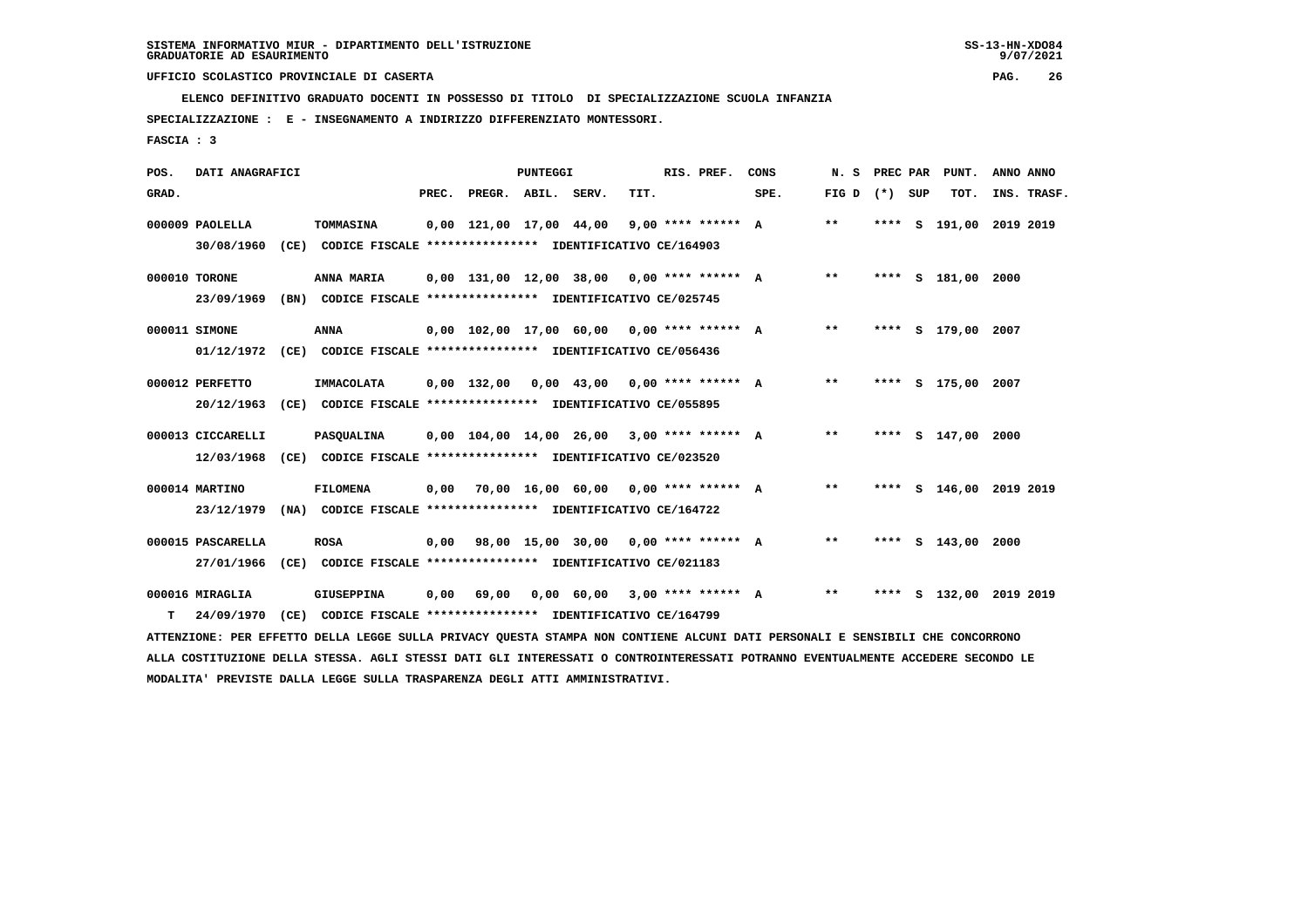**ELENCO DEFINITIVO GRADUATO DOCENTI IN POSSESSO DI TITOLO DI SPECIALIZZAZIONE SCUOLA INFANZIA**

 **SPECIALIZZAZIONE : E - INSEGNAMENTO A INDIRIZZO DIFFERENZIATO MONTESSORI.**

 **FASCIA : 3**

| POS.  | DATI ANAGRAFICI                  |      |                                                                                                                               |       |                    | <b>PUNTEGGI</b> |                                                     |      | RIS. PREF.           | CONS | N. S  |         | PREC PAR PUNT.     | ANNO ANNO               |
|-------|----------------------------------|------|-------------------------------------------------------------------------------------------------------------------------------|-------|--------------------|-----------------|-----------------------------------------------------|------|----------------------|------|-------|---------|--------------------|-------------------------|
| GRAD. |                                  |      |                                                                                                                               | PREC. | PREGR. ABIL. SERV. |                 |                                                     | TIT. |                      | SPE. | FIG D | (*) SUP | TOT.               | INS. TRASF.             |
|       | 000017 GRIMALDI<br>04/03/1966    |      | GIUSEPPINA<br>(NA) CODICE FISCALE **************** IDENTIFICATIVO CE/044645                                                   |       |                    |                 | $0,00$ 102,00 15,00 14,00 0,00 **** ****** A        |      |                      |      | $***$ |         | **** S 131,00 2002 |                         |
|       | 000018 GAGLIONE<br>21/03/1974    |      | <b>CATERINA</b><br>(CE) CODICE FISCALE **************** IDENTIFICATIVO CE/140074                                              | 0,00  |                    |                 | 66,00 18,00 44,00 0,00 **** ****** A                |      |                      |      | $***$ |         |                    | **** S 128,00 2011 2011 |
|       | 000019 DEL PRETE<br>29/10/1967   |      | MARIA LUISA<br>(NA) CODICE FISCALE **************** IDENTIFICATIVO CE/164822                                                  | 0,00  |                    |                 | 48,00 15,00 60,00 0,00 **** ****** A                |      |                      |      | $***$ |         |                    | **** S 123,00 2019 2019 |
|       | 000020 AMOROSO<br>16/07/1967     |      | MADDALENA<br>(CE) CODICE FISCALE **************** IDENTIFICATIVO CE/020448                                                    |       |                    |                 | $0,00$ $104,00$ $16,00$ $2,00$ $0,00$ **** ****** A |      |                      |      | $***$ |         | **** S 122,00      | 2000                    |
|       | 000021 CIRILLO                   |      | PASQUALINA<br>27/10/1964 (CE) CODICE FISCALE *************** IDENTIFICATIVO CE/024099                                         | 0,00  |                    |                 | 77,00 15,00 0,00 3,00 **** ****** A                 |      |                      |      | $* *$ | **** S  | 95,00 2000         |                         |
|       | 000022 VINCIGUERRA<br>09/12/1969 |      | GIUSEPPINA<br>(CE) CODICE FISCALE **************** IDENTIFICATIVO CE/145323                                                   | 0,00  |                    |                 | 56,00 15,00 16,00 3,00 **** ****** A                |      |                      |      | $***$ | **** S  |                    | 90,00 2014 2014         |
| т     | 000023 VALERIANI<br>12/02/1968   | (EE) | <b>MARIA GIUSEPP</b><br>CODICE FISCALE **************** IDENTIFICATIVO CE/146595                                              | 0,00  |                    |                 | 36,00 11,00 36,00 3,00 **** ****** A                |      |                      |      | $***$ | $***$ S | 86,00 2014         |                         |
|       | 000024 VITALE<br>06/01/1969      | (CE) | MICHELINA<br>CODICE FISCALE **************** IDENTIFICATIVO CE/023753                                                         | 0,00  |                    | 55,00 14,00     | 0,00                                                |      | $0.00$ **** ****** A |      | $* *$ | **** S  | 69,00 2000         |                         |
|       |                                  |      | ATTENZIONE: PER EFFETTO DELLA LEGGE SULLA PRIVACY QUESTA STAMPA NON CONTIENE ALCUNI DATI PERSONALI E SENSIBILI CHE CONCORRONO |       |                    |                 |                                                     |      |                      |      |       |         |                    |                         |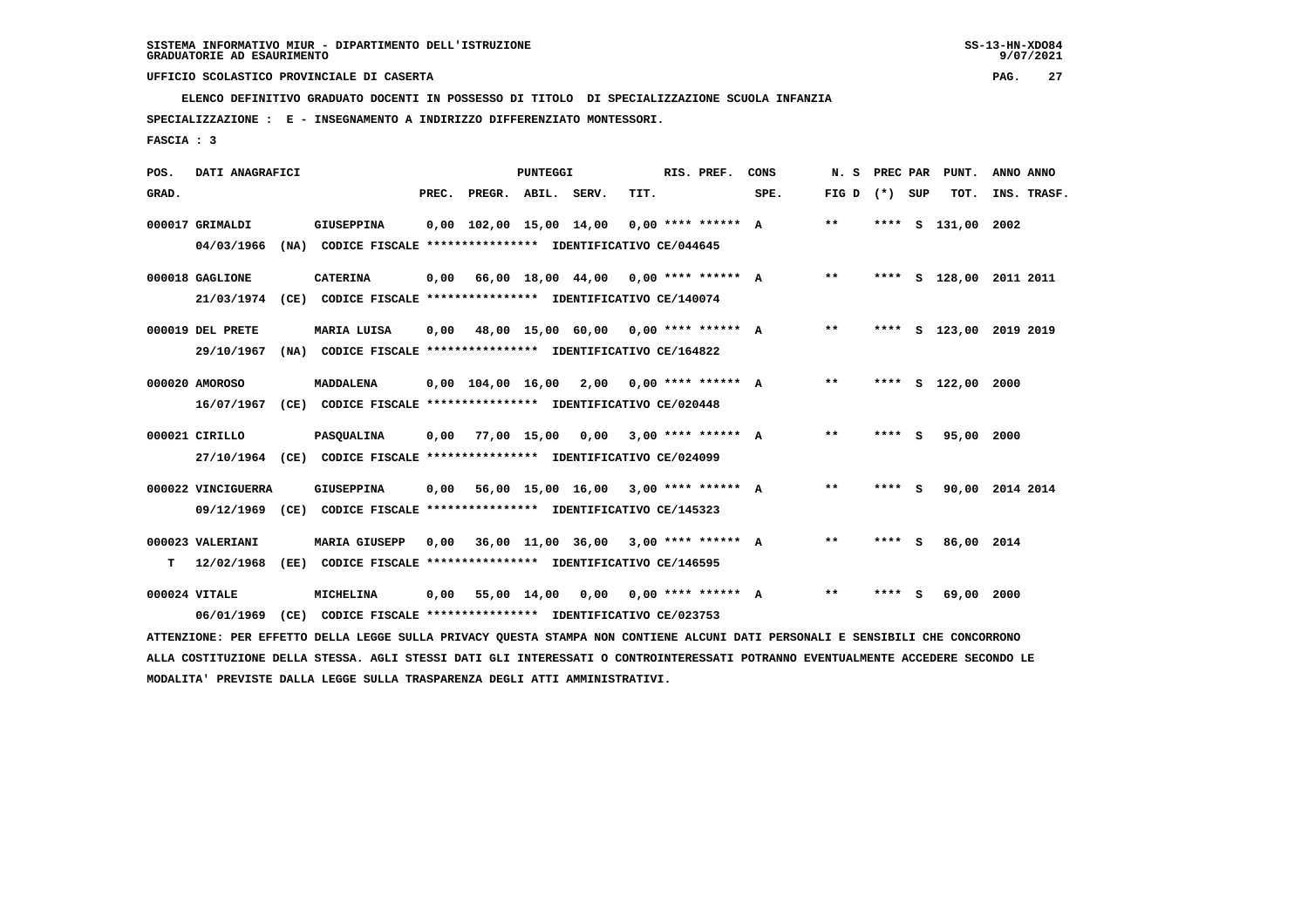**ELENCO DEFINITIVO GRADUATO DOCENTI IN POSSESSO DI TITOLO DI SPECIALIZZAZIONE SCUOLA INFANZIA**

 **SPECIALIZZAZIONE : E - INSEGNAMENTO A INDIRIZZO DIFFERENZIATO MONTESSORI.**

 **FASCIA : 3**

| POS.  | DATI ANAGRAFICI    |      |                                                                                                                               |       |                    | <b>PUNTEGGI</b> |                                            |      | RIS. PREF.           | CONS | N.S   | PREC PAR          | PUNT.      | ANNO ANNO       |
|-------|--------------------|------|-------------------------------------------------------------------------------------------------------------------------------|-------|--------------------|-----------------|--------------------------------------------|------|----------------------|------|-------|-------------------|------------|-----------------|
| GRAD. |                    |      |                                                                                                                               | PREC. | PREGR. ABIL. SERV. |                 |                                            | TIT. |                      | SPE. |       | FIG $D$ $(*)$ SUP | TOT.       | INS. TRASF.     |
|       | 000025 FONTANA     |      | <b>OLGA</b>                                                                                                                   | 0,00  | 13,00              |                 | $0.00$ 54.00                               |      | $0.00$ **** ****** A |      | $***$ | **** S            |            | 67,00 2019 2019 |
| т     | 15/07/1968         |      | (CE) CODICE FISCALE *************** IDENTIFICATIVO CE/164754                                                                  |       |                    |                 |                                            |      |                      |      |       |                   |            |                 |
|       | 000026 BATTISEGOLA |      | ORNELLA                                                                                                                       | 0,00  |                    |                 | $2,00$ 15,00 26,00 9,00 **** ****** A      |      |                      |      | $***$ | **** S            | 52,00 2019 |                 |
|       |                    |      | 15/07/1966 (CE) CODICE FISCALE *************** IDENTIFICATIVO CE/045133                                                       |       |                    |                 |                                            |      |                      |      |       |                   |            |                 |
|       | 000027 DE DOMENICO |      | <b>GRAZIELLA</b>                                                                                                              | 0,00  |                    |                 | 34,00 15,00 0,00 0,00 **** ****** A        |      |                      |      |       | ** $X$ ****       | 49,00 2000 |                 |
|       |                    |      | 23/07/1967 (CE) CODICE FISCALE *************** IDENTIFICATIVO CE/026110                                                       |       |                    |                 |                                            |      |                      |      |       |                   |            |                 |
|       | 000028 PARILLO     |      | <b>GIOVANNA</b>                                                                                                               | 0,00  |                    |                 | 29,00 15,00 0,00 0,00 **** ****** A        |      |                      |      | $* *$ | **** S            | 44,00 2000 |                 |
|       | 12/03/1964         |      | (CE) CODICE FISCALE **************** IDENTIFICATIVO CE/025119                                                                 |       |                    |                 |                                            |      |                      |      |       |                   |            |                 |
|       | 000029 PETRELLA    |      | <b>FILOMENA</b>                                                                                                               |       |                    |                 |                                            |      |                      |      | $* *$ | **** S            |            | 2019 2019       |
|       | 27/04/1967         |      | (CE) CODICE FISCALE **************** IDENTIFICATIVO CE/164978                                                                 |       |                    |                 | $0,00$ 22,00 16,00 0,00 6,00 **** ****** A |      |                      |      |       |                   | 44,00      |                 |
|       |                    |      |                                                                                                                               |       |                    |                 |                                            |      |                      |      |       |                   |            |                 |
|       | 000030 PIZZORUSSO  |      | <b>ANNA</b>                                                                                                                   | 0,00  |                    |                 | 24,00 16,00 0,00 0,00 **** ****** A        |      |                      |      | $* *$ | **** S            | 40,00 2002 |                 |
|       | 27/02/1961         |      | (CE) CODICE FISCALE **************** IDENTIFICATIVO CE/046614                                                                 |       |                    |                 |                                            |      |                      |      |       |                   |            |                 |
|       | 000031 VENTRONE    |      | <b>SILVIA</b>                                                                                                                 | 0,00  |                    |                 | 26,00 13,00 0,00 0,00 **** ****** A        |      |                      |      | **    | **** S            | 39,00 2002 |                 |
|       | 06/03/1968         | (CE) | CODICE FISCALE **************** IDENTIFICATIVO CE/045477                                                                      |       |                    |                 |                                            |      |                      |      |       |                   |            |                 |
|       | 000032 PALUMBO     |      | MARIA LUISA                                                                                                                   | 0,00  |                    |                 | 8,00 15,00 14,00 0,00 **** ****** A        |      |                      |      | $* *$ | **** S            |            | 37,00 2011 2011 |
|       | 11/12/1965         | (CE) | CODICE FISCALE **************** IDENTIFICATIVO CE/140171                                                                      |       |                    |                 |                                            |      |                      |      |       |                   |            |                 |
|       |                    |      | ATTENZIONE: PER EFFETTO DELLA LEGGE SULLA PRIVACY QUESTA STAMPA NON CONTIENE ALCUNI DATI PERSONALI E SENSIBILI CHE CONCORRONO |       |                    |                 |                                            |      |                      |      |       |                   |            |                 |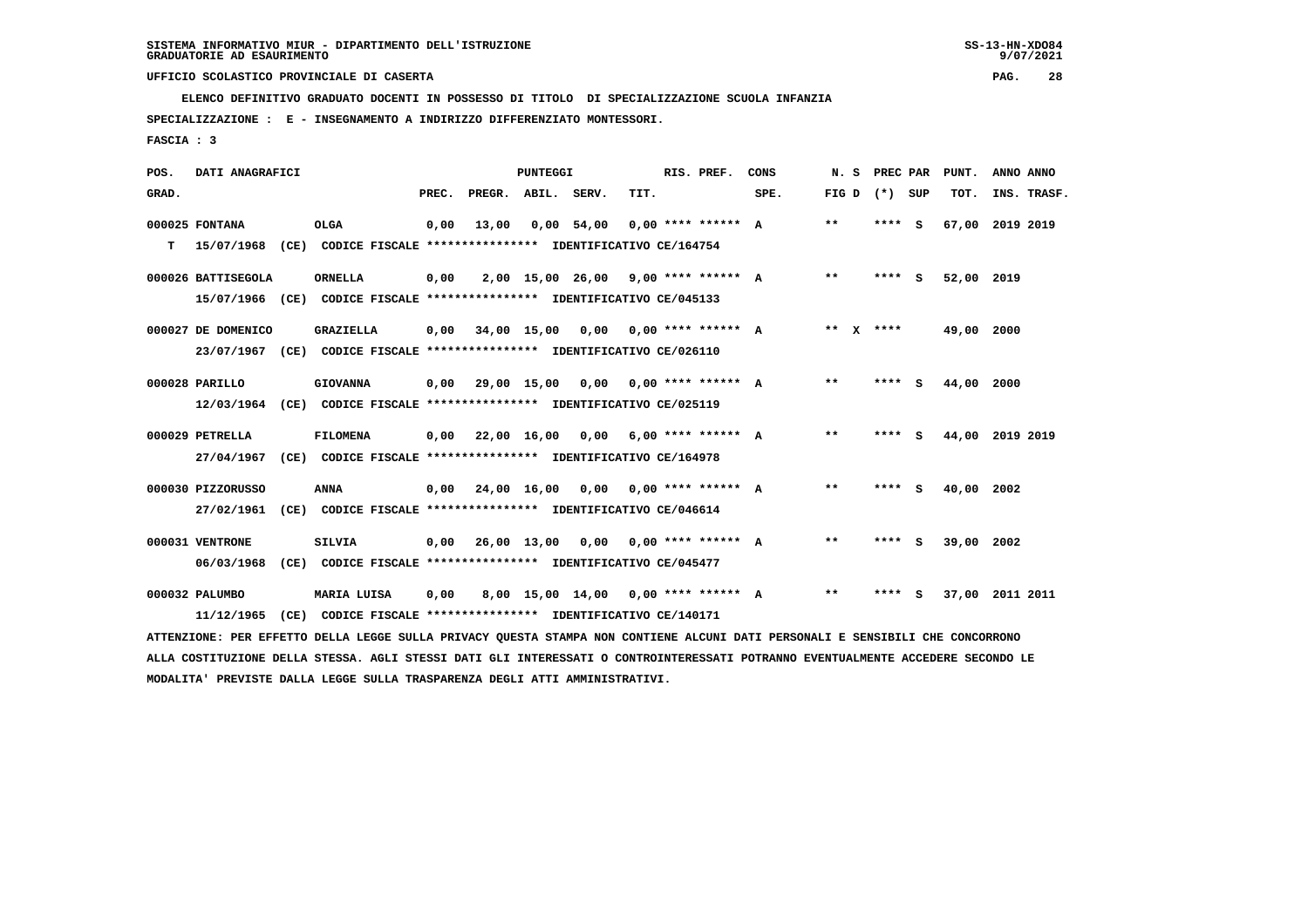**ELENCO DEFINITIVO GRADUATO DOCENTI IN POSSESSO DI TITOLO DI SPECIALIZZAZIONE SCUOLA INFANZIA**

 **SPECIALIZZAZIONE : E - INSEGNAMENTO A INDIRIZZO DIFFERENZIATO MONTESSORI.**

 **FASCIA : 3**

| POS.         | DATI ANAGRAFICI   |      |                                                                                                                               |       |                    | <b>PUNTEGGI</b> |                                            |      | RIS. PREF.           | CONS | N. S              | PREC PAR | PUNT.           | ANNO ANNO |             |
|--------------|-------------------|------|-------------------------------------------------------------------------------------------------------------------------------|-------|--------------------|-----------------|--------------------------------------------|------|----------------------|------|-------------------|----------|-----------------|-----------|-------------|
| GRAD.        |                   |      |                                                                                                                               | PREC. | PREGR. ABIL. SERV. |                 |                                            | TIT. |                      | SPE. | FIG $D$ $(*)$ SUP |          | TOT.            |           | INS. TRASF. |
|              | 000033 BARTOLOMEO |      | TERESA                                                                                                                        | 0,00  |                    | 18,00 15,00     | 0,00                                       |      | $0.00$ **** ****** A |      | $***$             | $***$ S  | 33,00           | 2002 2002 |             |
|              | 27/06/1963        |      | (EE) CODICE FISCALE **************** IDENTIFICATIVO CE/045205                                                                 |       |                    |                 |                                            |      |                      |      |                   |          |                 |           |             |
|              | 000034 MASSARO    |      | LUISA                                                                                                                         | 0,00  |                    |                 | $0.00$ 11.00 22.00 0.00 **** ****** A      |      |                      |      | $***$             | $***$ S  | 33,00 2014      |           |             |
|              | 15/12/1968        |      | (CE) CODICE FISCALE **************** IDENTIFICATIVO CE/154557                                                                 |       |                    |                 |                                            |      |                      |      |                   |          |                 |           |             |
|              | 000035 SGUEGLIA   |      | MARIAROSARIA                                                                                                                  | 0,00  |                    |                 | 17,00 15,00 0,00 0,00 **** ****** A        |      |                      |      | $***$             | $***$ S  | 32,00           | 2000      |             |
|              | 21/02/1962        |      | (CE) CODICE FISCALE **************** IDENTIFICATIVO CE/022381                                                                 |       |                    |                 |                                            |      |                      |      |                   |          |                 |           |             |
| 000036 NEGRO |                   |      | <b>MARIA</b>                                                                                                                  |       |                    |                 | $0,00$ 13,00 11,00 0,00 7,00 **** ****** A |      |                      |      | **                | **** S   | 31,00 2014      |           |             |
| T.           |                   |      | 03/01/1969 (CE) CODICE FISCALE **************** IDENTIFICATIVO CE/147872                                                      |       |                    |                 |                                            |      |                      |      |                   |          |                 |           |             |
|              |                   |      |                                                                                                                               |       |                    |                 |                                            |      |                      |      |                   |          |                 |           |             |
|              | 000037 SPARAGO    |      | ADDOLORATA                                                                                                                    |       |                    |                 | $0,00$ 15,00 15,00 0,00 0,00 **** ****** A |      |                      |      | $* *$             | **** S   | 30,00 2019      |           |             |
|              | 09/02/1958        |      | (CE) CODICE FISCALE **************** IDENTIFICATIVO CE/020491                                                                 |       |                    |                 |                                            |      |                      |      |                   |          |                 |           |             |
| 000038 PINTO |                   |      | CARLA                                                                                                                         | 0,00  |                    |                 | $6,00$ 15,00 8,00 0,00 **** ****** A       |      |                      |      | $* *$             | **** S   | 29,00 2000      |           |             |
|              | 05/06/1965        |      | (CE) CODICE FISCALE **************** IDENTIFICATIVO CE/020708                                                                 |       |                    |                 |                                            |      |                      |      |                   |          |                 |           |             |
| 000039 RUSSO |                   |      | <b>ANNUNZIATA</b>                                                                                                             | 0,00  |                    |                 | 12,00 14,00 0,00 3,00 **** ****** A        |      |                      |      | $***$             | **** S   | 29,00 2011 2011 |           |             |
|              |                   |      | 01/01/1972 (CE) CODICE FISCALE *************** IDENTIFICATIVO CE/140129                                                       |       |                    |                 |                                            |      |                      |      |                   |          |                 |           |             |
| 000040 IZZO  |                   |      |                                                                                                                               |       |                    |                 |                                            |      |                      |      | $***$             | **** S   | 27,00 2000      |           |             |
|              |                   |      | <b>FILOMENA</b>                                                                                                               | 0,00  |                    |                 | $0,00$ 15,00 12,00 0,00 **** ****** A      |      |                      |      |                   |          |                 |           |             |
|              | 03/03/1967        | (CE) | CODICE FISCALE **************** IDENTIFICATIVO CE/023233                                                                      |       |                    |                 |                                            |      |                      |      |                   |          |                 |           |             |
|              |                   |      | ATTENZIONE: PER EFFETTO DELLA LEGGE SULLA PRIVACY QUESTA STAMPA NON CONTIENE ALCUNI DATI PERSONALI E SENSIBILI CHE CONCORRONO |       |                    |                 |                                            |      |                      |      |                   |          |                 |           |             |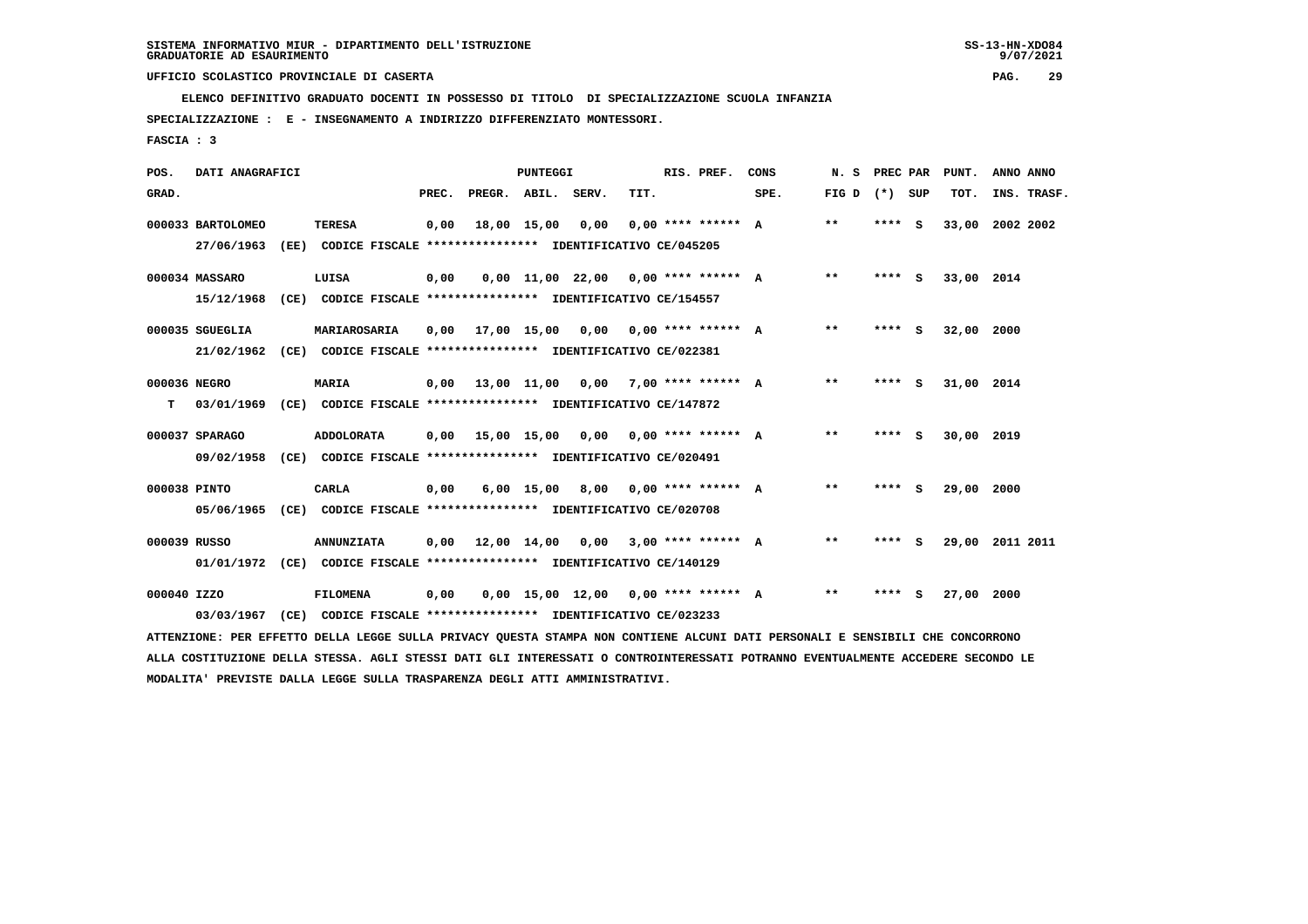**ELENCO DEFINITIVO GRADUATO DOCENTI IN POSSESSO DI TITOLO DI SPECIALIZZAZIONE SCUOLA INFANZIA**

 **SPECIALIZZAZIONE : E - INSEGNAMENTO A INDIRIZZO DIFFERENZIATO MONTESSORI.**

 **FASCIA : 3**

| POS.  | DATI ANAGRAFICI                                                                                                               |                                                                                       |       |                                            | <b>PUNTEGGI</b>    |                                      |                      | RIS. PREF. | CONS | N. S              | PREC PAR | PUNT.      | ANNO ANNO       |
|-------|-------------------------------------------------------------------------------------------------------------------------------|---------------------------------------------------------------------------------------|-------|--------------------------------------------|--------------------|--------------------------------------|----------------------|------------|------|-------------------|----------|------------|-----------------|
| GRAD. |                                                                                                                               |                                                                                       | PREC. |                                            | PREGR. ABIL. SERV. |                                      | TIT.                 |            | SPE. | FIG $D$ $(*)$ SUP |          | тот.       | INS. TRASF.     |
|       | 000041 GUGLIELMO<br>24/03/1961                                                                                                | <b>ANGELA</b><br>(CE) CODICE FISCALE **************** IDENTIFICATIVO CE/043584        | 0,00  |                                            | $9,00$ 17,00       | 0,00                                 | $0.00$ **** ****** A |            |      | $* *$             | **** S   | 26,00 2002 |                 |
|       | 000042 TAVOLETTA                                                                                                              | ROSA<br>27/09/1958 (CE) CODICE FISCALE *************** IDENTIFICATIVO CE/057231       | 0,00  |                                            |                    | $9,00$ 17,00 0,00 0,00 **** ****** A |                      |            |      | **                | **** S   |            | 26,00 2007 2007 |
|       | 000043 PASQUARIELLO                                                                                                           | ANNA MARIA<br>22/09/1955 (CE) CODICE FISCALE *************** IDENTIFICATIVO CE/044822 |       | $0,00$ 12,00 14,00 0,00 0,00 **** ****** A |                    |                                      |                      |            |      | $\star\star$      | **** S   | 26,00 2019 |                 |
|       | 000044 VIGLIOTTI<br>15/09/1955                                                                                                | PASQUALINA<br>(CE) CODICE FISCALE **************** IDENTIFICATIVO CE/055982           | 0,00  |                                            | 9,00 16,00         | 0,00                                 | $0.00$ **** ****** A |            |      | **                | **** S   |            | 25,00 2007 2007 |
|       | 000045 RAUCCI<br>11/05/1959                                                                                                   | <b>MATTIA</b><br>(CE) CODICE FISCALE **************** IDENTIFICATIVO CE/046459        |       | $0,00$ $10,00$ $14,00$                     |                    | 0,00 0,00 **** ****** A              |                      |            |      | $* *$             | **** S   | 24,00 2002 |                 |
|       | 000046 DI IESO<br>16/05/1962                                                                                                  | <b>GABRIELLA</b><br>(PA) CODICE FISCALE **************** IDENTIFICATIVO CE/026568     | 0,00  |                                            | $6,00$ 15,00       | 0.00                                 | 3,00 **** ****** A   |            |      | $* *$             | **** S   | 24,00 2019 |                 |
|       | 000047 COVIELLO<br>04/01/1963                                                                                                 | <b>ROSA</b><br>(NA) CODICE FISCALE **************** IDENTIFICATIVO CE/025276          | 0,00  |                                            | 6,00 16,00         | 0,00                                 | $0.00$ **** ****** A |            |      | $***$             | ****     | 22,00 2000 |                 |
|       | 000048 SANZONE<br>23/08/1974                                                                                                  | MONIA<br>(NA) CODICE FISCALE **************** IDENTIFICATIVO CE/044218                | 0,00  |                                            | 3,00 16,00         | 0,00                                 | $3,00$ **** ****** A |            |      | **                | **** S   | 22,00 2019 |                 |
|       | ATTENZIONE: PER EFFETTO DELLA LEGGE SULLA PRIVACY QUESTA STAMPA NON CONTIENE ALCUNI DATI PERSONALI E SENSIBILI CHE CONCORRONO |                                                                                       |       |                                            |                    |                                      |                      |            |      |                   |          |            |                 |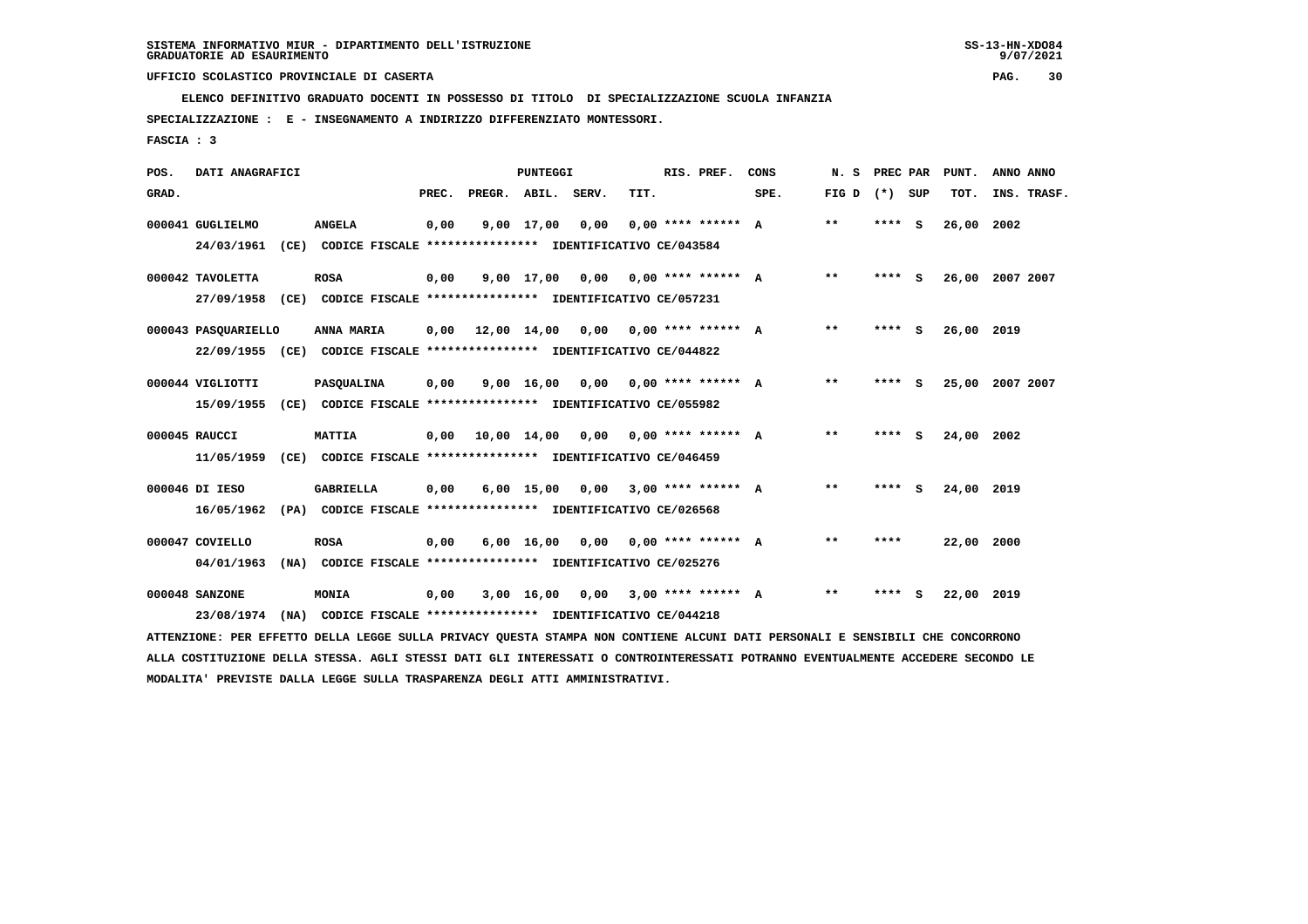**ELENCO DEFINITIVO GRADUATO DOCENTI IN POSSESSO DI TITOLO DI SPECIALIZZAZIONE SCUOLA INFANZIA**

 **SPECIALIZZAZIONE : E - INSEGNAMENTO A INDIRIZZO DIFFERENZIATO MONTESSORI.**

 **FASCIA : 3**

| POS.  | DATI ANAGRAFICI   |      |                                                                                                                               |       |                    | PUNTEGGI     |                                                   |      | RIS. PREF.                  | CONS | N. S  |                   | PREC PAR | PUNT.      | ANNO ANNO       |
|-------|-------------------|------|-------------------------------------------------------------------------------------------------------------------------------|-------|--------------------|--------------|---------------------------------------------------|------|-----------------------------|------|-------|-------------------|----------|------------|-----------------|
| GRAD. |                   |      |                                                                                                                               | PREC. | PREGR. ABIL. SERV. |              |                                                   | TIT. |                             | SPE. |       | FIG $D$ $(*)$ SUP |          | TOT.       | INS. TRASF.     |
|       | 000049 MINCIONE   |      | <b>TERESA</b>                                                                                                                 | 0,00  |                    | $6,00$ 15,00 | 0,00                                              |      | $0.00$ **** ****** A        |      | $* *$ |                   | **** S   | 21,00      | 2000            |
|       | 19/10/1959        |      | (CE) CODICE FISCALE **************** IDENTIFICATIVO CE/020826                                                                 |       |                    |              |                                                   |      |                             |      |       |                   |          |            |                 |
|       | 000050 APROVITOLO |      | CAROLINA                                                                                                                      | 0.00  |                    |              | $10,00$ $11,00$ $0,00$ $0,00$ $***$ **** ****** A |      |                             |      |       | ** x ****         |          | 21,00 2014 |                 |
|       | 26/10/1964        |      | (NA) CODICE FISCALE **************** IDENTIFICATIVO CE/154131                                                                 |       |                    |              |                                                   |      |                             |      |       |                   |          |            |                 |
|       | 000051 D'ANGELO   |      | <b>MARIA ANTONIE</b>                                                                                                          | 0.00  |                    |              | $3,00$ 15,00 0,00 0,00 **** ****** A              |      |                             |      | $* *$ |                   | **** S   | 18,00 2014 |                 |
|       | 09/06/1962        |      | (CE) CODICE FISCALE **************** IDENTIFICATIVO CE/026081                                                                 |       |                    |              |                                                   |      |                             |      |       |                   |          |            |                 |
|       | 000052 MEROLA     |      | <b>ANGELA</b>                                                                                                                 | 0,00  |                    | $3,00$ 15,00 |                                                   |      | $0,00$ $0,00$ **** ****** A |      | $* *$ |                   | **** S   |            | 18,00 2019 2019 |
|       | 01/02/1963        |      | (CE) CODICE FISCALE **************** IDENTIFICATIVO CE/164859                                                                 |       |                    |              |                                                   |      |                             |      |       |                   |          |            |                 |
|       | 000053 BASILE     |      | LUCIANA                                                                                                                       | 0,00  |                    | 3,00 15,00   |                                                   |      | $0.00$ $0.00$ **** ****** A |      | $* *$ |                   | **** S   | 18,00 2019 |                 |
|       | 21/05/1967        |      | (NA) CODICE FISCALE **************** IDENTIFICATIVO CE/022985                                                                 |       |                    |              |                                                   |      |                             |      |       |                   |          |            |                 |
|       | 000054 COSTANZO   |      | <b>BENEDETTA</b>                                                                                                              | 0,00  |                    |              | $0.00$ 17.00 0.00 0.00 **** ****** A              |      |                             |      | $* *$ |                   | **** S   | 17,00 2007 |                 |
|       | 27/07/1968        |      | (CE) CODICE FISCALE **************** IDENTIFICATIVO CE/044959                                                                 |       |                    |              |                                                   |      |                             |      |       |                   |          |            |                 |
|       | 000055 MORRONE    |      |                                                                                                                               |       |                    |              |                                                   |      |                             |      | $* *$ |                   | **** S   | 17,00 2014 |                 |
|       |                   |      | <b>ROSA</b>                                                                                                                   | 0,00  |                    |              | $0,00$ 11,00 0,00 6,00 **** ****** A              |      |                             |      |       |                   |          |            |                 |
| т     | 25/04/1973        |      | (CE) CODICE FISCALE **************** IDENTIFICATIVO CE/149649                                                                 |       |                    |              |                                                   |      |                             |      |       |                   |          |            |                 |
|       | 000056 ACCONCIA   |      | <b>MARIA</b>                                                                                                                  | 0,00  |                    |              | $6,00$ 11,00 0,00 0,00 **** ****** A              |      |                             |      | $* *$ |                   | **** S   | 17,00 2014 |                 |
| т     | 26/07/1975        | (CE) | CODICE FISCALE **************** IDENTIFICATIVO CE/154464                                                                      |       |                    |              |                                                   |      |                             |      |       |                   |          |            |                 |
|       |                   |      | ATTENZIONE: PER EFFETTO DELLA LEGGE SULLA PRIVACY QUESTA STAMPA NON CONTIENE ALCUNI DATI PERSONALI E SENSIBILI CHE CONCORRONO |       |                    |              |                                                   |      |                             |      |       |                   |          |            |                 |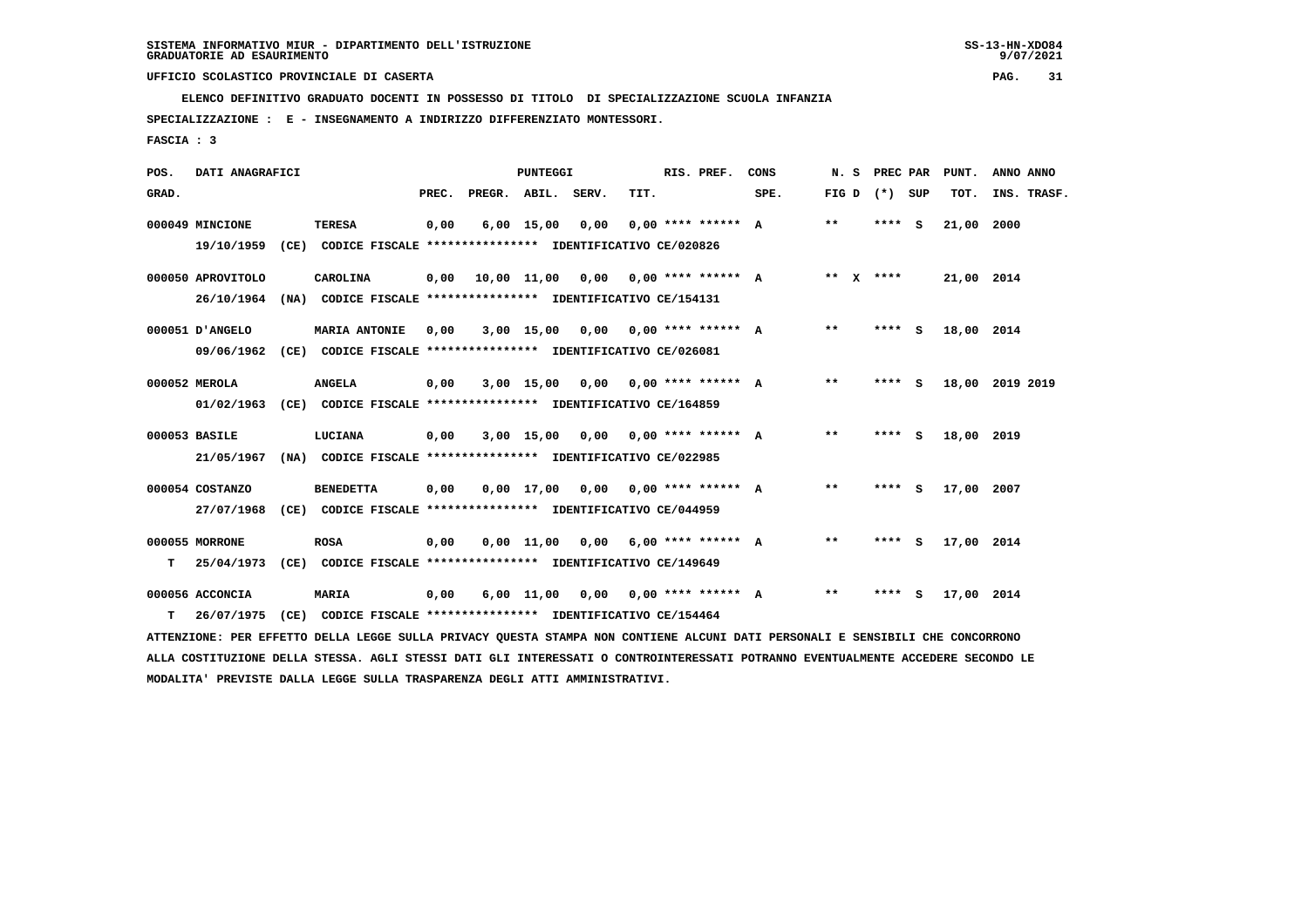**ELENCO DEFINITIVO GRADUATO DOCENTI IN POSSESSO DI TITOLO DI SPECIALIZZAZIONE SCUOLA INFANZIA**

 **SPECIALIZZAZIONE : E - INSEGNAMENTO A INDIRIZZO DIFFERENZIATO MONTESSORI.**

 **FASCIA : 3**

| POS.  | DATI ANAGRAFICI      |                                                                                                                                 |       |              | PUNTEGGI           |       |                             | RIS. PREF. | CONS | N.S             | PREC PAR | PUNT.      | ANNO ANNO       |
|-------|----------------------|---------------------------------------------------------------------------------------------------------------------------------|-------|--------------|--------------------|-------|-----------------------------|------------|------|-----------------|----------|------------|-----------------|
| GRAD. |                      |                                                                                                                                 | PREC. | PREGR. ABIL. |                    | SERV. | TIT.                        |            | SPE. | FIG D $(*)$ SUP |          | TOT.       | INS. TRASF.     |
|       | 000057 CAMPOMAGGIORE | MICHELINA                                                                                                                       | 0,00  | 11,00        | 0,00               | 6,00  | $0.00$ **** ****** A        |            |      | $* *$           | **** S   | 17,00 2014 |                 |
| т     |                      | 21/06/1964 (CE) CODICE FISCALE *************** IDENTIFICATIVO CE/152618                                                         |       |              |                    |       |                             |            |      |                 |          |            |                 |
|       | 000058 SCHETTINO     | <b>MARIA</b>                                                                                                                    | 0,00  |              | $0,00$ 15,00       | 0,00  | $0.00$ **** ****** A        |            |      | $***$           | **** S   |            | 15,00 2014 2005 |
|       | 31/05/1967           | (CE) CODICE FISCALE **************** IDENTIFICATIVO CE/053526                                                                   |       |              |                    |       |                             |            |      |                 |          |            |                 |
|       | 000059 PALMIERI      | <b>PAOLA</b>                                                                                                                    | 0,00  | 15,00        | 0,00               | 0,00  | $0,00$ **** ****** A        |            |      | $* *$           | **** S   | 15,00 2014 |                 |
| т     | 21/02/1971           | (CE) CODICE FISCALE **************** IDENTIFICATIVO CE/154681                                                                   |       |              |                    |       |                             |            |      |                 |          |            |                 |
|       | 000060 TARTARONE     | TIZIANA                                                                                                                         | 0,00  |              | $0,00 \quad 11,00$ | 0,00  | $3.00$ **** ****** A        |            |      | $* *$           | **** S   | 14,00 2014 |                 |
|       | 03/03/1966           | (CE) CODICE FISCALE **************** IDENTIFICATIVO CE/148902                                                                   |       |              |                    |       |                             |            |      |                 |          |            |                 |
|       | 000061 SAVINO        | <b>FRANCA</b>                                                                                                                   | 0,00  |              | $0.00$ 11.00       | 0,00  | $3.00$ **** ****** A        |            |      | $***$           | **** S   | 14,00 2014 |                 |
| T.    | 12/09/1973           | (CE) CODICE FISCALE **************** IDENTIFICATIVO CE/155327                                                                   |       |              |                    |       |                             |            |      |                 |          |            |                 |
|       | 000062 VISCUSI       | <b>ANTONIETTA</b>                                                                                                               | 0,00  |              | $0,00$ 13,00       | 0,00  | 0,00 **** ****** A          |            |      | **              | **** S   | 13,00 2000 |                 |
|       | 11/07/1965           | (BN) CODICE FISCALE **************** IDENTIFICATIVO CE/023745                                                                   |       |              |                    |       |                             |            |      |                 |          |            |                 |
|       | 000063 VISCUSI       | <b>GIUSEPPINA</b>                                                                                                               | 0,00  |              | $0,00$ 13,00       |       | $0,00$ $0,00$ **** ****** A |            |      | $***$           | **** S   | 13,00 2002 |                 |
|       | 13/01/1959           | (BN) CODICE FISCALE *************** IDENTIFICATIVO CE/042795                                                                    |       |              |                    |       |                             |            |      |                 |          |            |                 |
|       | 000064 ZARRILLO      | MARIA                                                                                                                           | 0,00  |              | $0,00 \quad 13,00$ |       | $0,00$ $0,00$ **** ****** A |            |      | **              | **** S   | 13,00 2014 |                 |
| т     | 18/03/1973           | (CE) CODICE FISCALE **************** IDENTIFICATIVO CE/147332                                                                   |       |              |                    |       |                             |            |      |                 |          |            |                 |
|       |                      | ATTENZIONE: PER EFFETTO DELLA LEGGE SULLA PRIVACY QUESTA STAMPA NON CONTIENE ALCUNI DATI PERSONALI E SENSIBILI CHE CONCORRONO   |       |              |                    |       |                             |            |      |                 |          |            |                 |
|       |                      | ALLA COSTITUZIONE DELLA STESSA. AGLI STESSI DATI GLI INTERESSATI O CONTROINTERESSATI POTRANNO EVENTUALMENTE ACCEDERE SECONDO LE |       |              |                    |       |                             |            |      |                 |          |            |                 |

 **MODALITA' PREVISTE DALLA LEGGE SULLA TRASPARENZA DEGLI ATTI AMMINISTRATIVI.**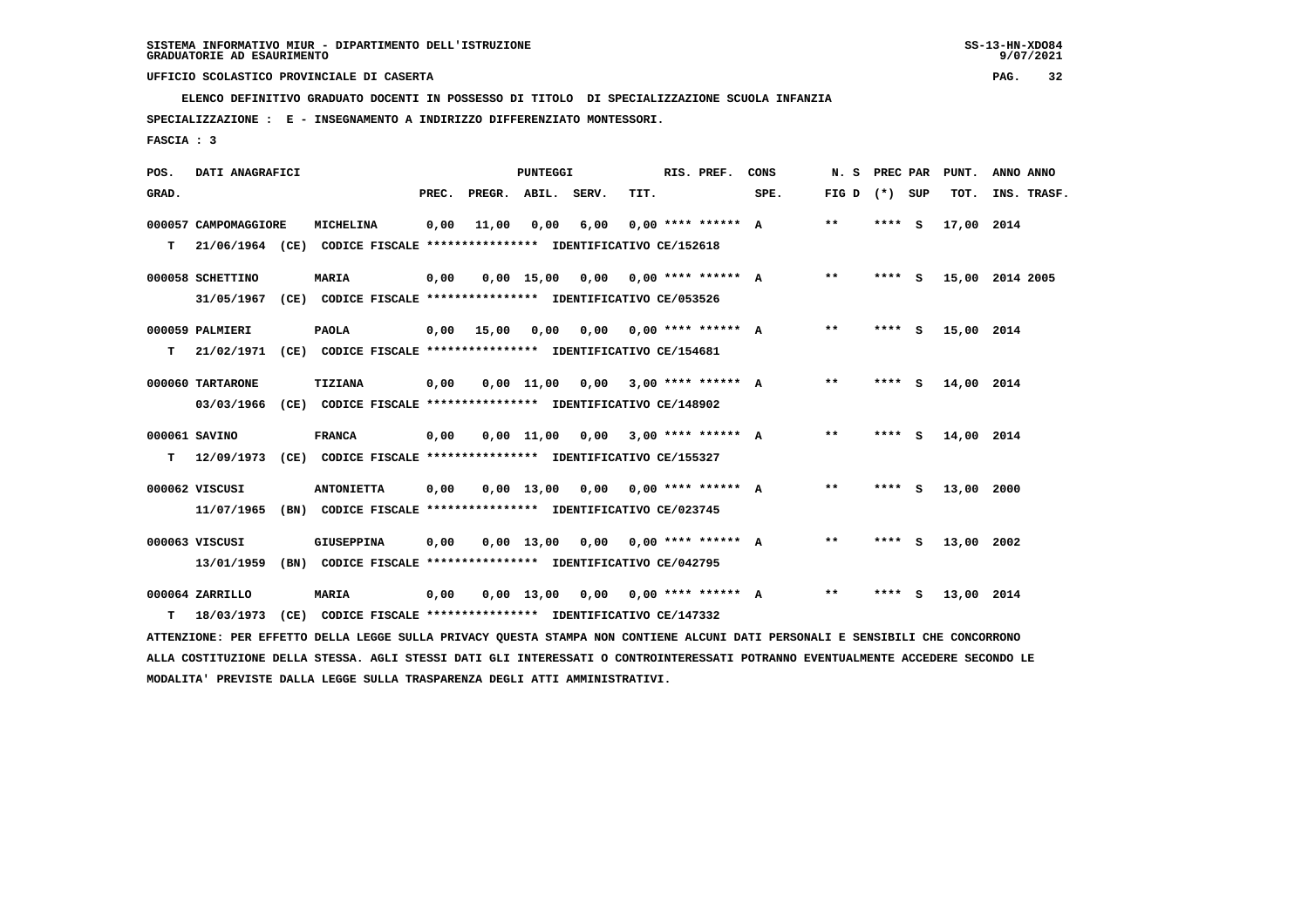| SISTEMA INFORMATIVO MIUR - DIPARTIMENTO DELL'ISTRUZIONE | $SS-13-HN-XDO84$ |
|---------------------------------------------------------|------------------|
| GRADUATORIE AD ESAURIMENTO                              | 9/07/2021        |

 **ELENCO DEFINITIVO GRADUATO DOCENTI IN POSSESSO DI TITOLO DI SPECIALIZZAZIONE SCUOLA INFANZIA**

 **SPECIALIZZAZIONE : E - INSEGNAMENTO A INDIRIZZO DIFFERENZIATO MONTESSORI.**

 **FASCIA : 3**

| POS.  | DATI ANAGRAFICI    |                                 |       |        | PUNTEGGI |       | RIS. PREF.                         | CONS |             |     |                   | N. S PREC PAR PUNT. ANNO ANNO |  |
|-------|--------------------|---------------------------------|-------|--------|----------|-------|------------------------------------|------|-------------|-----|-------------------|-------------------------------|--|
| GRAD. |                    |                                 | PREC. | PREGR. | ABIL.    | SERV. | TIT.                               | SPE. | $FIG D (*)$ | SUP | тот.              | INS. TRASF.                   |  |
|       | 000065 MASTROIANNI | <b>ANTONIETTA</b>               | 0.00  |        |          |       | 0,00 17,00 0,00 0,00 **** ****** C |      | $***$       |     | **** S 17,00 2002 |                               |  |
|       | (CE)<br>12/11/1963 | CODICE FISCALE **************** |       |        |          |       | IDENTIFICATIVO CE/045407           |      |             |     |                   |                               |  |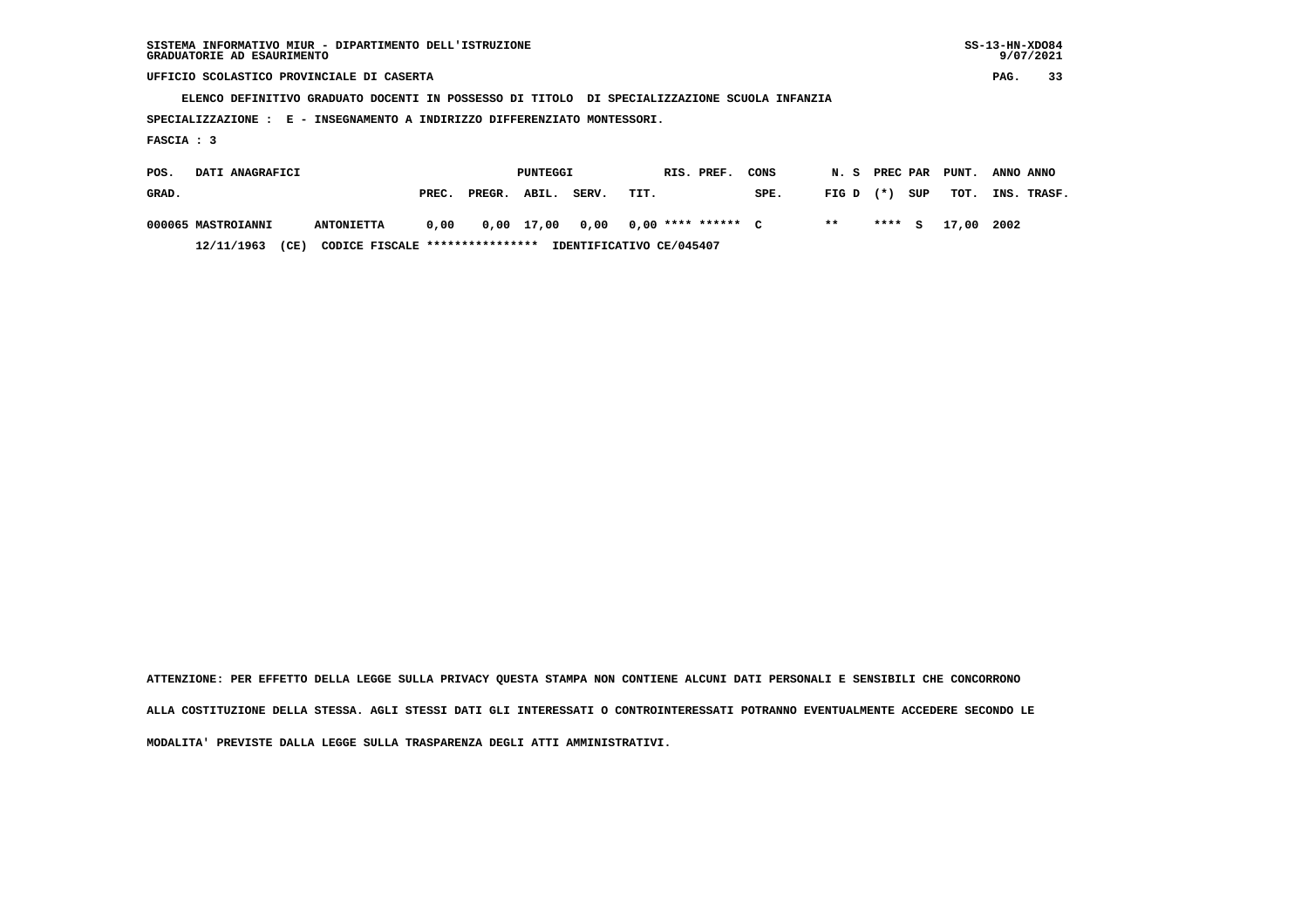**ELENCO DEFINITIVO GRADUATO DOCENTI IN POSSESSO DI TITOLO DI SPECIALIZZAZIONE SCUOLA INFANZIA**

 **SPECIALIZZAZIONE : F - INSEGNAMENTO AD ALTRO INDIRIZZO DIFFERENZIATO.**

 **FASCIA : 3**

| POS.        | DATI ANAGRAFICI   |                                                                                                                               |       |                    | <b>PUNTEGGI</b> |                                              |      | RIS. PREF. | CONS                                       | N. S            |      |          | PREC PAR PUNT.          | ANNO ANNO |             |
|-------------|-------------------|-------------------------------------------------------------------------------------------------------------------------------|-------|--------------------|-----------------|----------------------------------------------|------|------------|--------------------------------------------|-----------------|------|----------|-------------------------|-----------|-------------|
| GRAD.       |                   |                                                                                                                               | PREC. | PREGR. ABIL. SERV. |                 |                                              | TIT. |            | SPE.                                       | FIG D $(*)$ SUP |      |          | тот.                    |           | INS. TRASF. |
|             | 000001 IAVARONE   | NICOLINA                                                                                                                      |       |                    |                 | $0,00$ 150,00 15,00 60,00 0,00 **** ****** A |      |            |                                            | $\star\star$    |      |          | **** S 225,00 2004 2004 |           |             |
|             | 24/04/1963        | (CE) CODICE FISCALE **************** IDENTIFICATIVO CE/049872                                                                 |       |                    |                 |                                              |      |            |                                            |                 |      |          |                         |           |             |
|             | 000002 MELILLO    | ROSA                                                                                                                          |       |                    |                 | 0,00 146,00 15,00 58,00 0,00 **** ****** A   |      |            |                                            | $* *$           |      |          | **** S 219,00 2000      |           |             |
|             | 19/05/1969        | (CE) CODICE FISCALE **************** IDENTIFICATIVO CE/022001                                                                 |       |                    |                 |                                              |      |            |                                            |                 |      |          |                         |           |             |
|             | 000003 MESSURI    | <b>MARIA ROSA</b>                                                                                                             |       |                    |                 | $0,00$ 141,00 15,00 60,00 3,00 **** ****** A |      |            |                                            | $***$           |      |          | **** S 219,00 2000      |           |             |
|             | 06/04/1968        | (CE) CODICE FISCALE **************** IDENTIFICATIVO CE/023813                                                                 |       |                    |                 |                                              |      |            |                                            |                 |      |          |                         |           |             |
|             | 000004 DI ROSA    | MARIA SAVERIA 0,00 138,00 15,00 60,00 6,00 **** ****** A                                                                      |       |                    |                 |                                              |      |            |                                            | $***$           |      |          | **** S 219,00 2007 2007 |           |             |
|             | 16/08/1970        | (CE) CODICE FISCALE **************** IDENTIFICATIVO CE/057080                                                                 |       |                    |                 |                                              |      |            |                                            |                 |      |          |                         |           |             |
|             | 000005 AILANO     | ANNA MARIA                                                                                                                    |       |                    |                 | $0,00$ 142,00 16,00 60,00 0,00 **** ****** A |      |            |                                            | $***$           |      |          | **** S 218,00 2000      |           |             |
|             | 28/01/1958        | (CE) CODICE FISCALE **************** IDENTIFICATIVO CE/020002                                                                 |       |                    |                 |                                              |      |            |                                            |                 |      |          |                         |           |             |
| 000006 MONE |                   | ELISA ROSA                                                                                                                    |       |                    |                 | $0.00$ 138,00 15,00 60,00 0,00 **** ****** A |      |            |                                            | $* *$           |      |          | **** S 213,00 2000      |           |             |
|             |                   | 10/02/1970 (CE) CODICE FISCALE *************** IDENTIFICATIVO CE/023407                                                       |       |                    |                 |                                              |      |            |                                            |                 |      |          |                         |           |             |
|             | 000007 DE ANGELIS | RITA                                                                                                                          |       |                    |                 | $0,00$ 134,00 15,00 60,00 0,00 **** ****** A |      |            |                                            | $***$           |      |          | **** S 209,00           | 2000      |             |
|             |                   | 07/02/1970 (CE) CODICE FISCALE *************** IDENTIFICATIVO CE/026534                                                       |       |                    |                 |                                              |      |            |                                            |                 |      |          |                         |           |             |
|             |                   |                                                                                                                               |       |                    |                 |                                              |      |            |                                            |                 |      |          |                         |           |             |
|             | 000008 GIONTI     | ANNA                                                                                                                          |       |                    |                 |                                              |      |            | 0,00 120,00 14,00 60,00 9,00 **** ****** A | $* *$           | **** | <b>S</b> | 203,00 2019 2019        |           |             |
|             | 31/08/1974        | (NA) CODICE FISCALE **************** IDENTIFICATIVO CE/164817                                                                 |       |                    |                 |                                              |      |            |                                            |                 |      |          |                         |           |             |
|             |                   | ATTENZIONE: PER EFFETTO DELLA LEGGE SULLA PRIVACY OUESTA STAMPA NON CONTIENE ALCUNI DATI PERSONALI E SENSIBILI CHE CONCORRONO |       |                    |                 |                                              |      |            |                                            |                 |      |          |                         |           |             |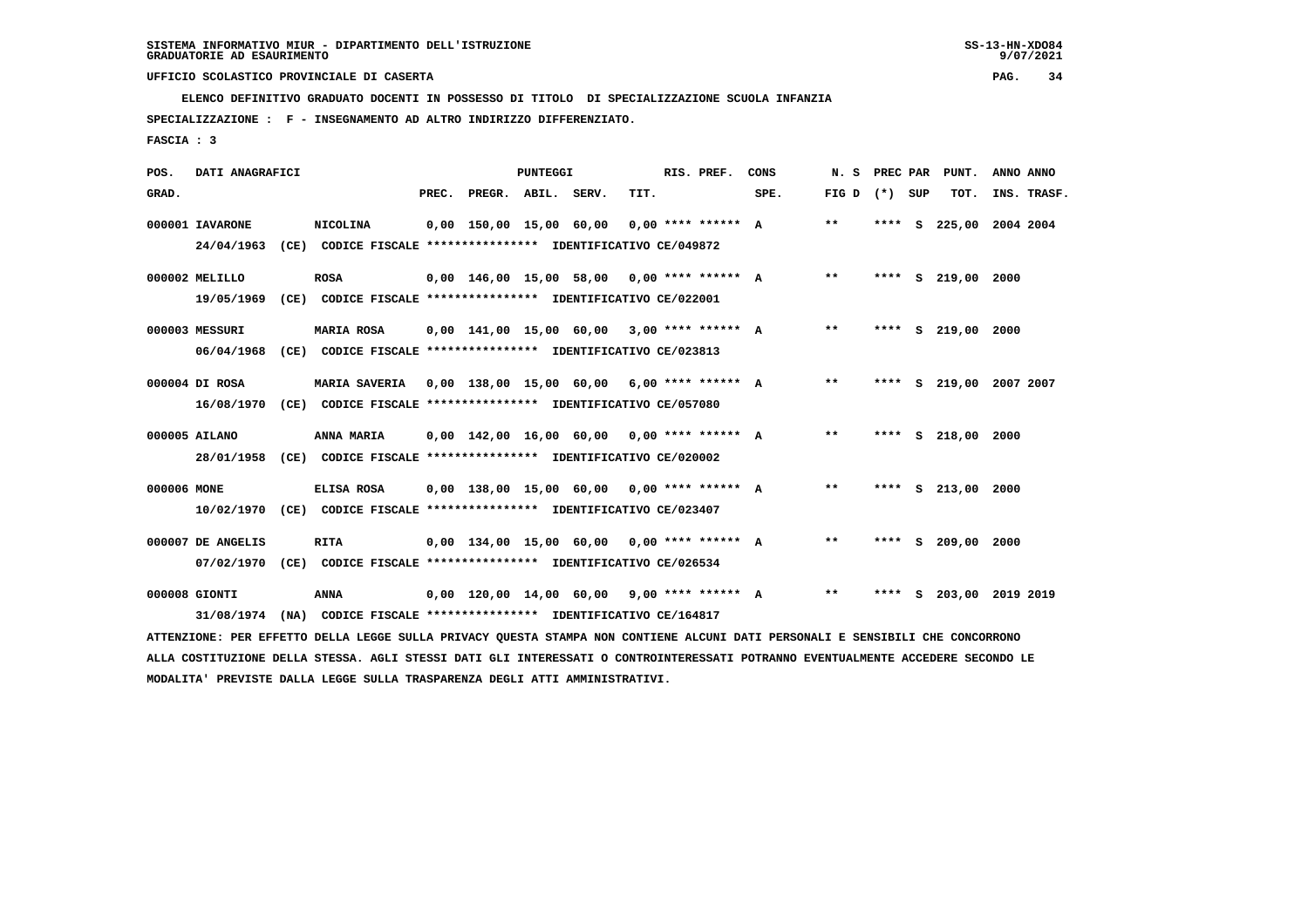**ELENCO DEFINITIVO GRADUATO DOCENTI IN POSSESSO DI TITOLO DI SPECIALIZZAZIONE SCUOLA INFANZIA**

 **SPECIALIZZAZIONE : F - INSEGNAMENTO AD ALTRO INDIRIZZO DIFFERENZIATO.**

 **FASCIA : 3**

| POS.         | DATI ANAGRAFICI    |      |                                                                                                                               |                          | PUNTEGGI |                                              |      | RIS. PREF. | CONS                                       | N. S  |                   | PREC PAR PUNT.          | ANNO ANNO                    |
|--------------|--------------------|------|-------------------------------------------------------------------------------------------------------------------------------|--------------------------|----------|----------------------------------------------|------|------------|--------------------------------------------|-------|-------------------|-------------------------|------------------------------|
| GRAD.        |                    |      |                                                                                                                               | PREC. PREGR. ABIL. SERV. |          |                                              | TIT. |            | SPE.                                       |       | FIG $D$ $(*)$ SUP | TOT.                    | INS. TRASF.                  |
| 000009 MUNNO |                    |      | <b>ANTONIETTA</b>                                                                                                             |                          |          | $0,00$ 133,00 12,00 52,00 3,00 **** ****** A |      |            |                                            | $* *$ |                   | **** S 200,00           | 2002                         |
|              | 08/07/1966         |      | (CE) CODICE FISCALE *************** IDENTIFICATIVO CE/020370                                                                  |                          |          |                                              |      |            |                                            |       |                   |                         |                              |
| 000010 NEGRO |                    |      | <b>ANGELA</b>                                                                                                                 |                          |          |                                              |      |            | 0,00 132,00 14,00 47,00 6,00 **** ****** A |       |                   | ** X **** S 199,00 2000 |                              |
|              |                    |      | 27/05/1962 (CE) CODICE FISCALE *************** IDENTIFICATIVO CE/025703                                                       |                          |          |                                              |      |            |                                            |       |                   |                         |                              |
|              | 000011 MUSONE      |      | <b>VINCENZA</b>                                                                                                               |                          |          | $0,00$ 117,00 14,00 60,00 3,00 **** ****** A |      |            |                                            | $***$ |                   |                         | **** S 194,00 2019 2019      |
|              |                    |      | 20/02/1967 (CE) CODICE FISCALE *************** IDENTIFICATIVO CE/164898                                                       |                          |          |                                              |      |            |                                            |       |                   |                         |                              |
|              | 000012 DE ROSA     |      | VITTORIA                                                                                                                      |                          |          |                                              |      |            | 0,00 125,00 16,00 52,00 0,00 **** ****** A |       |                   |                         | ** X **** S 193,00 2007 2007 |
|              |                    |      | 29/02/1964 (CE) CODICE FISCALE *************** IDENTIFICATIVO CE/056315                                                       |                          |          |                                              |      |            |                                            |       |                   |                         |                              |
|              | 000013 CAPASSO     |      | ANNA                                                                                                                          |                          |          |                                              |      |            | 0,00 132,00 0,00 60,00 0,00 **** ****** A  | $***$ |                   | **** S 192.00 2014      |                              |
| T.           | 24/04/1965         |      | (NA) CODICE FISCALE **************** IDENTIFICATIVO CE/150561                                                                 |                          |          |                                              |      |            |                                            |       |                   |                         |                              |
|              | 000014 PAOLELLA    |      | TOMMASINA                                                                                                                     |                          |          |                                              |      |            | 0,00 121,00 17,00 44,00 9,00 **** ****** A | $***$ |                   |                         | **** S 191,00 2019 2019      |
|              |                    |      | 30/08/1960 (CE) CODICE FISCALE *************** IDENTIFICATIVO CE/164903                                                       |                          |          |                                              |      |            |                                            |       |                   |                         |                              |
|              | 000015 DI CATERINO |      | SONIA                                                                                                                         |                          |          | 0,00 127,00 15,00 48,00 0,00 **** ****** A   |      |            |                                            | $***$ |                   | **** S 190.00 2000      |                              |
|              |                    |      | 21/03/1966 (CE) CODICE FISCALE *************** IDENTIFICATIVO CE/021980                                                       |                          |          |                                              |      |            |                                            |       |                   |                         |                              |
|              | 000016 TORONE      |      | ANNA MARIA                                                                                                                    |                          |          |                                              |      |            | 0,00 131,00 12,00 38,00 0,00 **** ****** A | $***$ |                   | **** S 181,00 2000      |                              |
|              | 23/09/1969         | (BN) | CODICE FISCALE **************** IDENTIFICATIVO CE/025745                                                                      |                          |          |                                              |      |            |                                            |       |                   |                         |                              |
|              |                    |      | ATTENZIONE: PER EFFETTO DELLA LEGGE SULLA PRIVACY OUESTA STAMPA NON CONTIENE ALCUNI DATI PERSONALI E SENSIBILI CHE CONCORRONO |                          |          |                                              |      |            |                                            |       |                   |                         |                              |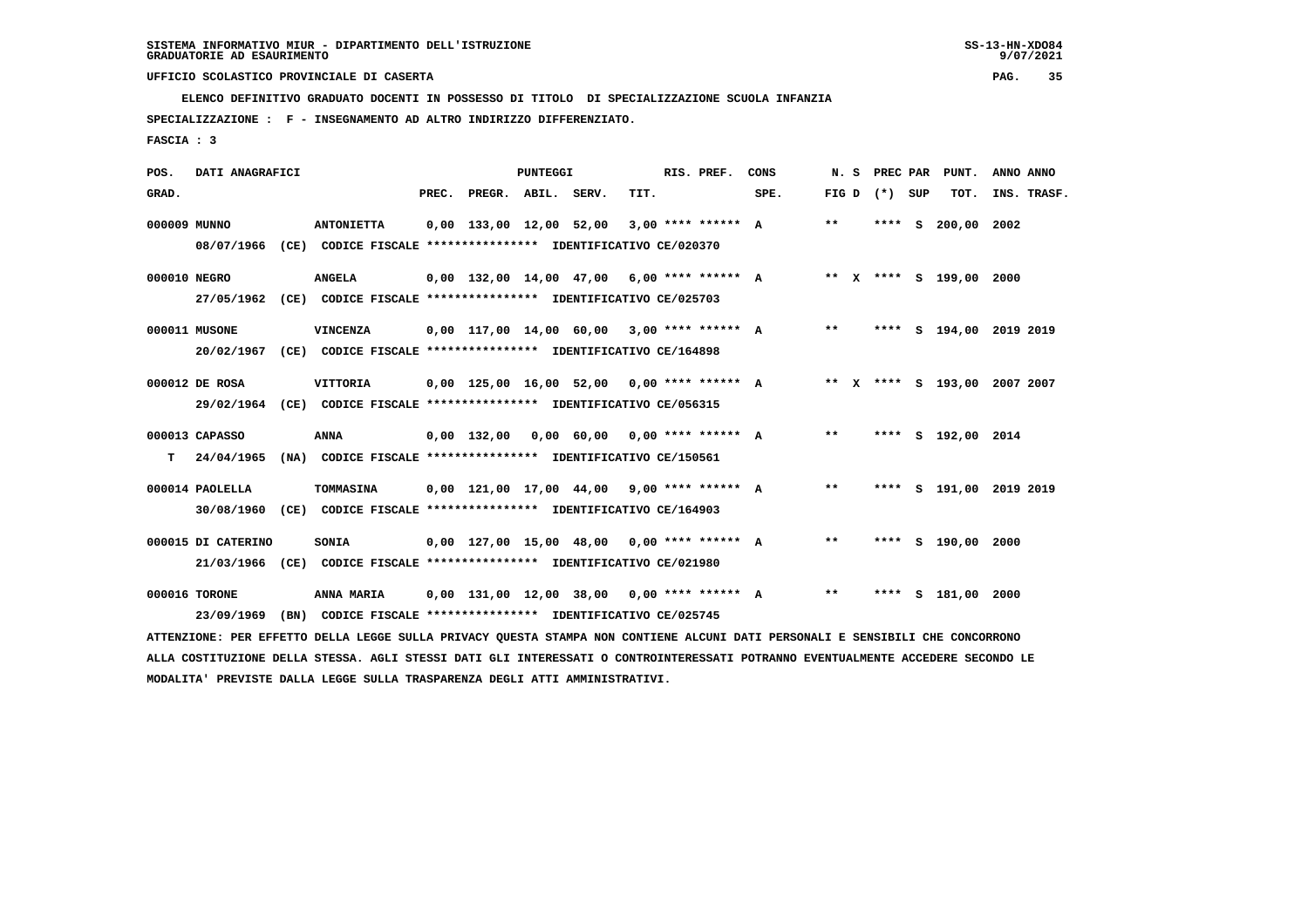**ELENCO DEFINITIVO GRADUATO DOCENTI IN POSSESSO DI TITOLO DI SPECIALIZZAZIONE SCUOLA INFANZIA**

 **SPECIALIZZAZIONE : F - INSEGNAMENTO AD ALTRO INDIRIZZO DIFFERENZIATO.**

 **FASCIA : 3**

| POS.         | DATI ANAGRAFICI   |      |                                                                                                                               |       |                         | <b>PUNTEGGI</b> |                                                      |      | RIS. PREF.           | CONS                                  | N. S  | PREC PAR | PUNT.              | ANNO ANNO               |
|--------------|-------------------|------|-------------------------------------------------------------------------------------------------------------------------------|-------|-------------------------|-----------------|------------------------------------------------------|------|----------------------|---------------------------------------|-------|----------|--------------------|-------------------------|
| GRAD.        |                   |      |                                                                                                                               | PREC. | PREGR. ABIL. SERV.      |                 |                                                      | TIT. |                      | SPE.                                  | FIG D | (*) SUP  | TOT.               | INS. TRASF.             |
|              | 000017 SIMONE     |      | ANNA                                                                                                                          |       | 0,00 102,00 17,00 60,00 |                 |                                                      |      | $0.00$ **** ****** A |                                       | $* *$ |          | **** S 179,00 2007 |                         |
|              | 01/12/1972        |      | (CE) CODICE FISCALE **************** IDENTIFICATIVO CE/056436                                                                 |       |                         |                 |                                                      |      |                      |                                       |       |          |                    |                         |
| 000018 BUCCI |                   |      | <b>SILVANA</b>                                                                                                                |       |                         |                 | $0,00$ 107,00 14,00 58,00 0,00 **** ****** A         |      |                      |                                       | $***$ |          |                    | **** S 179,00 2019 2019 |
|              | 03/11/1967        |      | (CE) CODICE FISCALE **************** IDENTIFICATIVO CE/164955                                                                 |       |                         |                 |                                                      |      |                      |                                       |       |          |                    |                         |
|              | 000019 RICCIARDI  |      | <b>BARBARA</b>                                                                                                                | 0,00  |                         |                 | $96,00$ 15,00 58,00 6,00 **** ****** A               |      |                      |                                       | $***$ |          |                    | **** S 175,00 2019 2019 |
|              | 08/03/1964        |      | (NA) CODICE FISCALE **************** IDENTIFICATIVO CE/164669                                                                 |       |                         |                 |                                                      |      |                      |                                       |       |          |                    |                         |
| 000020 PAONE |                   |      | MICHELINA                                                                                                                     |       |                         |                 | $0,00$ 106,00 14,00 38,00 0,00 **** ****** A         |      |                      |                                       | $***$ |          | **** S 158,00 2000 |                         |
|              | 20/11/1959        |      | (CE) CODICE FISCALE **************** IDENTIFICATIVO CE/024373                                                                 |       |                         |                 |                                                      |      |                      |                                       |       |          |                    |                         |
|              | 000021 CARICCHIA  |      | LUISA                                                                                                                         |       |                         |                 | $0.00$ 108.00 11.00 30.00 0.00 **** ****** A         |      |                      |                                       | $***$ |          | **** S 149,00 2000 |                         |
|              | 31/08/1966        |      | (EE) CODICE FISCALE **************** IDENTIFICATIVO CE/024735                                                                 |       |                         |                 |                                                      |      |                      |                                       |       |          |                    |                         |
|              | 000022 CICCARELLI |      | <b>PASQUALINA</b>                                                                                                             |       |                         |                 | $0,00$ $104,00$ $14,00$ $26,00$ $3,00$ **** ****** A |      |                      |                                       | $***$ |          | **** S 147,00 2000 |                         |
|              | 12/03/1968        |      | (CE) CODICE FISCALE **************** IDENTIFICATIVO CE/023520                                                                 |       |                         |                 |                                                      |      |                      |                                       |       |          |                    |                         |
|              | 000023 PASCARELLA |      | <b>ROSA</b>                                                                                                                   | 0.00  |                         |                 | 98,00 15,00 30,00 0,00 **** ****** A                 |      |                      |                                       | $***$ |          | **** S 143,00 2000 |                         |
|              | 27/01/1966        |      | (CE) CODICE FISCALE **************** IDENTIFICATIVO CE/021183                                                                 |       |                         |                 |                                                      |      |                      |                                       |       |          |                    |                         |
|              | 000024 MIRAGLIA   |      | GIUSEPPINA                                                                                                                    | 0.00  | 69,00                   |                 |                                                      |      |                      | $0.00 \t 60.00 \t 3.00$ **** ****** A | $***$ |          |                    | **** S 132,00 2019 2019 |
| т            | 24/09/1970        | (CE) | CODICE FISCALE **************** IDENTIFICATIVO CE/164799                                                                      |       |                         |                 |                                                      |      |                      |                                       |       |          |                    |                         |
|              |                   |      | ATTENZIONE: PER EFFETTO DELLA LEGGE SULLA PRIVACY QUESTA STAMPA NON CONTIENE ALCUNI DATI PERSONALI E SENSIBILI CHE CONCORRONO |       |                         |                 |                                                      |      |                      |                                       |       |          |                    |                         |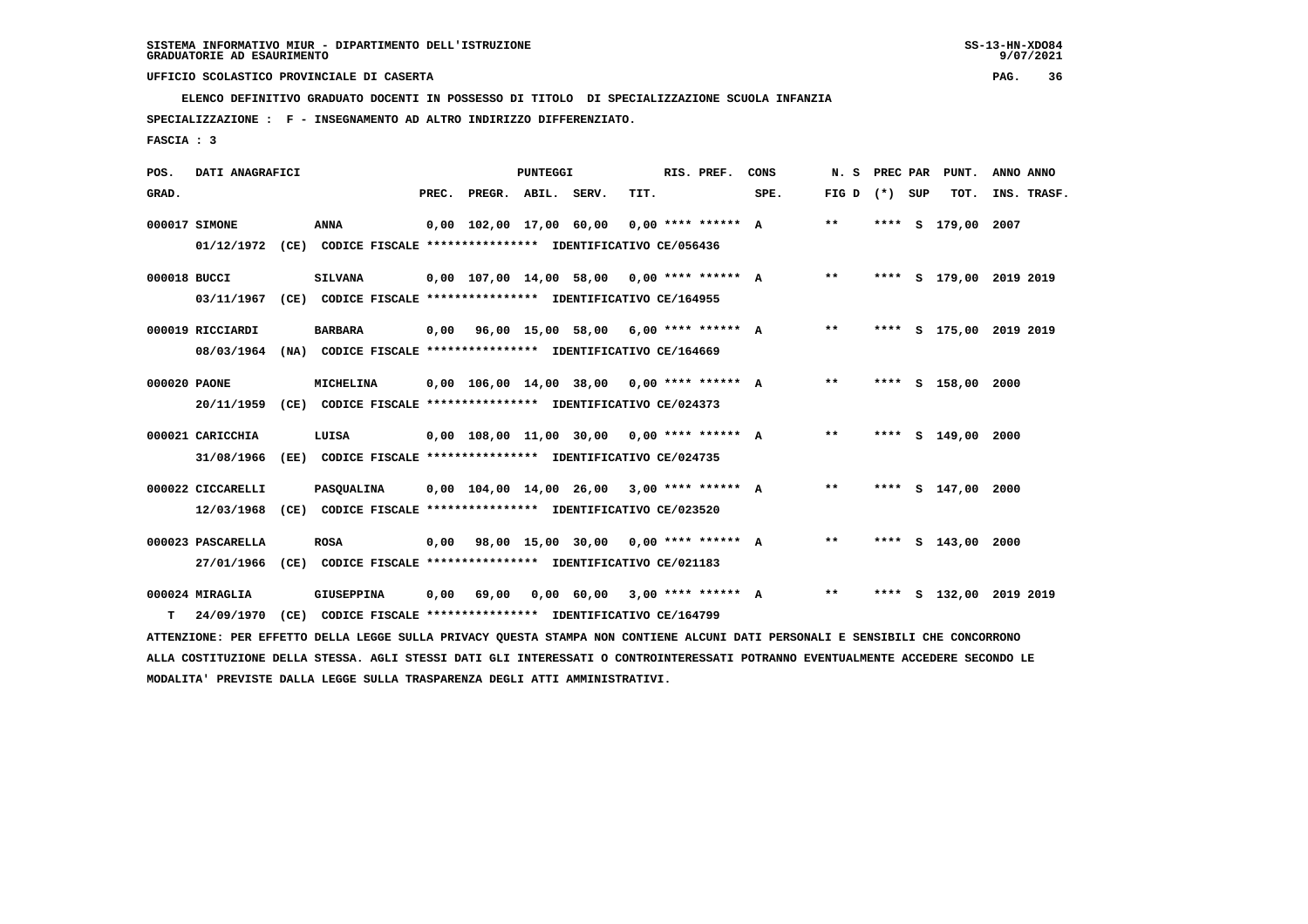**ELENCO DEFINITIVO GRADUATO DOCENTI IN POSSESSO DI TITOLO DI SPECIALIZZAZIONE SCUOLA INFANZIA**

 **SPECIALIZZAZIONE : F - INSEGNAMENTO AD ALTRO INDIRIZZO DIFFERENZIATO.**

 **FASCIA : 3**

| POS.  | DATI ANAGRAFICI    |      |                                                                                                                               |      |                          | PUNTEGGI |                                              |      | RIS. PREF. | CONS                                 | N. S              |        | PREC PAR PUNT.          | ANNO ANNO |             |
|-------|--------------------|------|-------------------------------------------------------------------------------------------------------------------------------|------|--------------------------|----------|----------------------------------------------|------|------------|--------------------------------------|-------------------|--------|-------------------------|-----------|-------------|
| GRAD. |                    |      |                                                                                                                               |      | PREC. PREGR. ABIL. SERV. |          |                                              | TIT. |            | SPE.                                 | FIG $D$ $(*)$ SUP |        | TOT.                    |           | INS. TRASF. |
|       | 000025 GRIMALDI    |      | GIUSEPPINA                                                                                                                    |      |                          |          | $0,00$ 102,00 15,00 14,00 0,00 **** ****** A |      |            |                                      | $***$             |        | **** S 131,00           | 2002      |             |
|       | 04/03/1966         |      | (NA) CODICE FISCALE **************** IDENTIFICATIVO CE/044645                                                                 |      |                          |          |                                              |      |            |                                      |                   |        |                         |           |             |
|       | 000026 GAGLIONE    |      | <b>CATERINA</b>                                                                                                               |      |                          |          | $0,00$ 66,00 18,00 44,00 0,00 **** ****** A  |      |            |                                      | $***$             |        | **** S 128,00 2011 2011 |           |             |
|       | 21/03/1974         |      | (CE) CODICE FISCALE **************** IDENTIFICATIVO CE/140074                                                                 |      |                          |          |                                              |      |            |                                      |                   |        |                         |           |             |
|       | 000027 DEL PRETE   |      | MARIA LUISA                                                                                                                   | 0,00 |                          |          | 48,00 15,00 60,00 0,00 **** ****** A         |      |            |                                      | $***$             |        | **** S 123,00 2019 2019 |           |             |
|       | 29/10/1967         |      | (NA) CODICE FISCALE **************** IDENTIFICATIVO CE/164822                                                                 |      |                          |          |                                              |      |            |                                      |                   |        |                         |           |             |
|       | 000028 BORTONE     |      | <b>GIACINTA</b>                                                                                                               | 0,00 |                          |          |                                              |      |            | 84,00 13,00 14,00 0,00 **** ****** A | $***$             |        | **** S 111,00 2000      |           |             |
|       | 11/11/1972         |      | (CE) CODICE FISCALE **************** IDENTIFICATIVO CE/027352                                                                 |      |                          |          |                                              |      |            |                                      |                   |        |                         |           |             |
|       | 000029 PALUMBO     |      | <b>MARIA GRAZIA</b>                                                                                                           | 0,00 | 76,00                    |          | $0,00$ 30,00 0,00 **** ****** A              |      |            |                                      | $***$             |        | **** S 106,00 2019 2019 |           |             |
| т     | 21/01/1973         |      | (CE) CODICE FISCALE **************** IDENTIFICATIVO CE/164793                                                                 |      |                          |          |                                              |      |            |                                      |                   |        |                         |           |             |
|       | 000030 CIRILLO     |      | PASQUALINA                                                                                                                    |      |                          |          | $0,00$ 77,00 15,00 0,00 3,00 **** ****** A   |      |            |                                      | **                | **** S | 95,00 2000              |           |             |
|       |                    |      | 27/10/1964 (CE) CODICE FISCALE *************** IDENTIFICATIVO CE/024099                                                       |      |                          |          |                                              |      |            |                                      |                   |        |                         |           |             |
|       | 000031 VINCIGUERRA |      | GIUSEPPINA                                                                                                                    | 0,00 |                          |          | 56,00 15,00 16,00 3,00 **** ****** A         |      |            |                                      | $***$             | **** S | 90,00 2014 2014         |           |             |
|       |                    |      | 09/12/1969 (CE) CODICE FISCALE *************** IDENTIFICATIVO CE/145323                                                       |      |                          |          |                                              |      |            |                                      |                   |        |                         |           |             |
|       | 000032 D'ANGELO    |      | <b>ADELE</b>                                                                                                                  |      |                          |          | $0,00$ 63,00 14,00 10,00 0,00 **** ****** A  |      |            |                                      | $***$             | **** S | 87,00 2007              |           |             |
|       | 26/04/1960         | (CE) | CODICE FISCALE **************** IDENTIFICATIVO CE/024544                                                                      |      |                          |          |                                              |      |            |                                      |                   |        |                         |           |             |
|       |                    |      | ATTENZIONE: PER EFFETTO DELLA LEGGE SULLA PRIVACY QUESTA STAMPA NON CONTIENE ALCUNI DATI PERSONALI E SENSIBILI CHE CONCORRONO |      |                          |          |                                              |      |            |                                      |                   |        |                         |           |             |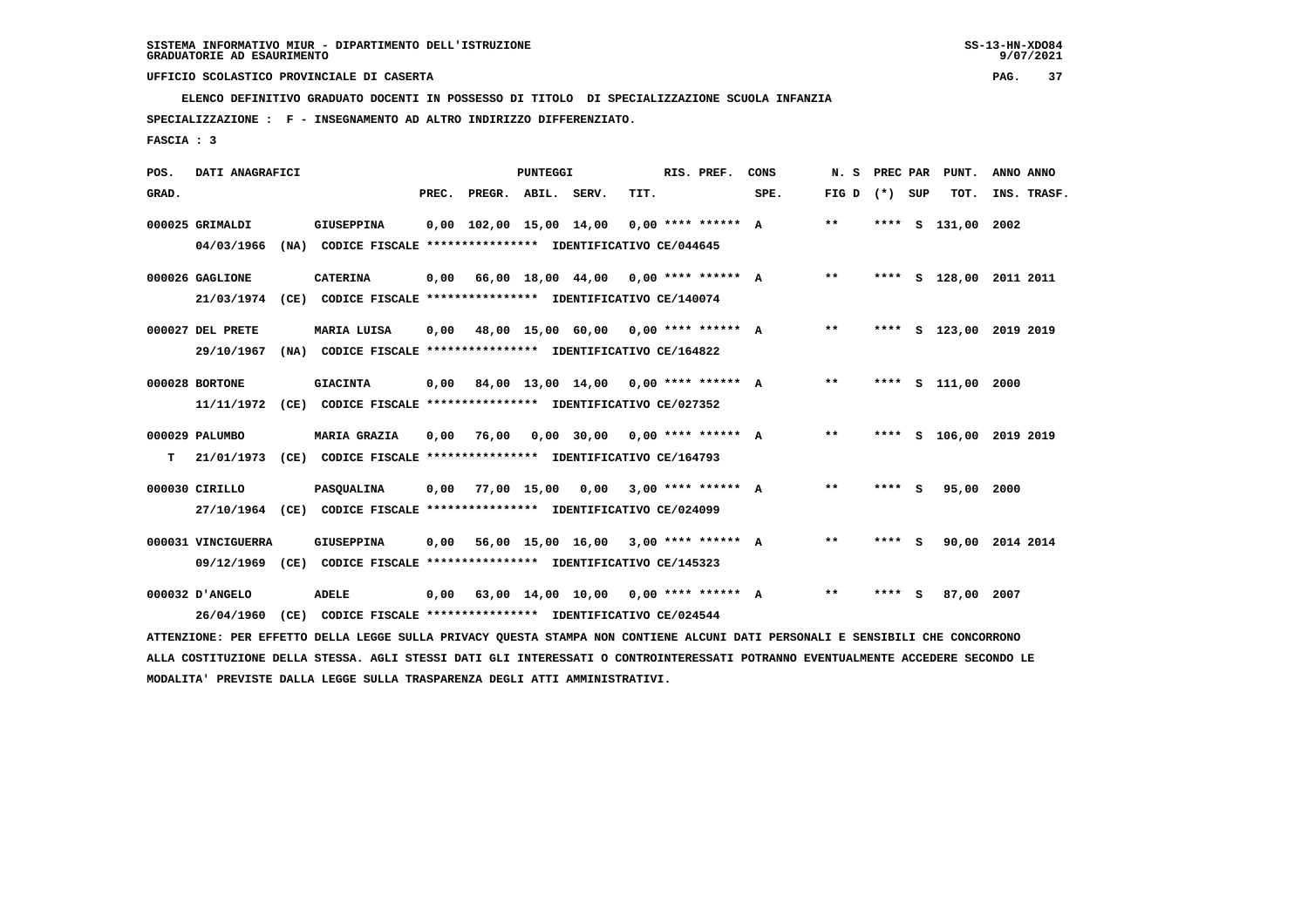**ELENCO DEFINITIVO GRADUATO DOCENTI IN POSSESSO DI TITOLO DI SPECIALIZZAZIONE SCUOLA INFANZIA**

 **SPECIALIZZAZIONE : F - INSEGNAMENTO AD ALTRO INDIRIZZO DIFFERENZIATO.**

 **FASCIA : 3**

| POS.         | DATI ANAGRAFICI                  |      |                                                                                   |       |        | <b>PUNTEGGI</b> |                                       |      | RIS. PREF.                  | CONS | N. S         | PREC PAR |     | PUNT.      | ANNO ANNO       |
|--------------|----------------------------------|------|-----------------------------------------------------------------------------------|-------|--------|-----------------|---------------------------------------|------|-----------------------------|------|--------------|----------|-----|------------|-----------------|
| GRAD.        |                                  |      |                                                                                   | PREC. | PREGR. | ABIL. SERV.     |                                       | TIT. |                             | SPE. | FIG D        | (*) SUP  |     | TOT.       | INS. TRASF.     |
|              | 000033 NAPOLITANO<br>05/07/1965  |      | <b>ROSA</b><br>(NA) CODICE FISCALE **************** IDENTIFICATIVO CE/053390      | 0,00  |        |                 | 62,00 14,00 10,00 0,00 **** ****** A  |      |                             |      | $* *$        | **** S   |     | 86,00      | 2005 2005       |
|              | 000034 DONATIELLO<br>05/07/1963  |      | <b>CONCETTA</b><br>(CE) CODICE FISCALE **************** IDENTIFICATIVO CE/049718  | 0,00  |        |                 | 38,00 14,00 28,00 0,00 **** ****** A  |      |                             |      | $***$        | ****     | - S | 80,00      | 2004 2004       |
|              | 000035 VITALE<br>06/01/1969      |      | MICHELINA<br>(CE) CODICE FISCALE **************** IDENTIFICATIVO CE/023753        | 0,00  |        | 55,00 14,00     | 0,00                                  |      | $0.00$ **** ****** A        |      | $\star\star$ | **** S   |     | 69,00 2000 |                 |
|              | 000036 PANARELLO<br>20/03/1962   | (CE) | <b>GENOVEFFA</b><br>CODICE FISCALE **************** IDENTIFICATIVO CE/043710      | 0,00  |        |                 | 35,00 15,00 12,00 0,00 **** ****** A  |      |                             |      | ** x **** s  |          |     |            | 62,00 2002 2002 |
|              | 000037 COLELLA<br>16/07/1959     |      | ANNA<br>(CE) CODICE FISCALE **************** IDENTIFICATIVO CE/025268             | 0,00  |        |                 | 36,00 15,00 0,00 0,00 **** ****** A   |      |                             |      | **           | **** S   |     | 51,00 2000 |                 |
|              | 000038 DE DOMENICO<br>23/07/1967 |      | <b>GRAZIELLA</b><br>(CE) CODICE FISCALE **************** IDENTIFICATIVO CE/026110 | 0,00  |        | 34,00 15,00     | $0,00$ $0,00$ **** ****** A           |      |                             |      | **<br>X      | ****     |     | 49,00 2000 |                 |
| 000039 VIOLA | 05/09/1960                       |      | <b>MADDALENA</b><br>(CE) CODICE FISCALE **************** IDENTIFICATIVO CE/026638 | 0,00  |        | 32,00 16,00     |                                       |      | $0,00$ $0,00$ **** ****** A |      | $* *$        | ****     | - S | 48,00      | 2000            |
|              | 000040 CRISTIANO<br>25/03/1965   | (CE) | <b>ANNUNZIATA</b><br>CODICE FISCALE **************** IDENTIFICATIVO CE/023381     | 0,00  |        |                 | $7,00$ 15,00 18,00 6,00 **** ****** A |      |                             |      | $* *$        | ****     | - S | 46,00      | 2000            |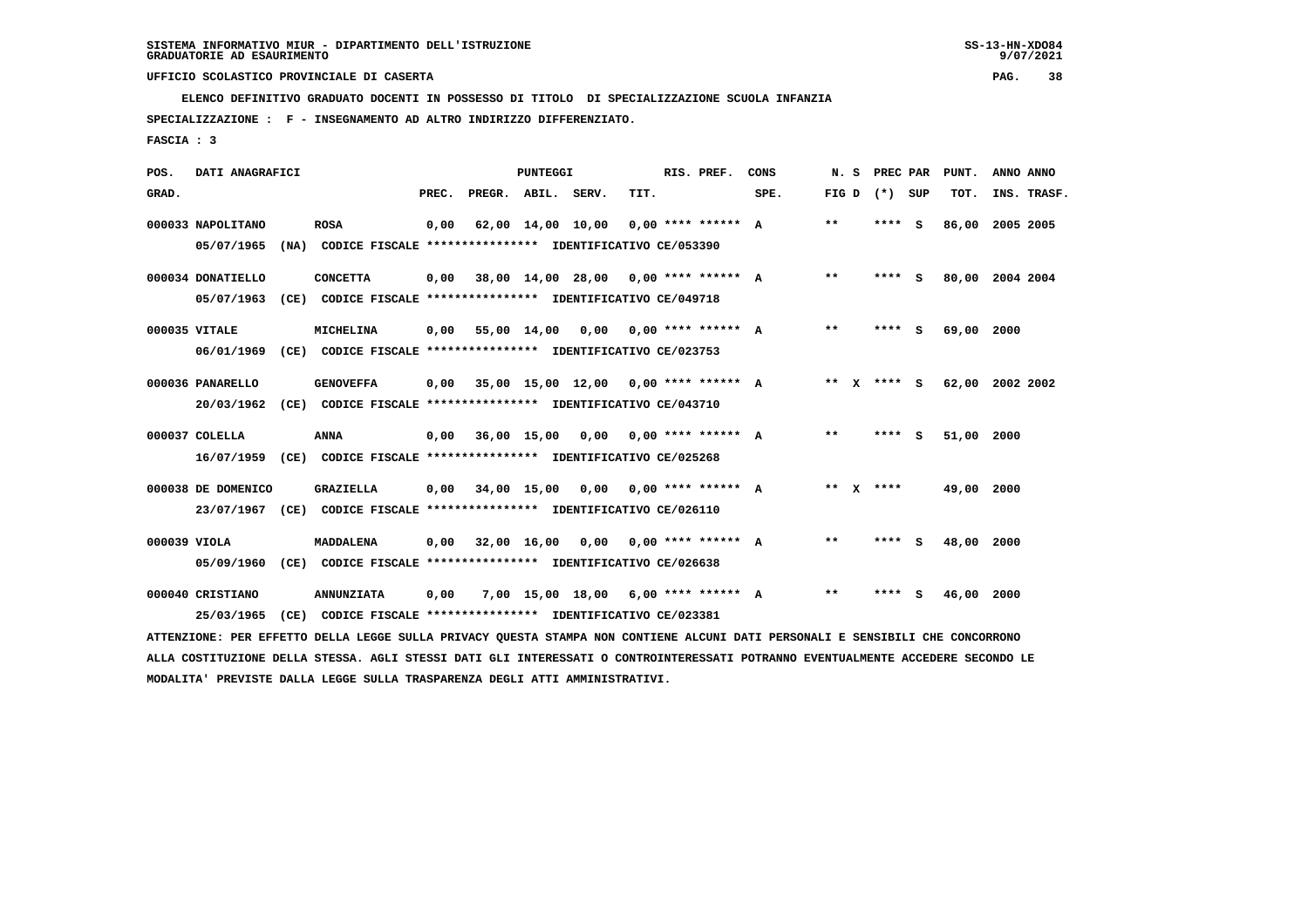**ELENCO DEFINITIVO GRADUATO DOCENTI IN POSSESSO DI TITOLO DI SPECIALIZZAZIONE SCUOLA INFANZIA**

 **SPECIALIZZAZIONE : F - INSEGNAMENTO AD ALTRO INDIRIZZO DIFFERENZIATO.**

 **FASCIA : 3**

| POS.         | DATI ANAGRAFICI |      |                                                                                                                               |       |                    | <b>PUNTEGGI</b> |                                                         |      | RIS. PREF.           | CONS | N. S              | PREC PAR | PUNT.      | ANNO ANNO       |
|--------------|-----------------|------|-------------------------------------------------------------------------------------------------------------------------------|-------|--------------------|-----------------|---------------------------------------------------------|------|----------------------|------|-------------------|----------|------------|-----------------|
| GRAD.        |                 |      |                                                                                                                               | PREC. | PREGR. ABIL. SERV. |                 |                                                         | TIT. |                      | SPE. | FIG $D$ $(*)$ SUP |          | TOT.       | INS. TRASF.     |
|              | 000041 GOLINO   |      | <b>FRANCESCA</b>                                                                                                              | 0,00  |                    | 30,00 15,00     | 0,00                                                    |      | $0.00$ **** ****** A |      | $* *$             | **** S   | 45,00      | 2000            |
|              | 16/04/1964      |      | (CE) CODICE FISCALE **************** IDENTIFICATIVO CE/022215                                                                 |       |                    |                 |                                                         |      |                      |      |                   |          |            |                 |
|              | 000042 PARILLO  |      | <b>GIOVANNA</b>                                                                                                               |       |                    |                 | $0,00$ 29,00 15,00 0,00 0,00 **** ****** A              |      |                      |      | $* *$             | $***$ S  | 44,00      | 2000            |
|              |                 |      | 12/03/1964 (CE) CODICE FISCALE *************** IDENTIFICATIVO CE/025119                                                       |       |                    |                 |                                                         |      |                      |      |                   |          |            |                 |
|              | 000043 PETRELLA |      | <b>FILOMENA</b>                                                                                                               | 0,00  |                    |                 | 22,00 16,00 0,00 6,00 **** ****** A                     |      |                      |      | $* *$             | **** S   |            | 44,00 2019 2019 |
|              | 27/04/1967      |      | (CE) CODICE FISCALE **************** IDENTIFICATIVO CE/164978                                                                 |       |                    |                 |                                                         |      |                      |      |                   |          |            |                 |
|              | 000044 PEZZELLA |      | PAOLA MARIA R                                                                                                                 |       |                    |                 | $0,00$ 14,00 16,00 12,00 0,00 **** ****** A             |      |                      |      | $* *$             | **** S   | 42,00 2007 |                 |
|              | 29/11/1964      |      | (CE) CODICE FISCALE **************** IDENTIFICATIVO CE/046114                                                                 |       |                    |                 |                                                         |      |                      |      |                   |          |            |                 |
| 000045 RUSSO |                 |      | MARIA GIOVANN                                                                                                                 | 0.00  |                    |                 | 6,00 15,00 18,00 0,00 **** ****** A                     |      |                      |      | $***$             | **** S   | 39,00 2000 |                 |
|              |                 |      | 11/01/1964 (CE) CODICE FISCALE *************** IDENTIFICATIVO CE/027226                                                       |       |                    |                 |                                                         |      |                      |      |                   |          |            |                 |
|              | 000046 CRISPINO |      | <b>ISABELLA</b>                                                                                                               | 0,00  | 7,00               |                 | $0,00$ 22,00 9,00 **** ****** A                         |      |                      |      | $***$             | $***$ S  | 38,00 2014 |                 |
| т            | 29/11/1962      |      | (NA) CODICE FISCALE **************** IDENTIFICATIVO CE/154455                                                                 |       |                    |                 |                                                         |      |                      |      |                   |          |            |                 |
|              | 000047 CORVINO  |      | <b>PAOLA</b>                                                                                                                  |       |                    |                 | $0,00$ $24,00$ $14,00$ $0,00$ $0,00$ $***$ **** ***** A |      |                      |      | $* *$             | **** S   | 38,00 2019 |                 |
|              | 06/08/1959      |      | (CE) CODICE FISCALE **************** IDENTIFICATIVO CE/026142                                                                 |       |                    |                 |                                                         |      |                      |      |                   |          |            |                 |
|              |                 |      |                                                                                                                               |       |                    |                 |                                                         |      |                      |      |                   |          |            |                 |
|              | 000048 PALUMBO  |      | MARIA LUISA                                                                                                                   | 0,00  |                    |                 | 8,00 15,00 14,00 0,00 **** ****** A                     |      |                      |      | $* *$             | **** S   |            | 37,00 2011 2011 |
|              | 11/12/1965      | (CE) | CODICE FISCALE **************** IDENTIFICATIVO CE/140171                                                                      |       |                    |                 |                                                         |      |                      |      |                   |          |            |                 |
|              |                 |      | ATTENZIONE: PER EFFETTO DELLA LEGGE SULLA PRIVACY QUESTA STAMPA NON CONTIENE ALCUNI DATI PERSONALI E SENSIBILI CHE CONCORRONO |       |                    |                 |                                                         |      |                      |      |                   |          |            |                 |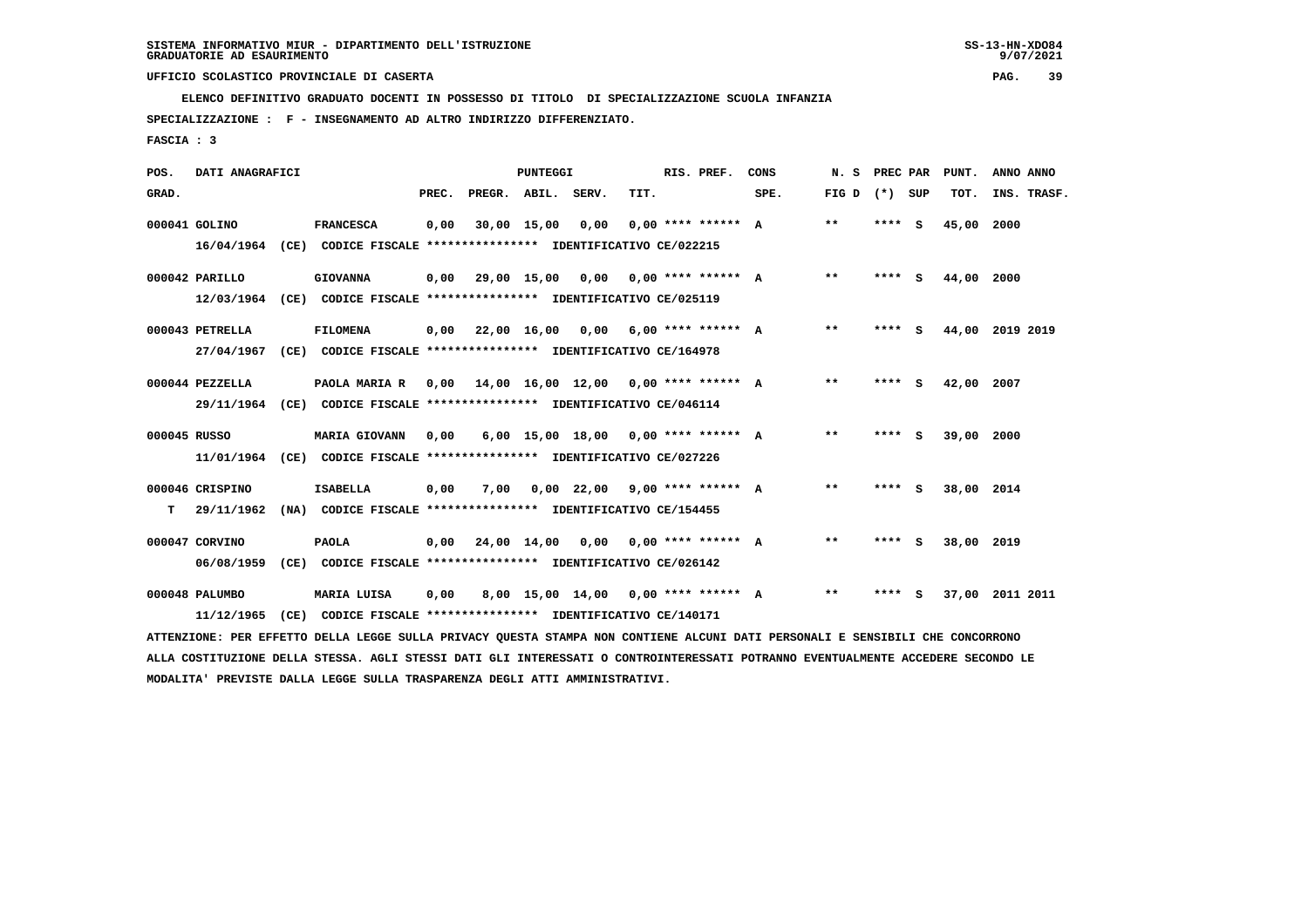**ELENCO DEFINITIVO GRADUATO DOCENTI IN POSSESSO DI TITOLO DI SPECIALIZZAZIONE SCUOLA INFANZIA**

 **SPECIALIZZAZIONE : F - INSEGNAMENTO AD ALTRO INDIRIZZO DIFFERENZIATO.**

 **FASCIA : 3**

| POS.         | DATI ANAGRAFICI   |                                                                                                                               |       |                    | PUNTEGGI    |                                            |      | RIS. PREF.           | CONS | N. S  |                   | PREC PAR PUNT.  | ANNO ANNO |             |
|--------------|-------------------|-------------------------------------------------------------------------------------------------------------------------------|-------|--------------------|-------------|--------------------------------------------|------|----------------------|------|-------|-------------------|-----------------|-----------|-------------|
| GRAD.        |                   |                                                                                                                               | PREC. | PREGR. ABIL. SERV. |             |                                            | TIT. |                      | SPE. |       | FIG $D$ $(*)$ SUP | TOT.            |           | INS. TRASF. |
|              | 000049 TAMBURRINO | LUCIA                                                                                                                         | 0,00  |                    | 18,00 15,00 | 0,00                                       |      | $3.00$ **** ****** A |      | $* *$ | **** S            | 36,00           | 2002      |             |
|              |                   | 24/03/1973 (CE) CODICE FISCALE *************** IDENTIFICATIVO CE/045465                                                       |       |                    |             |                                            |      |                      |      |       |                   |                 |           |             |
|              | 000050 CAPONE     | ANNA                                                                                                                          | 0,00  |                    |             | 7,00 15,00 14,00 0,00 **** ****** A        |      |                      |      |       | ** x **** s       | 36,00 2019      |           |             |
|              | 03/09/1968        | (CE) CODICE FISCALE *************** IDENTIFICATIVO CE/024144                                                                  |       |                    |             |                                            |      |                      |      |       |                   |                 |           |             |
|              | 000051 BARTOLOMEO | <b>TERESA</b>                                                                                                                 |       |                    |             | $0,00$ 18,00 15,00 0,00 0,00 **** ****** A |      |                      |      | $***$ | **** S            | 33,00 2002 2002 |           |             |
|              | 27/06/1963        | (EE) CODICE FISCALE **************** IDENTIFICATIVO CE/045205                                                                 |       |                    |             |                                            |      |                      |      |       |                   |                 |           |             |
| 000052 NEGRO |                   | <b>MARIA</b>                                                                                                                  |       |                    |             | $0,00$ 13,00 11,00 0,00 7,00 **** ****** A |      |                      |      | $***$ | **** S            | 31,00 2014      |           |             |
| т            |                   | 03/01/1969 (CE) CODICE FISCALE **************** IDENTIFICATIVO CE/147872                                                      |       |                    |             |                                            |      |                      |      |       |                   |                 |           |             |
|              |                   |                                                                                                                               |       |                    |             |                                            |      |                      |      |       |                   |                 |           |             |
|              | 000053 SPARAGO    | <b>ADDOLORATA</b>                                                                                                             |       |                    |             | $0,00$ 15,00 15,00 0,00 0,00 **** ****** A |      |                      |      | $* *$ | **** S            | 30,00 2019      |           |             |
|              | 09/02/1958        | (CE) CODICE FISCALE **************** IDENTIFICATIVO CE/020491                                                                 |       |                    |             |                                            |      |                      |      |       |                   |                 |           |             |
| 000054 PINTO |                   | CARLA                                                                                                                         | 0,00  |                    |             | $6,00$ 15,00 8,00 0,00 **** ****** A       |      |                      |      | **    | **** S            | 29,00 2000      |           |             |
|              | 05/06/1965        | (CE) CODICE FISCALE *************** IDENTIFICATIVO CE/020708                                                                  |       |                    |             |                                            |      |                      |      |       |                   |                 |           |             |
| 000055 RUSSO |                   | <b>ANNUNZIATA</b>                                                                                                             | 0,00  |                    |             | 12,00 14,00 0,00 3,00 **** ****** A        |      |                      |      | $* *$ | **** S            | 29,00 2011 2011 |           |             |
|              |                   | 01/01/1972 (CE) CODICE FISCALE *************** IDENTIFICATIVO CE/140129                                                       |       |                    |             |                                            |      |                      |      |       |                   |                 |           |             |
|              |                   |                                                                                                                               |       |                    |             |                                            |      |                      |      |       |                   |                 |           |             |
| 000056 IZZO  |                   | <b>FILOMENA</b>                                                                                                               | 0,00  |                    |             | $0,00$ 15,00 12,00 0,00 **** ****** A      |      |                      |      | $* *$ | **** S            | 27,00 2000      |           |             |
|              | 03/03/1967        | (CE) CODICE FISCALE **************** IDENTIFICATIVO CE/023233                                                                 |       |                    |             |                                            |      |                      |      |       |                   |                 |           |             |
|              |                   | ATTENZIONE: PER EFFETTO DELLA LEGGE SULLA PRIVACY QUESTA STAMPA NON CONTIENE ALCUNI DATI PERSONALI E SENSIBILI CHE CONCORRONO |       |                    |             |                                            |      |                      |      |       |                   |                 |           |             |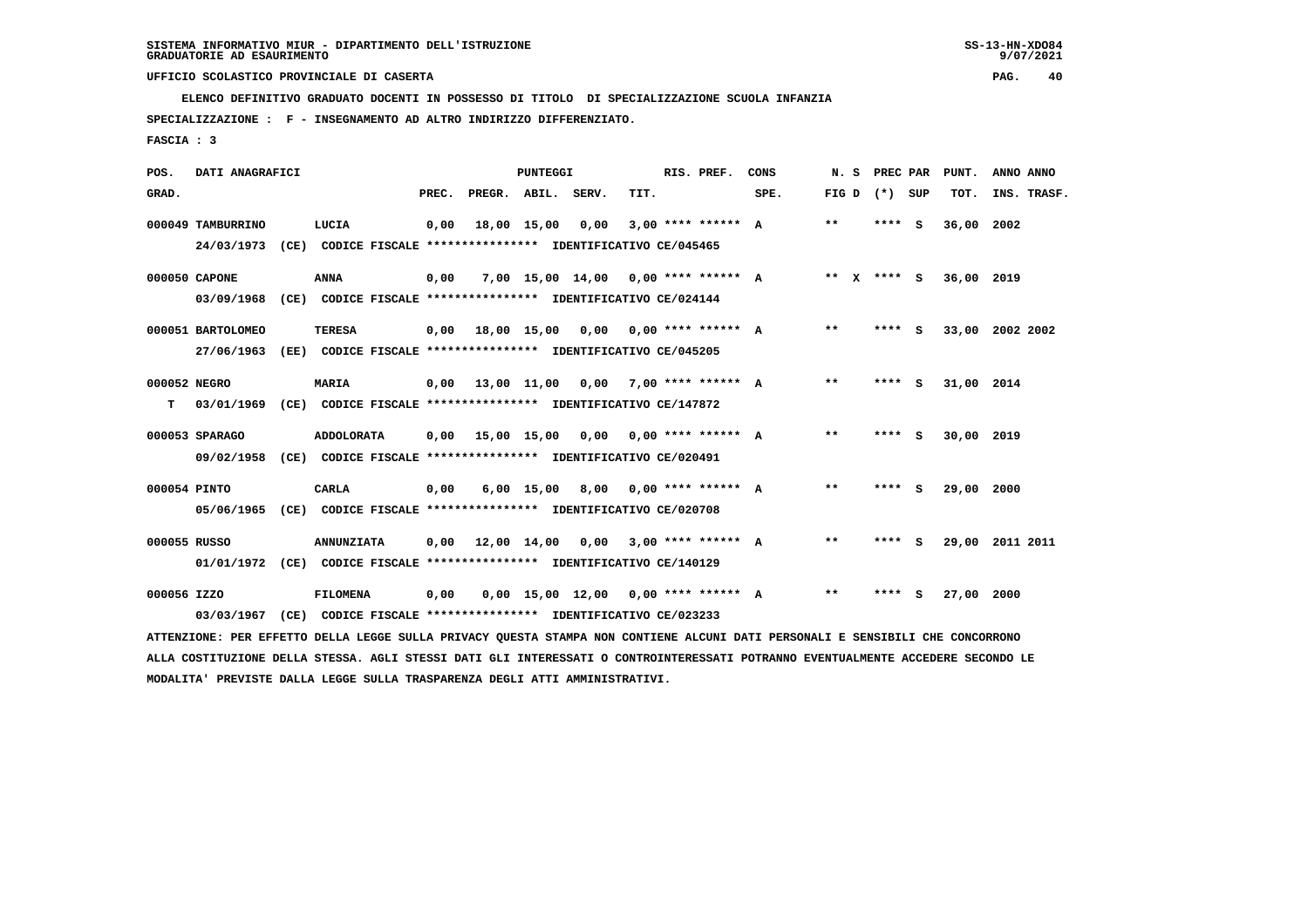**ELENCO DEFINITIVO GRADUATO DOCENTI IN POSSESSO DI TITOLO DI SPECIALIZZAZIONE SCUOLA INFANZIA**

 **SPECIALIZZAZIONE : F - INSEGNAMENTO AD ALTRO INDIRIZZO DIFFERENZIATO.**

 **FASCIA : 3**

| POS.  | DATI ANAGRAFICI     |      |                                                                                                                               |       |                    | <b>PUNTEGGI</b> |                                             |      | RIS. PREF.                  | CONS | N. S              | PREC PAR | PUNT.      | ANNO ANNO       |
|-------|---------------------|------|-------------------------------------------------------------------------------------------------------------------------------|-------|--------------------|-----------------|---------------------------------------------|------|-----------------------------|------|-------------------|----------|------------|-----------------|
| GRAD. |                     |      |                                                                                                                               | PREC. | PREGR. ABIL. SERV. |                 |                                             | TIT. |                             | SPE. | FIG $D$ $(*)$ SUP |          | TOT.       | INS. TRASF.     |
|       | 000057 GUGLIELMO    |      | <b>ANGELA</b>                                                                                                                 | 0,00  |                    | 9,00 17,00      | 0,00                                        |      | $0.00$ **** ****** A        |      | $* *$             | $***$ S  | 26,00      | 2002            |
|       | 24/03/1961          |      | (CE) CODICE FISCALE **************** IDENTIFICATIVO CE/043584                                                                 |       |                    |                 |                                             |      |                             |      |                   |          |            |                 |
|       | 000058 TAVOLETTA    |      | ROSA                                                                                                                          | 0,00  |                    |                 | $9,00$ 17,00 0,00 0,00 **** ****** A        |      |                             |      | $***$             | **** S   |            | 26,00 2007 2007 |
|       | 27/09/1958          |      | (CE) CODICE FISCALE **************** IDENTIFICATIVO CE/057231                                                                 |       |                    |                 |                                             |      |                             |      |                   |          |            |                 |
|       | 000059 GRANATO      |      | <b>ANGELA</b>                                                                                                                 | 0,00  |                    |                 | $9,00$ 17,00 0,00 0,00 **** ****** A        |      |                             |      | $***$             | **** S   | 26,00 2019 |                 |
|       | 26/09/1957          |      | (BA) CODICE FISCALE **************** IDENTIFICATIVO CE/025904                                                                 |       |                    |                 |                                             |      |                             |      |                   |          |            |                 |
|       |                     |      |                                                                                                                               |       |                    |                 |                                             |      |                             |      |                   |          |            |                 |
|       | 000060 PASQUARIELLO |      | ANNA MARIA                                                                                                                    | 0,00  |                    |                 | 12,00 14,00 0,00 0,00 **** ****** A         |      |                             |      | $***$             | **** S   | 26,00 2019 |                 |
|       |                     |      | 22/09/1955 (CE) CODICE FISCALE *************** IDENTIFICATIVO CE/044822                                                       |       |                    |                 |                                             |      |                             |      |                   |          |            |                 |
|       | 000061 RAUCCI       |      | <b>MATTIA</b>                                                                                                                 | 0,00  |                    |                 | $10,00$ $14,00$ $0,00$ $0,00$ **** ****** A |      |                             |      | $***$             | **** S   | 24,00 2002 |                 |
|       | 11/05/1959          |      | (CE) CODICE FISCALE **************** IDENTIFICATIVO CE/046459                                                                 |       |                    |                 |                                             |      |                             |      |                   |          |            |                 |
|       | 000062 LOMBARDI     |      | LUCIA                                                                                                                         | 0,00  |                    |                 | $9,00$ 15,00 0,00 0,00 **** ****** A        |      |                             |      | $* *$             | **** S   | 24,00 2014 |                 |
|       | 01/05/1971          |      | (CE) CODICE FISCALE **************** IDENTIFICATIVO CE/042836                                                                 |       |                    |                 |                                             |      |                             |      |                   |          |            |                 |
|       |                     |      |                                                                                                                               |       |                    |                 |                                             |      |                             |      |                   |          |            |                 |
|       | 000063 COVIELLO     |      | <b>ROSA</b>                                                                                                                   | 0,00  |                    | 6,00 16,00      |                                             |      | $0,00$ $0,00$ **** ****** A |      | **                | ****     | 22,00      | 2000            |
|       | 04/01/1963          |      | (NA) CODICE FISCALE **************** IDENTIFICATIVO CE/025276                                                                 |       |                    |                 |                                             |      |                             |      |                   |          |            |                 |
|       | 000064 LUCARIELLO   |      | <b>ELISABETTA</b>                                                                                                             | 0,00  |                    |                 | 4,00 15,00 0,00 3,00 **** ****** A          |      |                             |      | $* *$             | **** S   |            | 22,00 2019 2007 |
|       | 17/09/1973          | (CE) | CODICE FISCALE **************** IDENTIFICATIVO CE/057656                                                                      |       |                    |                 |                                             |      |                             |      |                   |          |            |                 |
|       |                     |      | ATTENZIONE: PER EFFETTO DELLA LEGGE SULLA PRIVACY QUESTA STAMPA NON CONTIENE ALCUNI DATI PERSONALI E SENSIBILI CHE CONCORRONO |       |                    |                 |                                             |      |                             |      |                   |          |            |                 |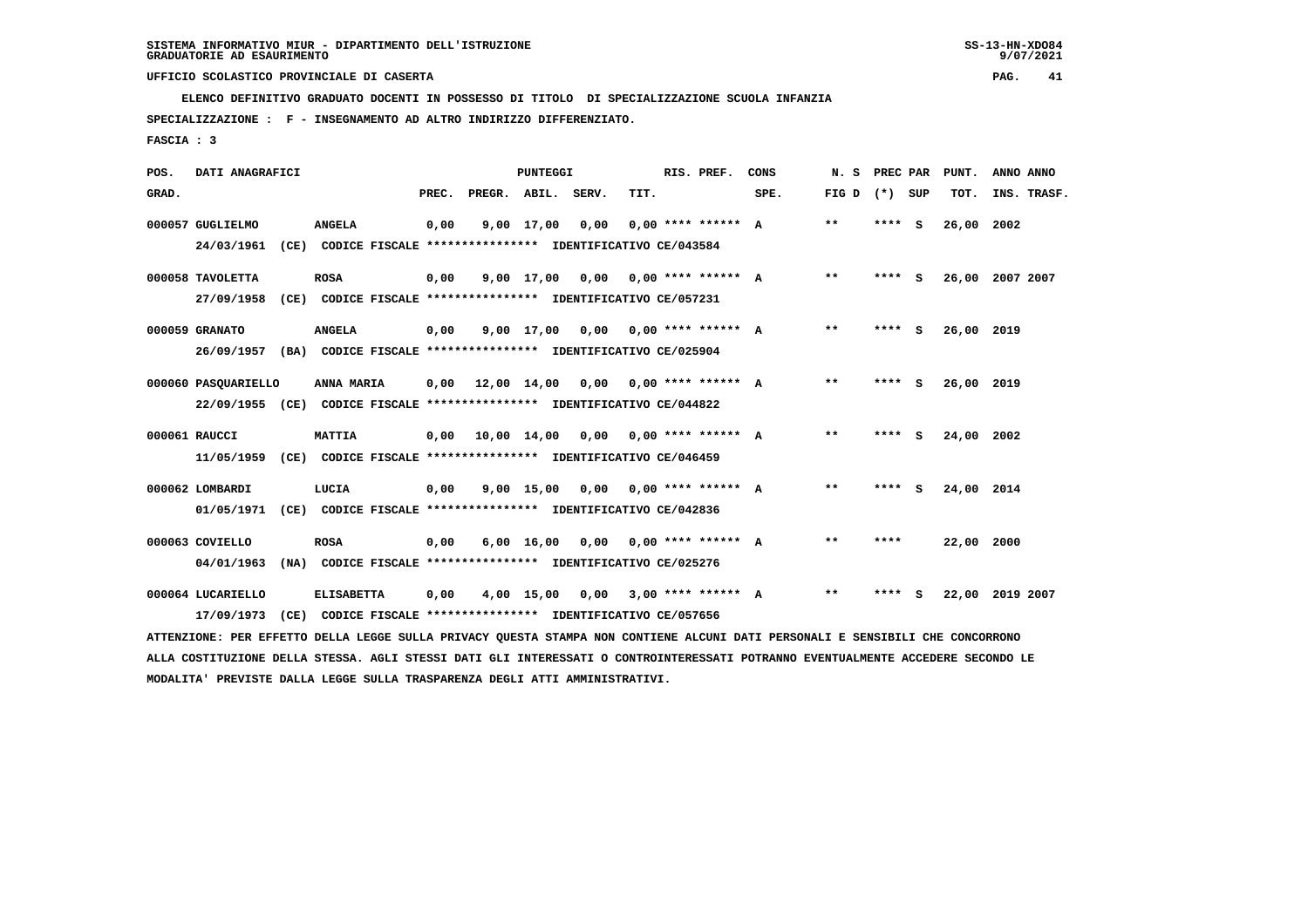**ELENCO DEFINITIVO GRADUATO DOCENTI IN POSSESSO DI TITOLO DI SPECIALIZZAZIONE SCUOLA INFANZIA**

 **SPECIALIZZAZIONE : F - INSEGNAMENTO AD ALTRO INDIRIZZO DIFFERENZIATO.**

 **FASCIA : 3**

| POS.         | DATI ANAGRAFICI   |                                                                                                                               |       |                    | <b>PUNTEGGI</b> |                                      |      | RIS. PREF.           | CONS | N. S  | PREC PAR          | PUNT.      | ANNO ANNO   |  |
|--------------|-------------------|-------------------------------------------------------------------------------------------------------------------------------|-------|--------------------|-----------------|--------------------------------------|------|----------------------|------|-------|-------------------|------------|-------------|--|
| GRAD.        |                   |                                                                                                                               | PREC. | PREGR. ABIL. SERV. |                 |                                      | TIT. |                      | SPE. |       | FIG $D$ $(*)$ SUP | TOT.       | INS. TRASF. |  |
| 000065 CAUTO |                   | <b>GIULIA</b>                                                                                                                 | 0,00  |                    | $6,00$ 16,00    | 0.00                                 |      | $0.00$ **** ****** A |      | $* *$ | $***$ S           | 22,00      | 2019        |  |
|              | 24/12/1960        | (CE) CODICE FISCALE **************** IDENTIFICATIVO CE/026226                                                                 |       |                    |                 |                                      |      |                      |      |       |                   |            |             |  |
|              | 000066 SANZONE    | MONIA                                                                                                                         | 0,00  |                    |                 | $3,00$ 16,00 0,00 3,00 **** ****** A |      |                      |      | $***$ | $***$ S           | 22,00 2019 |             |  |
|              | 23/08/1974        | (NA) CODICE FISCALE **************** IDENTIFICATIVO CE/044218                                                                 |       |                    |                 |                                      |      |                      |      |       |                   |            |             |  |
|              | 000067 APROVITOLO | CAROLINA                                                                                                                      | 0,00  |                    |                 | 10,00 11,00 0,00 0,00 **** ****** A  |      |                      |      |       | ** $X$ ****       | 21,00 2014 |             |  |
|              | 26/10/1964        | (NA) CODICE FISCALE **************** IDENTIFICATIVO CE/154131                                                                 |       |                    |                 |                                      |      |                      |      |       |                   |            |             |  |
|              | 000068 FELICELLI  | PATRIZIA                                                                                                                      | 0,00  |                    |                 | $6,00$ 15,00 0,00 0,00 **** ****** A |      |                      |      | $***$ | **** S            | 21,00 2019 |             |  |
|              | 05/11/1966        | (CE) CODICE FISCALE **************** IDENTIFICATIVO CE/021318                                                                 |       |                    |                 |                                      |      |                      |      |       |                   |            |             |  |
|              |                   |                                                                                                                               |       |                    |                 |                                      |      |                      |      |       |                   |            |             |  |
| 000069 BUCCI |                   | <b>MARIA GIOVANN</b>                                                                                                          | 0,00  |                    |                 | $6,00$ 14,00 0,00 0,00 **** ****** A |      |                      |      |       | ** X **** S       | 20,00 2000 |             |  |
|              | 31/10/1959        | (CE) CODICE FISCALE **************** IDENTIFICATIVO CE/024616                                                                 |       |                    |                 |                                      |      |                      |      |       |                   |            |             |  |
|              | 000070 DE ANGELIS | MARIA CRISTIN                                                                                                                 | 0,00  |                    |                 | $6,00$ 14,00 0,00 0,00 **** ****** A |      |                      |      | $* *$ | **** S            | 20,00 2000 |             |  |
|              | 30/08/1960        | (CE) CODICE FISCALE *************** IDENTIFICATIVO CE/025734                                                                  |       |                    |                 |                                      |      |                      |      |       |                   |            |             |  |
|              | 000071 COSTANZO   | PATRIZIA                                                                                                                      | 0,00  |                    |                 | $0,00$ 15,00 4,00                    |      | $0.00$ **** ****** A |      | $* *$ | **** S            | 19,00 2019 |             |  |
|              | 23/08/1963        | (CE) CODICE FISCALE **************** IDENTIFICATIVO CE/025269                                                                 |       |                    |                 |                                      |      |                      |      |       |                   |            |             |  |
|              | 000072 D'ANGELO   | <b>MARIA ANTONIE</b>                                                                                                          | 0,00  |                    | 3,00 15,00      | 0,00                                 |      | $0.00$ **** ****** A |      | $* *$ | **** S            | 18,00 2014 |             |  |
|              |                   |                                                                                                                               |       |                    |                 |                                      |      |                      |      |       |                   |            |             |  |
|              | 09/06/1962        | (CE) CODICE FISCALE **************** IDENTIFICATIVO CE/026081                                                                 |       |                    |                 |                                      |      |                      |      |       |                   |            |             |  |
|              |                   | ATTENZIONE: PER EFFETTO DELLA LEGGE SULLA PRIVACY OUESTA STAMPA NON CONTIENE ALCUNI DATI PERSONALI E SENSIBILI CHE CONCORRONO |       |                    |                 |                                      |      |                      |      |       |                   |            |             |  |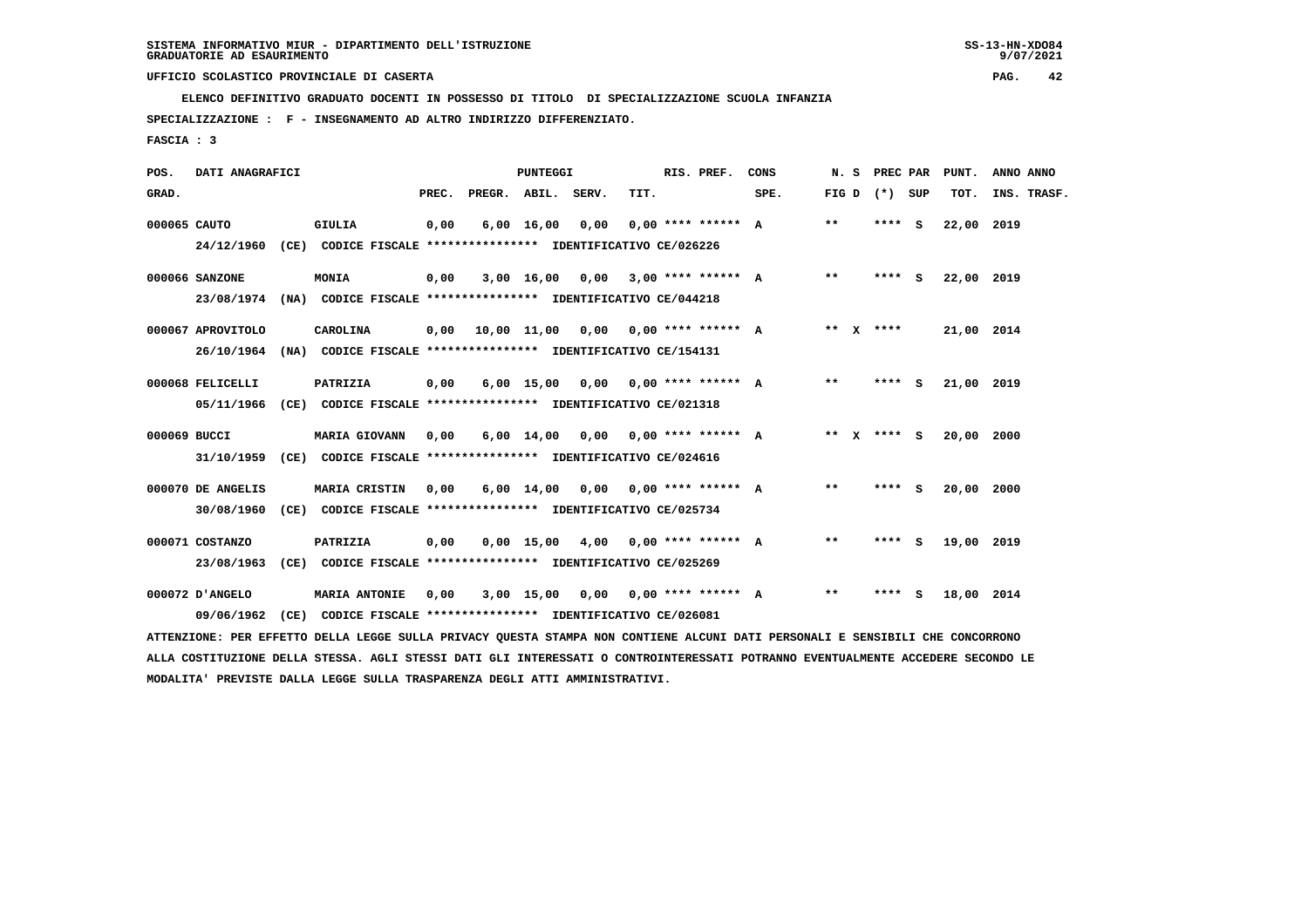**ELENCO DEFINITIVO GRADUATO DOCENTI IN POSSESSO DI TITOLO DI SPECIALIZZAZIONE SCUOLA INFANZIA**

 **SPECIALIZZAZIONE : F - INSEGNAMENTO AD ALTRO INDIRIZZO DIFFERENZIATO.**

 **FASCIA : 3**

| POS.                                                                                                                          | DATI ANAGRAFICI      |      | PUNTEGGI                                                                |       |                    |            |                                                 |      |  | RIS. PREF.           | CONS | N. S            | PREC PAR | PUNT.           | ANNO ANNO |             |
|-------------------------------------------------------------------------------------------------------------------------------|----------------------|------|-------------------------------------------------------------------------|-------|--------------------|------------|-------------------------------------------------|------|--|----------------------|------|-----------------|----------|-----------------|-----------|-------------|
| GRAD.                                                                                                                         |                      |      |                                                                         | PREC. | PREGR. ABIL. SERV. |            |                                                 | TIT. |  |                      | SPE. | FIG D $(*)$ SUP |          | TOT.            |           | INS. TRASF. |
|                                                                                                                               | 000073 MEROLA        |      | <b>ANGELA</b>                                                           | 0,00  |                    | 3,00 15,00 | 0,00                                            |      |  | $0.00$ **** ****** A |      | $* *$           | $***$ S  | 18,00           | 2019 2019 |             |
|                                                                                                                               | 01/02/1963           |      | (CE) CODICE FISCALE **************** IDENTIFICATIVO CE/164859           |       |                    |            |                                                 |      |  |                      |      |                 |          |                 |           |             |
|                                                                                                                               | 000074 BASILE        |      | LUCIANA                                                                 | 0,00  |                    |            | $3.00$ 15.00 0.00 0.00 **** ****** A            |      |  |                      |      | $* *$           | $***$ S  | 18,00 2019      |           |             |
|                                                                                                                               | 21/05/1967           |      | (NA) CODICE FISCALE **************** IDENTIFICATIVO CE/022985           |       |                    |            |                                                 |      |  |                      |      |                 |          |                 |           |             |
| 000075 SARNO                                                                                                                  |                      |      | <b>IOVITA</b>                                                           | 0,00  |                    |            | $4,00$ 14,00 0,00 0,00 **** ****** A            |      |  |                      |      | $***$           | $***$ S  | 18,00 2019      |           |             |
|                                                                                                                               | 09/02/1965           |      | (CE) CODICE FISCALE **************** IDENTIFICATIVO CE/021816           |       |                    |            |                                                 |      |  |                      |      |                 |          |                 |           |             |
|                                                                                                                               |                      |      |                                                                         |       |                    |            |                                                 |      |  |                      |      |                 |          |                 |           |             |
|                                                                                                                               | 000076 MATALUNA      |      | <b>MARIA</b>                                                            | 0,00  |                    |            | $3,00$ 14,00 0,00 0,00 **** ****** A            |      |  |                      |      | $***$           | ****     | 17,00 2000      |           |             |
|                                                                                                                               | 16/01/1962           |      | (CE) CODICE FISCALE **************** IDENTIFICATIVO CE/022730           |       |                    |            |                                                 |      |  |                      |      |                 |          |                 |           |             |
|                                                                                                                               | 000077 IACOVONE      |      | PASQUALINA                                                              | 0,00  |                    |            | $1,00$ $16,00$ $0,00$ $0,00$ $***$ **** ***** A |      |  |                      |      | $* *$           | **** S   | 17,00 2002      |           |             |
|                                                                                                                               | 06/11/1966           |      | (IS) CODICE FISCALE **************** IDENTIFICATIVO CE/043510           |       |                    |            |                                                 |      |  |                      |      |                 |          |                 |           |             |
|                                                                                                                               | 000078 ACCONCIA      |      | <b>MARIA</b>                                                            | 0,00  |                    |            | $6,00$ 11,00 0,00 0,00 **** ****** A            |      |  |                      |      | **              | **** S   | 17,00 2014      |           |             |
| т                                                                                                                             |                      |      | 26/07/1975 (CE) CODICE FISCALE *************** IDENTIFICATIVO CE/154464 |       |                    |            |                                                 |      |  |                      |      |                 |          |                 |           |             |
|                                                                                                                               |                      |      |                                                                         |       |                    |            |                                                 |      |  |                      |      |                 |          |                 |           |             |
|                                                                                                                               | 000079 CAMPOMAGGIORE |      | <b>MICHELINA</b>                                                        | 0,00  | 11,00              |            | $0,00$ 6,00 0,00 **** ****** A                  |      |  |                      |      | $**$            | **** S   | 17,00 2014      |           |             |
| т                                                                                                                             |                      |      | 21/06/1964 (CE) CODICE FISCALE *************** IDENTIFICATIVO CE/152618 |       |                    |            |                                                 |      |  |                      |      |                 |          |                 |           |             |
|                                                                                                                               | 000080 VALENTINO     |      | <b>FILOMENA</b>                                                         | 0,00  |                    |            | $0,00$ 15,00 0,00 0,00 **** ****** A            |      |  |                      |      | $* *$           | ****     | 15,00 2007 2007 |           |             |
|                                                                                                                               | 23/12/1973           | (CE) | CODICE FISCALE **************** IDENTIFICATIVO CE/057137                |       |                    |            |                                                 |      |  |                      |      |                 |          |                 |           |             |
| ATTENZIONE: PER EFFETTO DELLA LEGGE SULLA PRIVACY QUESTA STAMPA NON CONTIENE ALCUNI DATI PERSONALI E SENSIBILI CHE CONCORRONO |                      |      |                                                                         |       |                    |            |                                                 |      |  |                      |      |                 |          |                 |           |             |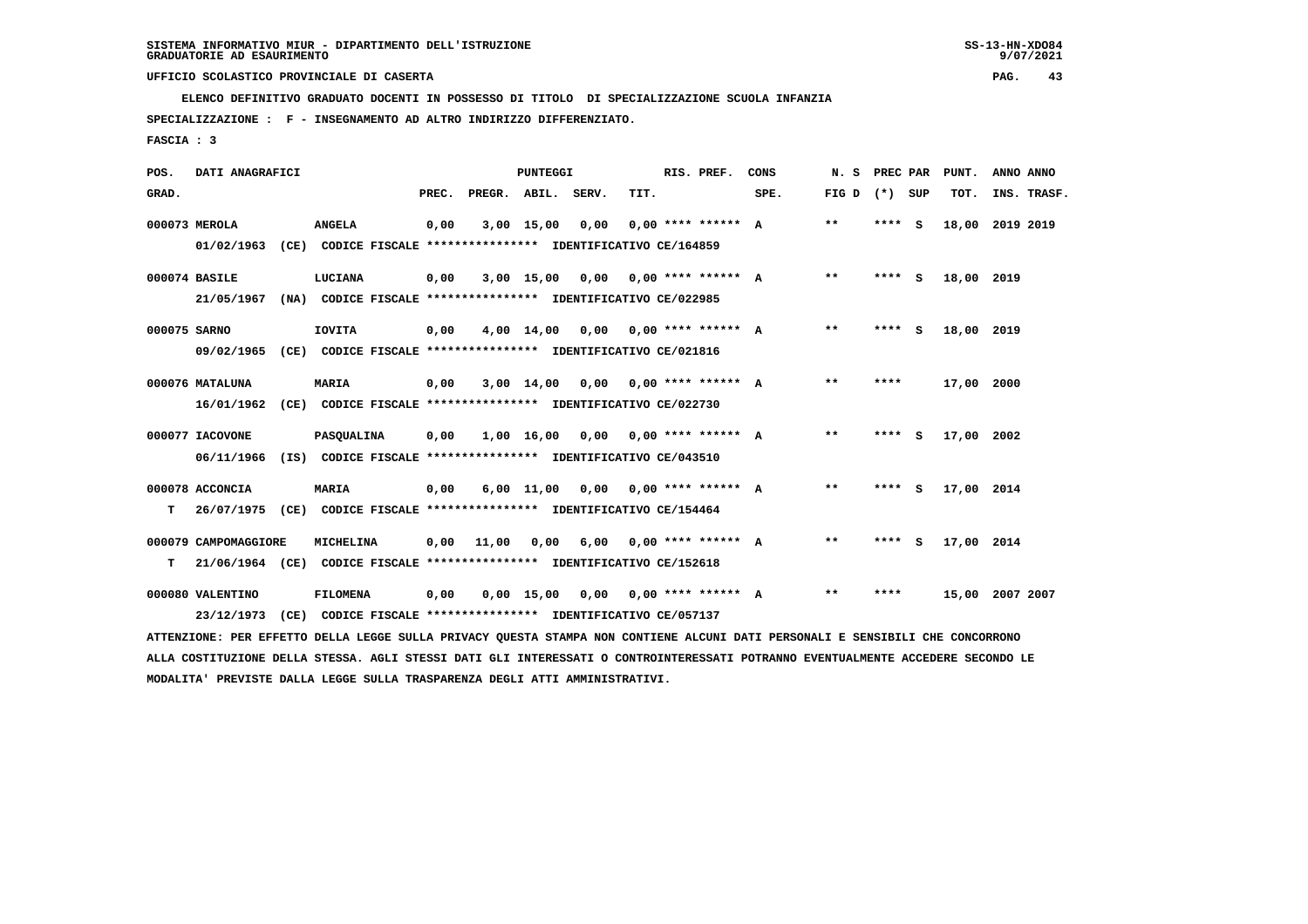**ELENCO DEFINITIVO GRADUATO DOCENTI IN POSSESSO DI TITOLO DI SPECIALIZZAZIONE SCUOLA INFANZIA**

 **SPECIALIZZAZIONE : F - INSEGNAMENTO AD ALTRO INDIRIZZO DIFFERENZIATO.**

 **FASCIA : 3**

| POS.  | DATI ANAGRAFICI  |      | PUNTEGGI                                                 |       |        |                    |      |      | RIS. PREF.                  | CONS | N. S  | PREC PAR |          | PUNT.      | ANNO ANNO   |
|-------|------------------|------|----------------------------------------------------------|-------|--------|--------------------|------|------|-----------------------------|------|-------|----------|----------|------------|-------------|
| GRAD. |                  |      |                                                          | PREC. | PREGR. | ABIL. SERV.        |      | TIT. |                             | SPE. | FIG D | (*) SUP  |          | TOT.       | INS. TRASF. |
|       | 000081 SCHETTINO |      | <b>MARIA</b>                                             | 0,00  |        | $0,00$ 15,00       | 0,00 |      | $0.00$ **** ****** A        |      | $***$ | ****     | - S      | 15,00      | 2014 2005   |
|       | 31/05/1967       | (CE) | CODICE FISCALE **************** IDENTIFICATIVO CE/053526 |       |        |                    |      |      |                             |      |       |          |          |            |             |
|       | 000082 PALMIERI  |      | <b>PAOLA</b>                                             | 0,00  | 15,00  | 0,00               | 0,00 |      | $0,00$ **** ****** A        |      | $***$ | ****     | - S      | 15,00      | 2014        |
| т     | 21/02/1971       | (CE) | CODICE FISCALE **************** IDENTIFICATIVO CE/154681 |       |        |                    |      |      |                             |      |       |          |          |            |             |
|       | 000083 GUERRA    |      | <b>ANGELA</b>                                            | 0,00  |        | $3,00$ 11,00       | 0,00 |      | $0.00$ **** ****** A        |      | $* *$ | ****     | - S      | 14,00      | 2000        |
|       | 07/11/1964       | (CE) | CODICE FISCALE **************** IDENTIFICATIVO CE/021828 |       |        |                    |      |      |                             |      |       |          |          |            |             |
|       | 000084 SAVINO    |      | <b>FRANCA</b>                                            | 0,00  |        | $0.00$ 11.00       | 0,00 |      | $3.00$ **** ****** A        |      | $* *$ | ****     | <b>S</b> | 14,00      | 2014        |
| т     | 12/09/1973       | (CE) | CODICE FISCALE **************** IDENTIFICATIVO CE/155327 |       |        |                    |      |      |                             |      |       |          |          |            |             |
|       | 000085 VISCUSI   |      | <b>ANTONIETTA</b>                                        | 0,00  |        | 0,00 13,00         |      |      | $0,00$ $0,00$ **** ****** A |      | $***$ | **** S   |          | 13,00      | 2000        |
|       | 11/07/1965       | (BN) | CODICE FISCALE **************** IDENTIFICATIVO CE/023745 |       |        |                    |      |      |                             |      |       |          |          |            |             |
|       | 000086 VISCUSI   |      | GIUSEPPINA                                               | 0,00  |        | $0,00$ 13,00       |      |      | $0.00$ $0.00$ **** ****** A |      | $* *$ | ****     | <b>S</b> | 13,00      | 2002        |
|       | 13/01/1959       | (BN) | CODICE FISCALE **************** IDENTIFICATIVO CE/042795 |       |        |                    |      |      |                             |      |       |          |          |            |             |
|       | 000087 CARDELLA  |      | MARIAROSARIA                                             | 0,00  |        | $0,00 \quad 13,00$ |      |      | $0,00$ $0,00$ **** ****** A |      | $* *$ | ****     | <b>S</b> | 13,00 2014 |             |
| т     | 09/08/1969       | (NA) | CODICE FISCALE **************** IDENTIFICATIVO CE/152468 |       |        |                    |      |      |                             |      |       |          |          |            |             |